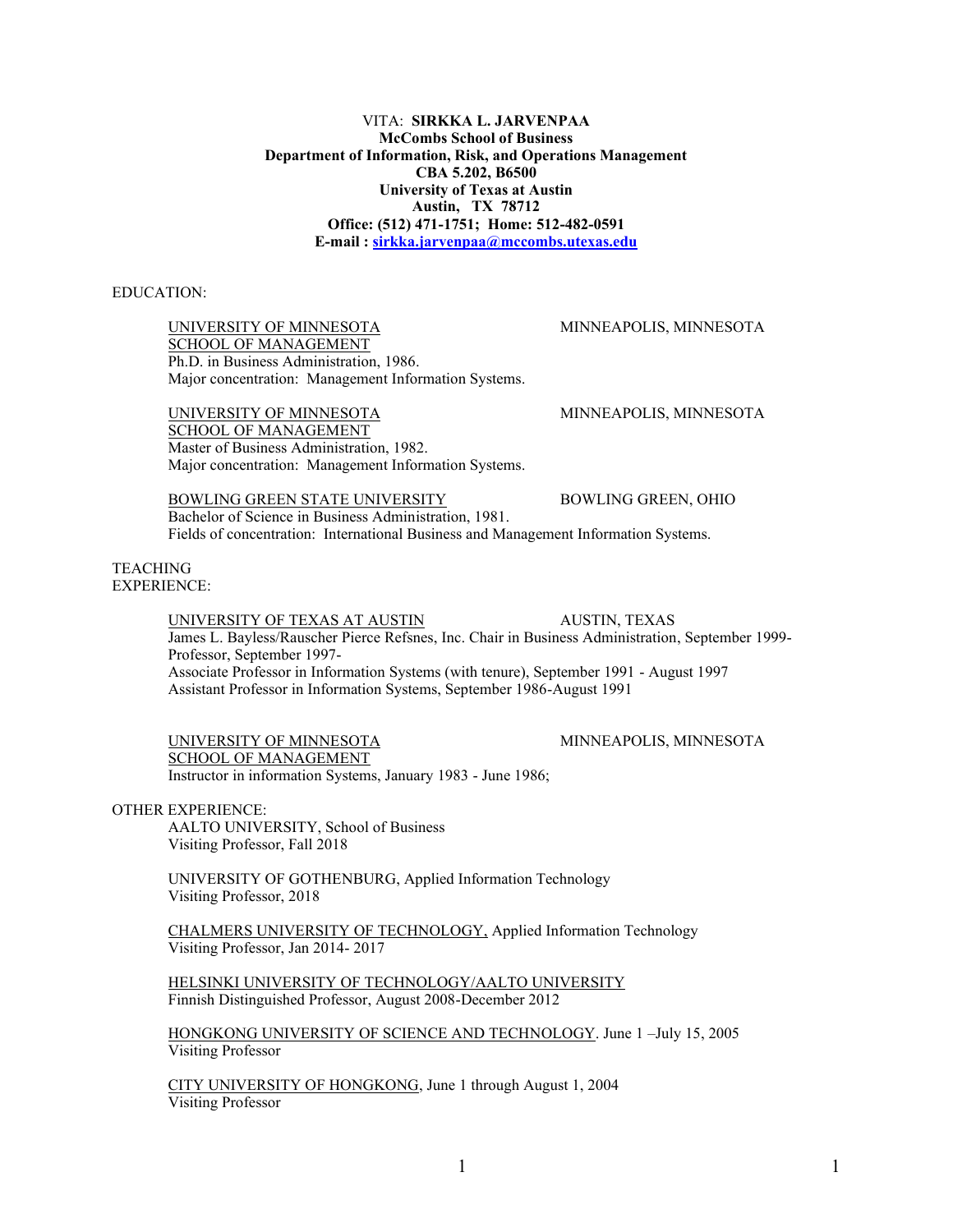HELSINKI UNIVERSITY OF TECHNOLOGY, June 1-July 1, 2003; June 1-July 1, 2004; June 1- July 5, 2006

Visiting Scholar, Simulation Laboratory.

SLOAN SCHOOL, MASSACHUSETTS INSTITUTE OF TECHNOLOGY, January - July 2001 Visiting Scholar, Center for Information Systems Research

HARVARD BUSINESS SCHOOL, January 1994 - January 1995 Marvin Bower Fellow, Distinguished Research Fellowship

ERNST AND YOUNG, March - December 1994 Researcher, multi-client program on re-engineering knowledge work

THE MICROELECTRONICS AND COMPUTER TECHNOLOGY CORPORATION (MCC), June 1987 - October 1987 Principal Investigator, social science study examining computerized meeting facilities.

THE PILLSBURY COMPANY, December 1984 - May 1985 Analyst, long-range information systems planning project under the direction of the Nolan & Norton Consulting Company.

# EDITORIAL POSITIONS:

Senior Editor, *European Journal of Information Systems, 2020-2022* Co-Special Issue Editor, *Journal of Association for Information Systems* (JAIS) and *MISQ Executive* on Artificial Intelligence in Organizations, 2019-2020. Senior Editor, *MIS Quarterly*, 3 year term plus two extensions: 2015-2019 Co Editor-in-Chief*, Journal of Strategic Information Systems* (JSIS), 2000-2018 Editor-in-Chief, *Journal of Association of Information Systems*, May 2002-May 2005 Co-Special Issue Editor, *Organization Studies* on Paradox, Tensions, and Dualities and Change, 2012-16 Senior Editor, *Organization Science*, 2008-2010 Associated Editor, *Information Systems Research*, Collaboration and Value Creation in Online Communities, 2014- Associate Editor, *Information Systems Research*, Social media and business transformation*,* 2012- Senior Editor, *MIS Quarterly*, Special Issue for Ventures in Virtual Worlds, 2007- Senior Editor, *Information Systems Research*, 2000-2002 Senior Editor, *MIS Quarterly*, 1995-1999 Associate Editor, *ACM Transactions on Human Computer Interaction*, 1999-2001 Associate Editor, *Information Systems Research*, 1991-1999 Associate Editor, *Information Technology and Management*, 1997- Associate Editor, *International Journal of Electronic Commerce*, 1996- Associate Editor, *Journal of Computer-Mediated Communication* (an electronic journal), 1994- Associate Editor*, Journal of Internet Research*, 1998-2001 Associate Editor, *Management Science*, 1991-1998 Associate Editor, *MIS Quarterly*, 1991-1995 Editorial Board, *Journal of Organization Design*, 2010- Editorial Board*, Information Systems & e-Business Management*, 1999- Advisory Board, **Information & Organization***, 2019-* Advisory Board, *Journal of Association for Information Systems*, 2016- Advisory Board, *Information Systems Journal,* 2014- Advisory Board, *Information Systems Research*, 2011- Advisory Board*, eService [Qu@rterly](mailto:Qu@rterly) ,* 1999- Advisory Board, *INFORMS Management of Health Sciences & Technology*, 1999- Advisory Board, *Internet Research*, 1998- Advisory Board, *Journal of AIS*, 1998-2001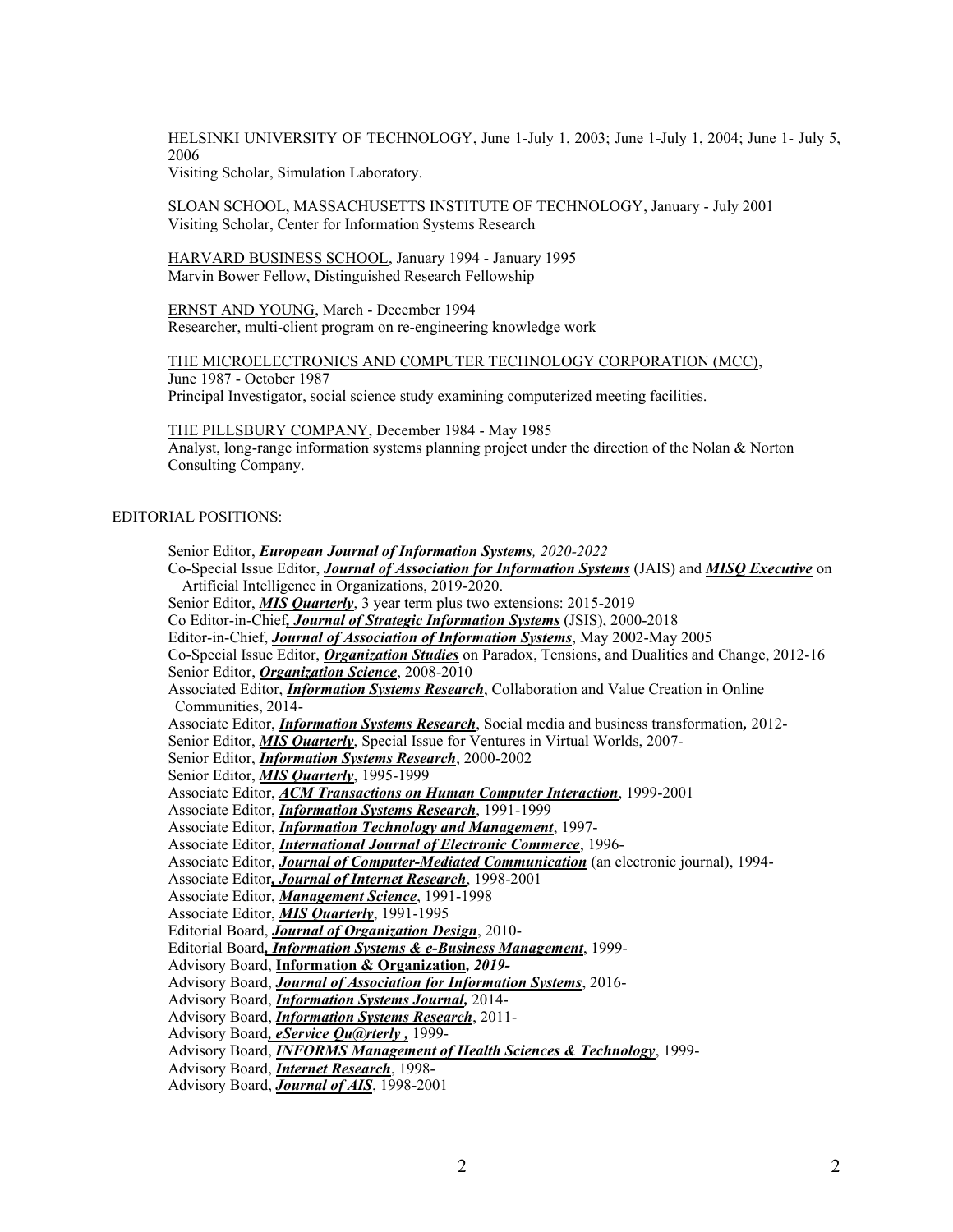# OTHER POSITIONS AT UNIVERSITY OF TEXAS AT AUSTIN

Graduate Advisor, Information Risk and Operation Management (IROM), 2019- Director, Information Management Program, UT McCombs, Spring 2012, Spring 2013-Summer 2017 Director of Center for Business, Technology, and Law, UT McCombs, 2003-ongoing Co-Director of Center for Business, Technology, and Law, UT McCombs, 1999-2003. Track Chair, Center for Customer Insight, UT McCombs, 1998-2005

# RESEARCH INTERESTS:

Distributed innovation and entrepreneurship/ Virtual organizations and networks/Trust & Distrust

### ARTICLES IN REFEREED PUBLICATIONS:

#### Accepted:

Mao, J. Y., Su, F., Wang, B., & Jarvenpaa, S. L. (2020). Responding in kind: How do incumbent firms swiftly deal with disruptive business model innovation? *Journal of Engineering and Technology Management*, *57*, 101591.

Selander, L. and Jarvenpaa, S.L. Xenografting In Political Activism: Co-Existing Logics Powered By Resource Injections, *Academy of Management Discoveries*, forthcoming.

Frederik von Briel, Jan Recker, Lisen Selander, Philipp Hukal, Sirkka Jarvenpaa, Youngjin Yoo, Julian Lehmann, Yolande Chan, Hannes Rothe, Paul Alpar, Daniel Fuerstenau and Bastian Wurm, "Researching Digital Entrepreneurship: Current Issues and Suggestions for Future Directions," *Communications of the AIS (CAIS)*, forthcoming

Jarvenpaa, S.L. and Valikangas, L. Advanced Technology And Endtime In Organizations: A Doomsday For Collaborative Creativity? *Academy of Management Perspectives,* forthcoming.

Jarvenpaa, S.L. Invited commentary on "Against Theory: With Apologies to Feyerabend," *Journal of Association for Information Systems*, Volume 20, Issue 9, 2019.

Jarvenpaa, S.L. Invited commentary on "Trends in the Conduct of Information Systems Research," *Journal of Information Technology*, Volume 34, Issue 2, 2019.

Jarvenpaa, S.L. and Standaert, W. Digital Probes as Opening Possibilities of Generativity, *Journal of the Association for Information Systems*, 19 (10), 982-1000, 2018.

Kim, Y., Jarvenpaa, S.L., and Gu, B. External Bridging and Internal Bonding: Unlocking the Generative Resources of Member Time and Attention Spent Externally in Online Communities, *MIS Quarterly*, 42 (1), 2018, 265-283.

Smith, W., Erez, M., Jarvenpaa, S., Lewis, M.W., Tracy, P. Adding Complexity to Theories of Paradox, Tensions, and Dualities of Innovation and Change: Introduction to Organization Studies Special Issue on Paradox, Tensions, and Dualities of Innovation and Change, *Organization Studies*, 38 (3-4), April 2017, p. 303-317.

Gustafsson, R. and Jarvenpaa, S.L. Extending community management to industry-university-government organizations, *R&D Management,* 48(1), 2018, 121-135.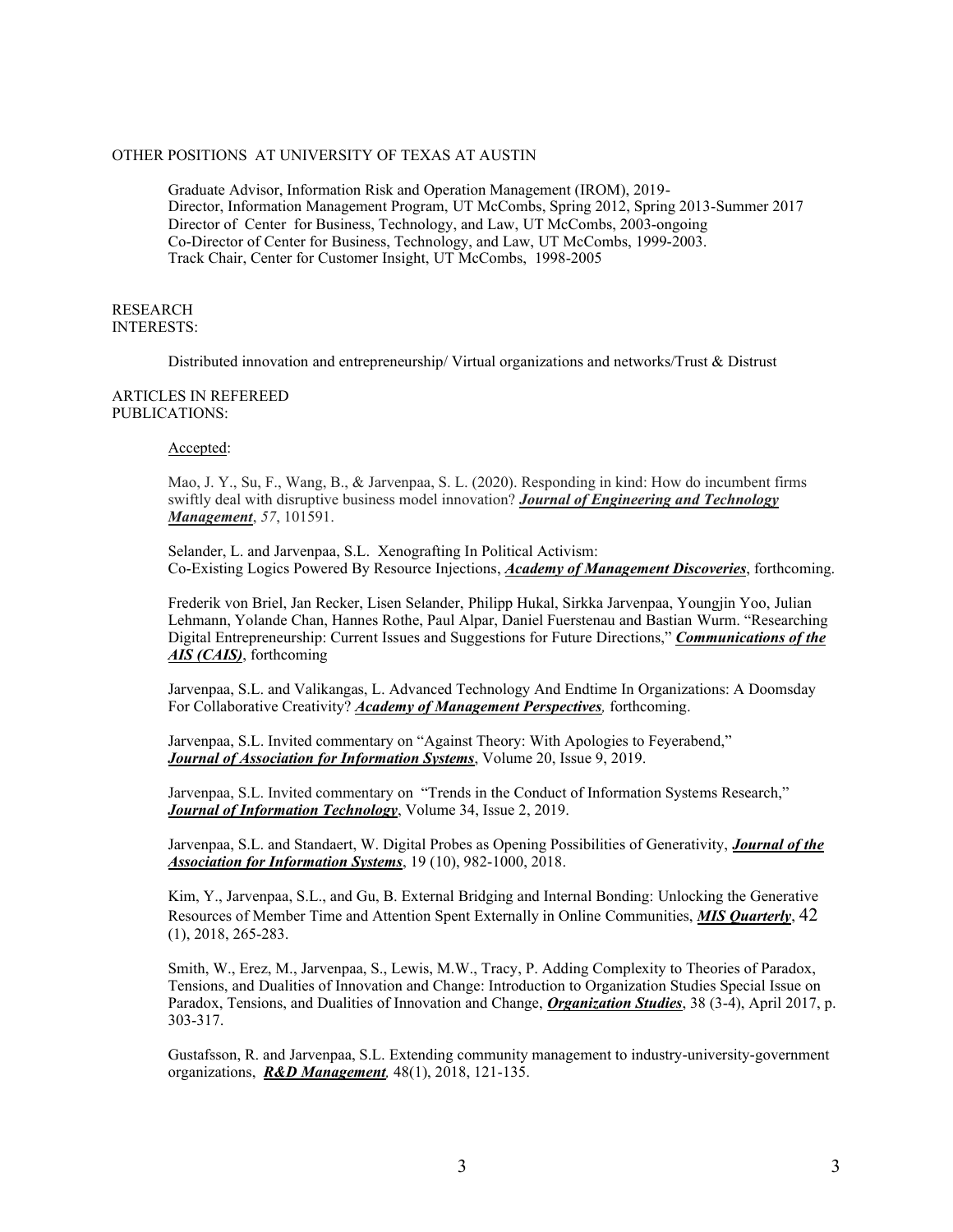Li, Z., Jarvenpaa, S.L. and Pattan, N. Cinetics: Fueling Entrepreneurial Innovations through Crowdfunding, *Journal of Information Technology Teaching Cases*, 2016, 6(2), 75-83

Jarvenpaa, S.L. and Valikangas, L. "From Governance Void To Interactive Governing Behaviors In New Research Networks, *Academy of Management Discovery*, 2016, Vol. 2, Issue 3, pp 226-346

Selander, L. and Jarvenpaa, S.L. Digital Action Repertoires and Transforming A Social Movement Organization, *MIS Quarterly*, 2016,Vol. 40, Issue 2, 331-352.

Jarvenpaa, S.L. & Majchrzak, A. 2016. Interactive Self-Regulatory Theory for Sharing and Protecting in Interorganizational Collaborations. *Academy of Management Review*, 41(1): 9-27.

Lim, Shi Ying; Jarvenpaa, Sirkka L.; Lanham, Holly J. . Barriers to [Interorganizational](http://web.a.ebscohost.com.ezproxy.lib.utexas.edu/ehost/viewarticle?data=dGJyMPPp44rp2%2fdV0%2bnjisfk5Ie46bZMt6exULek63nn5Kx95uXxjL6nrUytqK5JtJavSLiprlKzrJ5Zy5zyit%2fk8Xnh6ueH7N%2fiVa%2bsrky2qLJNt6ykhN%2fk5VXj5KR84LPgjOac8nnls79mpNfsVa%2bnr0%2b3r7ZLr5zkh%2fDj34y73POE6urjkPIA&hid=4204) Knowledge Transfer in [Post-Hospital](http://web.a.ebscohost.com.ezproxy.lib.utexas.edu/ehost/viewarticle?data=dGJyMPPp44rp2%2fdV0%2bnjisfk5Ie46bZMt6exULek63nn5Kx95uXxjL6nrUytqK5JtJavSLiprlKzrJ5Zy5zyit%2fk8Xnh6ueH7N%2fiVa%2bsrky2qLJNt6ykhN%2fk5VXj5KR84LPgjOac8nnls79mpNfsVa%2bnr0%2b3r7ZLr5zkh%2fDj34y73POE6urjkPIA&hid=4204) Care Transitions: Review and Directions for Information Systems Research. *Journal of Management Information Systems*. 2015, Vol. 32 Issue 3, p48-74

Majchrzak, A. Jarvenpaa, S.L., and Bagherzadeh, M. 2015 A Review of Interorganizational Collaboration Dynamics, *Journal of Management*, 41: 1338-1360.

Jarvenpaa, S.L. and Valikangas, L. Opportunity Creation in Innovation Networks: Interactive Revealing Practices, *California Management Review*, 57, No. 1, Fall 2014, 67-87.

Su, F., Mao, J-Y., and Jarvenpaa, S.L. How do IT Outsourcing Vendors Respond to Shocks in Client Demand? A Resource Dependence Perspective, *Journal of Information Technology*, 29 (2014), 253-267.

Jarvenpaa, S.L. and Tuunainen, V.K. How Finnair Socialized Customers for Service Co-Creation with Social Media, *MIS Quarterly Executive*, September 2013, 12:3, p. 125-136.

Crisp, B. and Jarvenpaa, S.L. Swift Trust in Global Virtual Teams: Trusting Beliefs and Normative Actions, *Journal of Personnel Psychology*, Vol 12(1), 2013, 45-56.

Jarvenpaa, S.L. and Keating, E. Global offshoring of engineering project teams: trust asymmetries across cultural borders. *The Engineering Project Organization Journal* (March–June 2012)  $2, 71 - 83$ 

Jarvenpaa, S.L. and Wernick, A. Exploring Paradoxical Tensions in Open Innovation Networks, *European Journal of Innovation management,* 14 (4) Fall 2011, 521-548.

Wasko, M. Teigland, R. Leidner, D. Jarvenpaa, S.L. (2011). Stepping into the Internet: New Ventures in Virtual Worlds, Introduction to the Special Issue, *MIS Quarterly*, (35:3), pp. 645-652.

Jarvenpaa, S.L. and Lang, K. Boundary Management in Online Communities: The Cases of the Nine Inch Nails and ccMixter Music Sites, *Long Range Planning*, , 44 (5/6), 440-457.

Faraj, S., Jarvenpaa, S.L. , Majchrzak, A. Knowledge Collaboration in Online Communities. *Organization Science* 22(5), 2011, 1224-1239.

Keating, E. and Jarvenpaa, S.L. Interspatial Subjectivities: Engineering in Virtual Environments, *Social Semiotics Journal*, 21 (2), April 2011, 213-231.

Jarvenpaa, S.L. and Keating, E. Hallowed Grounds: The Role of Cultural Values, Practices, and Institutions in TMS in an Offshored Complex Reengineering Services Project *IEEE Transactions on Engineering Management*, 58 (4), 2011, 786-798.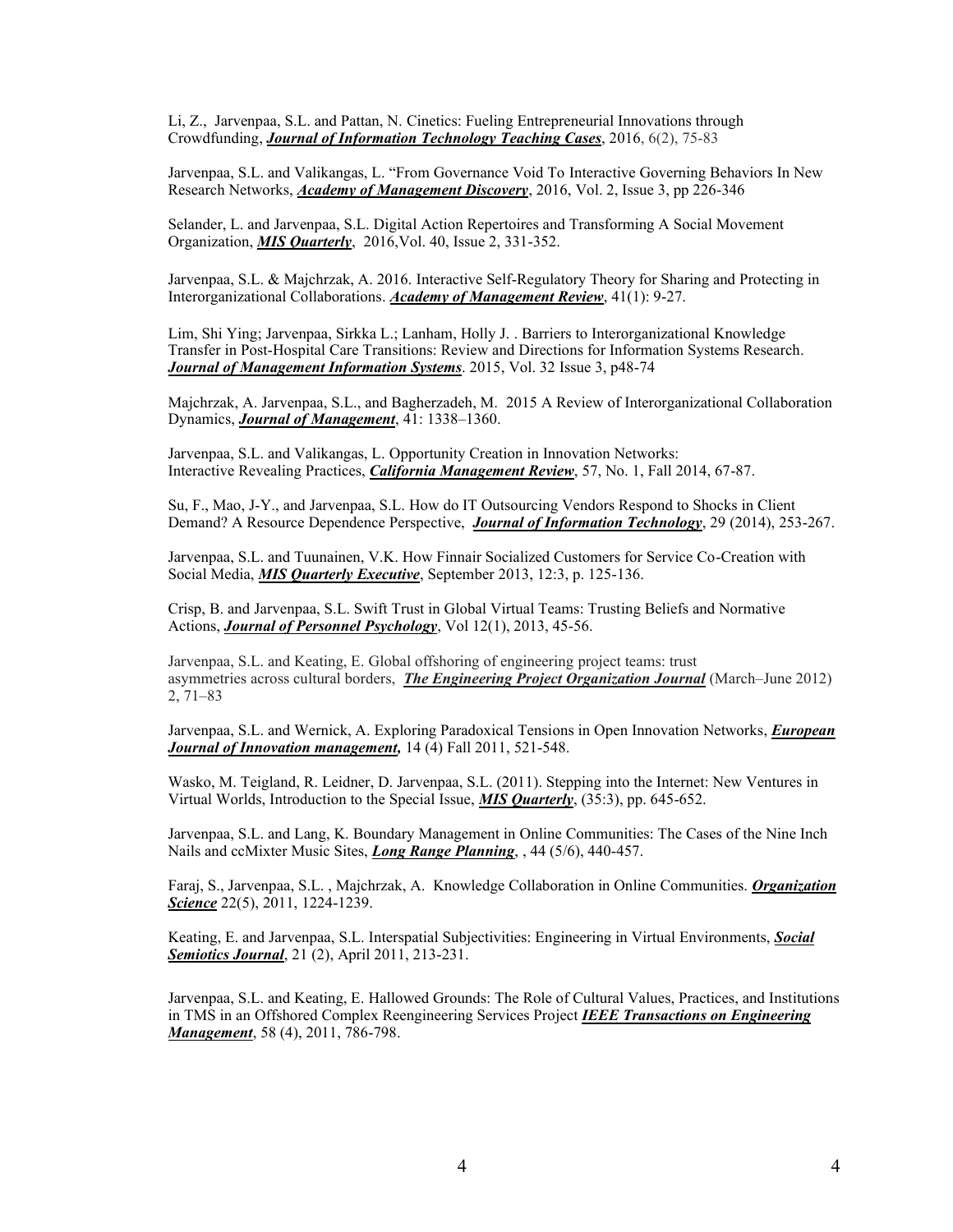Jarvenpaa, S.L. and Majchrzak, A. Vigilant Interaction in Knowledge Collaboration: Challenges of Online User Participation Under Ambivalence, *Information Systems Research*, vol. 20, 20<sup>th</sup> Anniversary Special Issue, December 2010, 773-784.

Majchrzak, A. and Jarvenpaa, S.L. Safe Contexts for Inter-organizational Collaborations Among Homeland Security Professionals, *Journal of Management Information Systems* (JMIS**)**, Fall 2010, 27, 2, 55-86.

Khan, Z. and Jarvenpaa, S.L. Exploring Temporal Coordination of Events with Facebook.com, *Journal of Information Technology*, (2010) 25, 137-151

Jarvenpaa, S.L. and Loebbecke, C, Strategic Management Implications of a Consumer Value Perspective on Mobile TV, *Journal of Information Technology*, 2009, Vol. 24, 202-212.

Jarvenpaa, S.L. and Majchrzak, A. Knowledge Collaboration among Professionals' Protecting National Security: Role of Transactive Memories in Ego-Centric Knowledge Networks*, Organization Science***,** 2008, March-April, 19, 2, 260-276.

Jarvenpaa, S.L. and Mao, J-Y, Operational Capabilities Development in Mediated Offshore Software Services Models, *Journal of Information Technology*, March 2008, Vol. 23, 3-17

Majchrzak, A., Jarvenpaa, S.L. and Hollingshead, A.B. Coordinating Expertise Among Emergent Groups Responding to Disasters, *Organization Science*, January/February 2007, 18, 1, 147-161.

Polzer, J. Crisp, B., Jarvenpaa, S.L., and Kim, "Extending the Faultline Concept to Geographically Dispersed Teams: How Colocated Subgroups Can Impair Group Functioning," **Academy of Management** *Journal*,2006, Vol. 49, 4, 679-692,

Chang, C. and Jarvenpaa, S.L. "Pace of Information Systems Standards Development and Implementation: The Case of XBRL,*³Electronic Markets*. Vol. 15, Number 4, 2005, 365-377

Jarvenpaa, S.L. and Lang, K. "Managing the Paradoxes of Mobile Technology: Implications for Design of Mobile Services," *Information Systems Management*, Fall 2005, Vol. 22 Issue 4, 7-23.

Majchrzak, A. and Jarvenpaa, S.L. "Information Security in Cross-Enterprise Collaborative Knowledge Work," *Emergence: Complexity and Organization* Issue 6, Volume 4, June 2005, 4-14

Jarvenpaa, S.L., Shaw, T., and Staples, S. "Toward Contextualized Theories of Trust: Role of Initial Trust in Global Virtual Teams," *Information Systems Research*, Sep2004, Vol. 15 Issue 3, 250-267.

Jarvenpaa, S.L., Tiller, E., and Simons, R. "Regulation and the Internet: Public Choice Insights for Business Organizations, *California Management Review*, Fall2003, Vol. 46 Issue 1, 72-85.

Roberts, B., Jarvenpaa, S.L., and Baxley, C. "Evolving at the Speed of Change: Mastering Change Readiness at Motorola's Semiconductor Products Sector," MIS Quarterly Executive, September 2003, Vol. 2, Issue 2.

Linder, J., Jarvenpaa, S.L., and Davenport, T. "Toward an Innovation Sourcing Strategy," *Sloan Management Review*, Summer 2003, Vol. 44, No. 4, 43-49.

Jarvenpaa, Sirkka L., Lang, Karl., Tuunainen, Virpi, K. "Mobile Commerce at Crossroads: An International Focus Group Study of Users of Mobile Handheld Devices and Services, "Communications of the ACM, Dec2003, Vol. 46 Issue 12.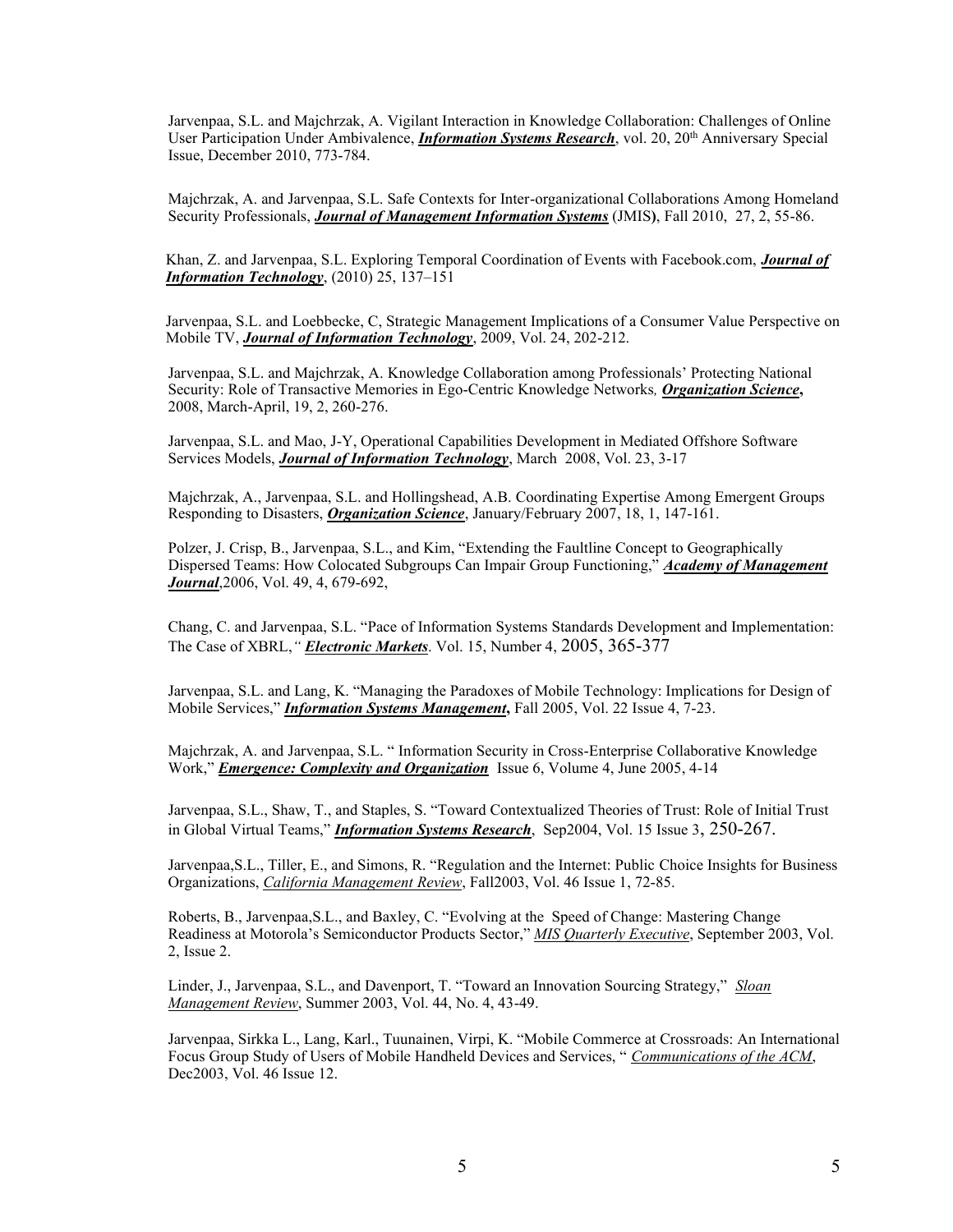Grazioli, Stefano. and Jarvenpaa, S. "Consumer and Business Deception Over the Internet: Content Analysis of Documentary Evidence," *International Journal of Electronic Commerce*, Summer2003, Vol. 7 Issue 4.

Grazioli, Stefano. and Jarvenpaa, S.L. "Deceived – Under Target On Line," Communications of the ACM, December 2003.

Jarvenpaa, S.L. and Tanriverdi, Huseyin. "Leadership in Virtual Knowledge Networks, *Organizational Dynamics*, Jan 2003, Vol. 31 Issue 4.

Balasubramanian, Sidhar., Peterson, Robert.A., and Jarvenpaa, S.L. "Exploring the Implications of M-Commerce for Markets and Marketing,´*Journal of the Academy of Marketing Science,* Fall2002, Vol. 30 Issue 4.

Jarvenpaa, S.L. and Staples, D.Sandy. "Exploring Perceptions of Organizational Ownership of Information and Expertise," Journal of Management Information Systems, Vol. 18, No. 1, Summer2001, 150-183.

Jarvenpaa, S.L. and Tiller, Emerson, H. "Consumer Trust in Virtual Environments: A Managerial Perspective," Boston University Law Review, Vol. 81, No. 3, pp.665-686, June 2001.

Cendon, Beatrix. and Jarvenpaa, S.L. "The Development and Exercise of Power by Leaders of Support Units in Implementing Information Technology-Based Services," Journal of Strategic Information Systems, Vol. 10, No. 2, June 2001, 121-158.

Freeman, Lee., Jarvenpaa, S.L. and Wheeler, Brad.C. "The Supply and Demand of IS Doctorates: Past, Present, and Future." MIS Quarterly, Vol. 24, No. 3, pp. 355-380, September 2000.

Jarvenpaa, S.L. and Staples, D.Sandy, "The Use of Collaborative Electronic Media for Information Sharing: An Exploratory Study of Determinants" to the Journal of Strategic Information Systems, Vol. 9, No. 2-3, pp. 129-154, September 2000.

Grazioli, Stefano and Jarvenpaa, .L. "Perils of Internet Fraud: An Empirical Investigation of Deception and Trust with Experienced Internet Consumers, IEEE Transactions on Systems, Man, and Cybernetics, vol. 30, no. 4, pp. 393-410, July 2000.

Jarvenpaa, S.L. Tractinsky, Noam. and Vitale, Michael. "Consumer Trust in an Internet Store." Information Technology and Management Special Issue on Electronic Commerce, vol. 1, no. 1-2, pp. 45-72, 2000.

Jarvenpaa, S.L. and Tiller, Emerson. "Integrating Market, Technology, and Policy Opportunities in E-business Strategy," Journal of Strategic Information Systems, Vol. 8, No. 3, pp. 235-249, December 1999.

Jarvenpaa, S.L. and Leidner, Dorothy.E. "Communication and Trust in Global Virtual Teams," Organization Science Special Issue on Communication Processes for Virtual Organizations, vol. 10, no. 6, pp. 791-815, November-December 1999.

> -Reprinted in Costa, A.C. and Anderson, N. Trust and Social Capital in Organizations, Sage Publications, 2012.

Jarvenpaa, S.L. and Tractinsky, Noam. "Consumer Trust in an Internet Store: A Cross-Cultural Validation," Journal of Computer-Mediated Communication, vol. 5, no. 2, December 1999.

- reprinted in Steinfield, C.W. (ed), New Directions in Electronic Commerce Research, Purdue University Press, 2001.

Jarvenpaa, S.L. and Leidner, Dorothy.E. "An Information Company in Mexico: Extending the Resource-Based View of a Firm to a Developing Country Context," Information Systems Research, Vol. 9, No. 4, December 1998, 342-361.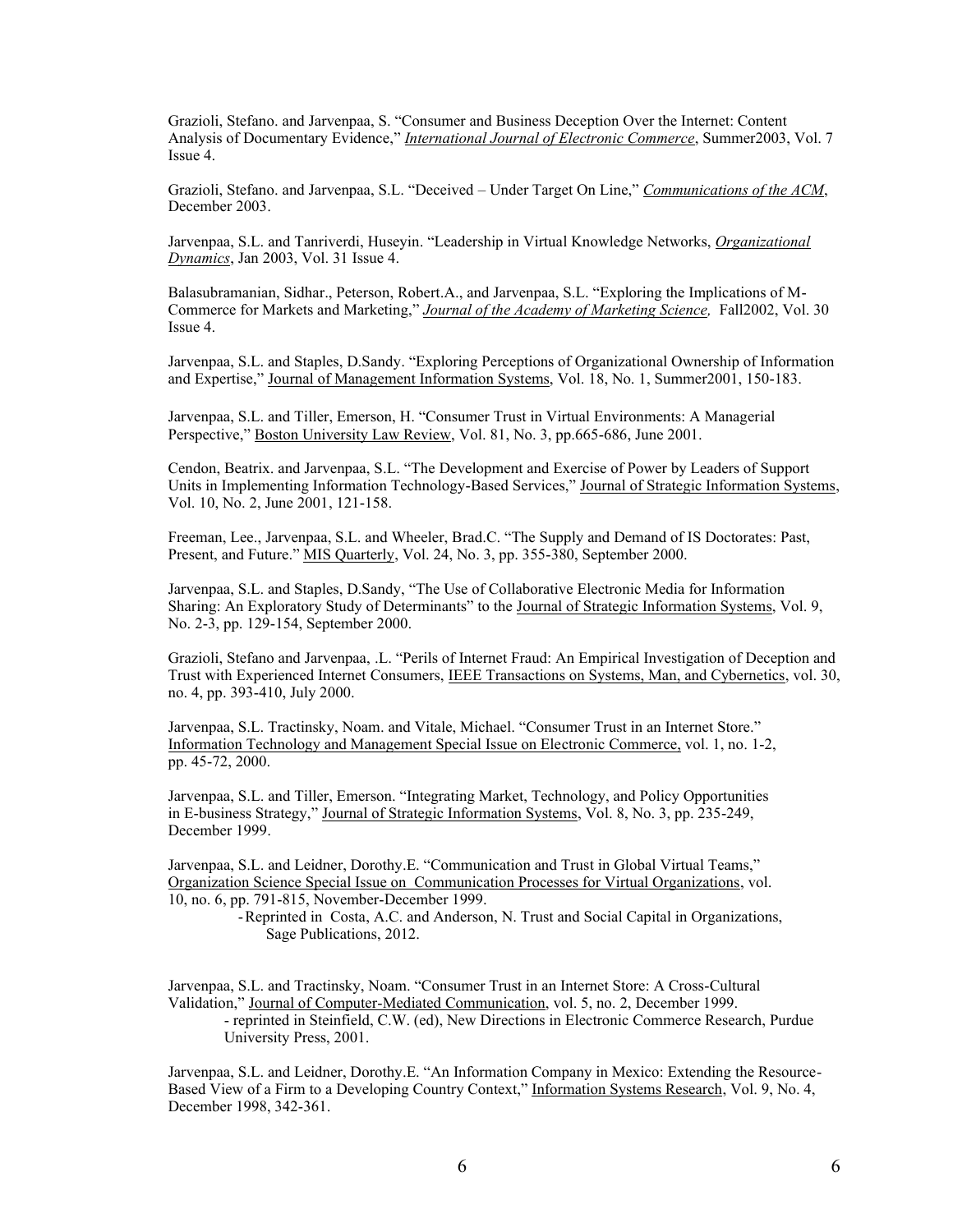Jarvenpaa, S.L. and Stoddard Donna.B "Business Process Redesign: Radical and Evolutionary Change," Journal of Business Research, 41, 1 (January 1998), 15-28.

Jarvenpaa, S.L., Knoll, Kathy, and Leidner, Dorothy. "Is Anybody Out There?: The Antecedents of Trust in Global Virtual Teams," Journal of Management Information Systems, Spring 1998, Vol. 14, No. 4, 29-64.

Jarvenpaa, S.L. and Todd, Peter. "Consumer Reactions to Electronic Shopping on the World Wide Web," Journal of Electronic Commerce, Winter 1997.

Jarvenpaa, S.L. and Ives, Blake. "Introducing Transformational Information Technologies: The Case of the World Wide Web Technology," Journal of Electronic Commerce, Vol. 1, No. 1, Fall 1996, 95-126.

Davenport, Thomas., Jarvenpaa, S.L., and Beers, Michael. "Improving Knowledge Work Processes, "Sloan Management Review, Summer 1996, 53-65.

Stoddard, Donna.B., Jarvenpaa, S.L., and Littlejohn, Michael. "Business Reengineering in Reality: Pacific Bell's Centrex Provisioning Process," California Management Review, Spring 1996, Vol. 38, No. 3, 57-76. reprinted in Process Think: Winning Perspectives for Business Change in the Information Age, Grover, V. and Kettinger,W.J. (eds), Idea Group Publishing, 1999.

Ives, Bake. and Jarvenpaa, S.L. "Will the Internet Revolutionize Business Education and Research," Sloan Management Review, Spring 1996, Vol. 37, No. 3, 33-41.

Tractinsky, Noam. and Jarvenpaa, S.L. "Information Systems Design Decisions in a Global versus Domestic Context," MIS Quarterly, Vol. 19, No. 4, December 1995, 507-534.

Leidner, Dorothy. and Jarvenpaa, Sirkka.L. "The Use of Information Technology to Enhance Management School Education: A Theoretical View," MIS Quarterly, Vol. 19, No. 3, September 1995, 265-291.

Stoddard, Donna.B. and Jarvenpaa, Sirkka.L. "Business Process Redesign: Tactics for Managing Radical Change," Journal of Management Information Systems, Vol. 12, No. 1, Summer 1995, 81-107..

Caron, J.Ray., Jarvenpaa, Sirkka.L., and Stoddard, Donna.B. "Business Reengineering at CIGNA Corporation: Diffusing a New Way of Thinking," MIS Quarterly, September 1994, p. 233-250.

Jarvenpaa, S. L. and Ives, Blake. "The Global Network Organization of the Future: Information Management Opportunities and Challenges," Journal of Management Information Systems, Spring 1994, 10, 4, 25-57.

Jarvenpaa, S.L. and Ives, Blake. "Organizational Fit and Flexibility: IT Design Principles for a Globally Competing Firm," Research in Strategic Management and Information Technology, JAI Press , 1994, 1-39.

Jarvenpaa, S.L. and Ives, Blake. "Organizing for Global Competition: The Fit of Information Technology," Decision Sciences, Vol. 24, No.3 , 1993, 547-580.

Ives, Blake., Jarvenpaa, S.L., and Mason, Richard.O. "Global Business Drivers: Aligning Information Technology to Global Business Strategy," IBM Systems Journal, 32, 1 (1993), 143-161.

- a. reprinted in Information Technology in a Global Business Environment: Readings and Cases, C. Deans and J. Jurison (eds.), Boyd and Fraser Publishing Company, 1995.
- b. reprinted in Egelhoff, W.G. (ed) , Transforming International Organizations, Edward Elgar Publshing Limited, Northampton, MA, 1997

Leidner, Dorothy and Jarvenpaa, S.L. "The Information Age Confronts Education: Case Studies on Electronic Classrooms," Information Systems Research, 4, 1 (1993) 24-54.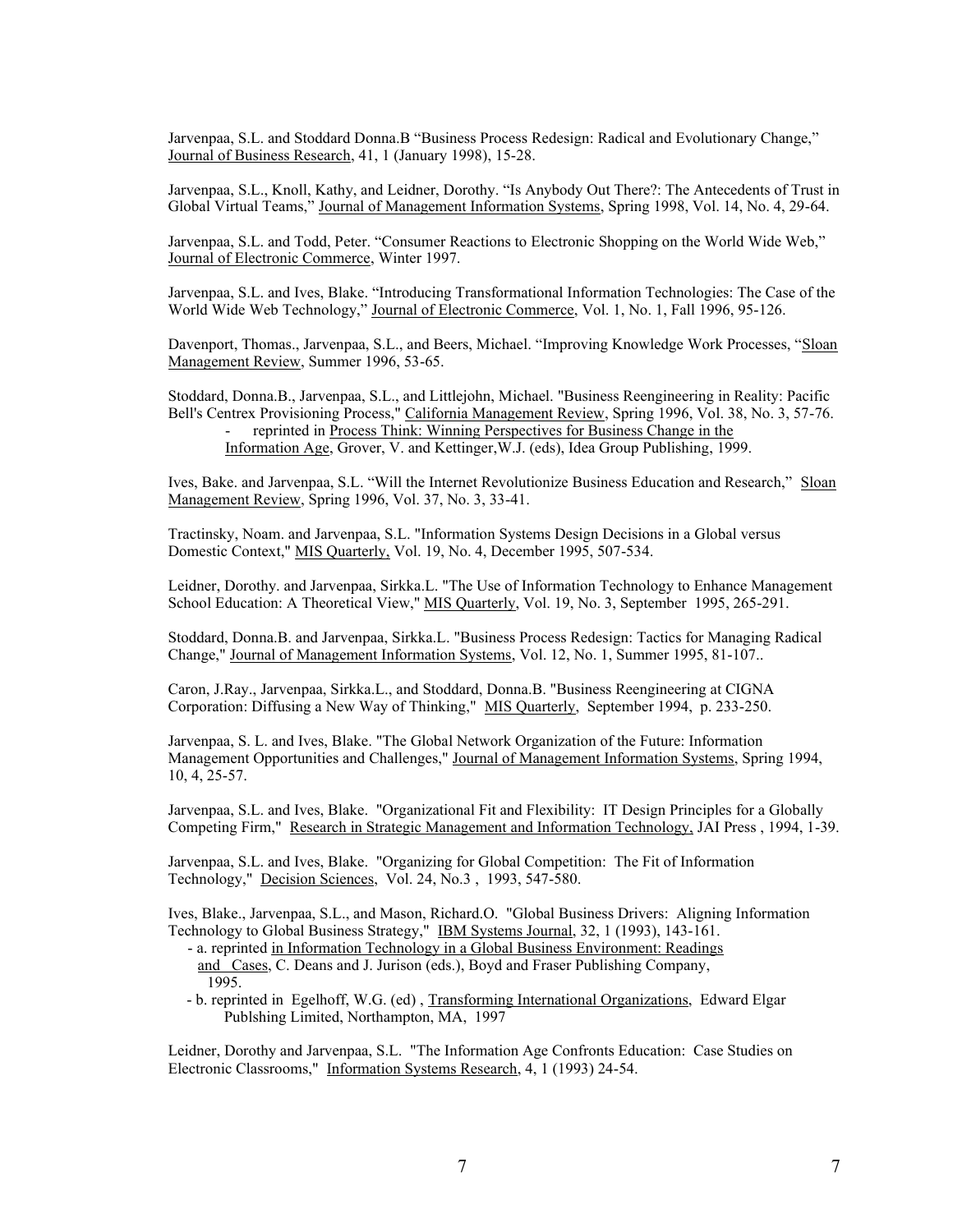Ives, Blake. and Jarvenpaa, S.L. "Global Information Technology: Some Lessons from Practice, International Information Systems, 1, 3 (1992), 1-15.

Vessey, Iris., Jarvenpaa, S.L., and Tractinsky, Noam. "Evaluation of Vendor Products: CASE tools as Methodology Companions," Communications of the ACM, 35, 4 (April 1992), 90-105.

Lasher, Donald.R., Ives, Blake., and Jarvenpaa, S.L. "USAA-IBM Partnerships in Information Technology: Managing the Image Project," MIS Quarterly, Vol. 15, No. 4, (December 1991).

Rao, V.S. (Chino) and Jarvenpaa, S.L. "Computer Support for Groups: Theory-Based Models for GDSS Research," Management Science, Focused Issue on Group Decision and Negotiation, 37, 10 (October 1991), 1347-1362.

Jarvenpaa, S.L. and Ives, Blake. "Executive Involvement and Participation in the Management of Information Technology: A Model and A Field survey," MIS Quarterly, 15, 2 (June 1991), 205-227.

Ives, Blake. and Jarvenpaa, S.L. "Applications of Global Information Technology: Key Issues for Management" MIS Quarterly, 15, 1 (March 1991), 33-49.

Jarvenpaa, S.L. , Ives, Blake., and Davis, Gordon.B. "The Supply of and the Demand for IS Doctorates in the 1990's," Communications of the ACM, 34, 1 (January 1991), 86-98.

Jarvenpaa, S.L. and Ives, Blake. "Information Technology and Corporate Strategy: A View from the Top," Information Systems Research, 1, 4 (December 1990), 351-376.

Jarvenpaa, S.L. "Graphic Displays in Decision-Making - The Visual Salience Effect," Journal of Behavioral Decision Making, 3, 1 (1990), 247-262.

Ellis, Clair.A., Rein, Gail.L., and Jarvenpaa, S.L. "Nick Experimentation: Selected Results Concerning Effectiveness of Meeting Support Technology," Journal of Management Information Systems, 6, 3 (Winter 1989-90), 7-24.

DeSanctis, Gerarldine. and Jarvenpaa, S.L., "Forecasting Earnings Per Share: An Experimental Comparison of Graphical, Tabular, and Combined Graphical/Tabular Reporting Methods," Accounting, Organizations, and Society, 14, 5/6 (1989), 509-525.

Jarvenpaa, S.L. "The Effect of Task and Graphical Format Congruence on Information Processing Strategies and Decision Making Performance," Management Science, 35, 3 (March 1989), 285-303.

Jarvenpaa, S.L. and Machesky, Jeff.J. "Data Analysis and Learning: An Experimental Study of Data Modeling Tools," International Journal of Man-Machine Studies, 31, 4 (1989), 367-391.

Jarvenpaa, S.L., Rao, V.S.(Chino), and Huber, George. P. "Computer-Support for Meetings of Medium-Size Team Working on Unstructured Problems: A Field Experiment," MIS Quarterly, 12, 4 (December 1988), 645-665.

Jarvenpaa, S.L. "The Importance of Laboratory Experimentation in Information Systems Research," Communications of the ACM, 31 (December 1988), 1502-1504.

Jarvenpaa, S.L. and DeSanctis, Gerarldine. "Standard Scaling in Decision Graphs: An Empirical Investigation," IEEE Transactions on Systems, Man, and Cybernetics, 18, 56, (September 1988), 824-831.

Jarvenpaa, S.L. and Dickson, Gary.W., "Graphics and Managerial Decision making: Research Based Guidelines," Communications of the ACM, 31, 6, (June 1988), 764-774.

- Reprinted in E.P. Glinert, Visual Programming Environments, IEEE Computer Society Press, 1989.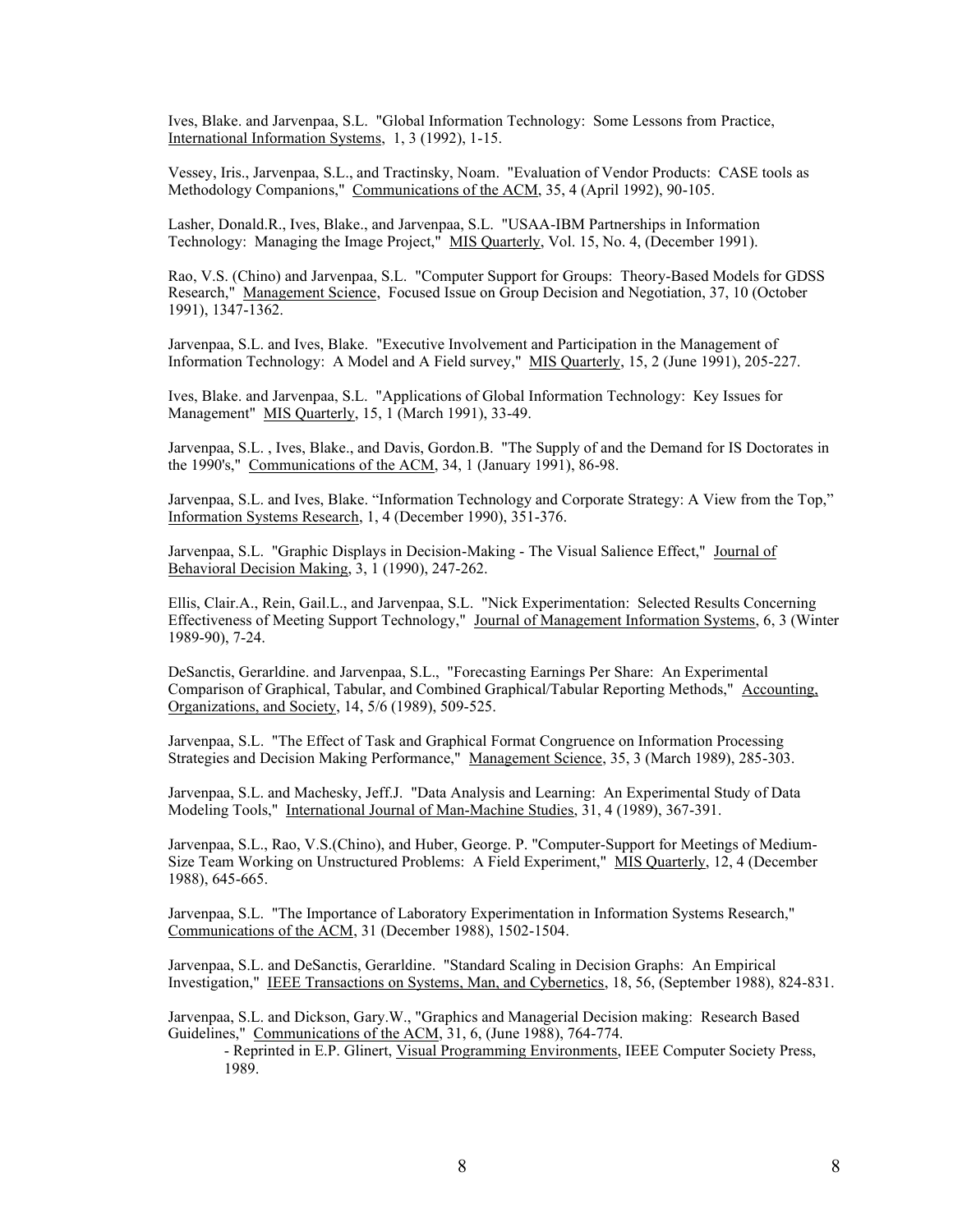Jarvenpaa, S.L., Dickson, Gary.W., and DeSanctis, Gerarldine, "Methodological Issues in Experimental IS Research: Experiences and Recommendations," MIS Quarterly, 9, 2, (June 1985), 141-156.

## PAPERS UNDER REVIEW OR REVISION

Selander, L. and Jarvenpaa, S.L. Xenografting Organizational Logics in Political Activism: The Decoder Project at Amnesty Internationa. *Academy of Management Discovery*, Under Second Round Review. August 2019.

Li, Z. and Jarvenpaa, S.L. Entrepreneurial Self-Regulation on a Crowdfunding Platform: Online Community Feedback, Goal Revisions, and Venture Performance, *MIS Quarterly*, Under Revision after Second Round Review. October 2019.

Zheng, J. and Jarvenpaa, S.L. A Bias-Threat-Illusion Model for Negative Consequences of Anthropomorphized Technology: Implications for Smart Technologies, *Journal of Association for Information Systems*, under Second Round Review. November 2019.

Selander, L. and Jarvenpaa, S.L. 'Blowin' In The Wind': Questioning Assumptions Of Social Media's Organizing Capacity In Social Movements. *Organization Studies*, November 2019. Under First Round Review.

Jarvenpaa, S.L. and Tanriverdi, H. Effect Of A Firm's Choice Of Hierarchy Versus Platform Mode Of Governance On Knowledge Worker Behaviors, *Journal of Association for Information Systems,* Major Revision after First Round Review

Jarvenpaa, S.L. and Valikangas, L. Temporal Structuring Failures in an Inter-Organizational Network: Temporal Action Repertoires as Inter-Organizational Dynamic Capabilities Special Issue of Temporal work in *Strategic Organization*. Under First round Review, November 2019

Jarvenpaa, S.L. and Valikangas, L. Advanced Technologies And 'End Of Time' In Organizations: 'Doomsday' For Collaborative Creativity? *Academy of Management Perspectives*, Under Revise after First Round Review. November 2019.

Wen, W,, Forman, C., Jarvenpaa, S.L. Standards, Intellectual Property Rights, and Strategic Patenting: Evidence from the IETF, *Information Systems Research***,** Rejected from Special Issue; Invited to Revise and Resubmit to a regular issue, Decision of March 2017. Planned resubmission December 2019.

# BOOKS:

Keating, E. and Jarvenpaa, S.L. *Words Matter: Communicating Effectively in the New Global Office*, University of California Press, 2016.

Nolan, R., and Stoddard, D., Jarvenpaa, S.L., and Davenport, T. H. **Reengineering the Organization**, Harvard Business School Press, 1995.

# REFEREED PROCEEDINGS edited:

Jarvenpaa, *Proceedings of Austin Mobility Roundtable*, Austin, TX March 2004.

DeGross, J. I., Jarvenpaa, S.L., and Srinivasan, A. **Proceedings of the Seventeenth International Conference on Information System**s, Cleveland, Ohio, December 1996.

# REFEREED PROCEEDINGS/REFEREED CONFERENCE PRESENTATIONS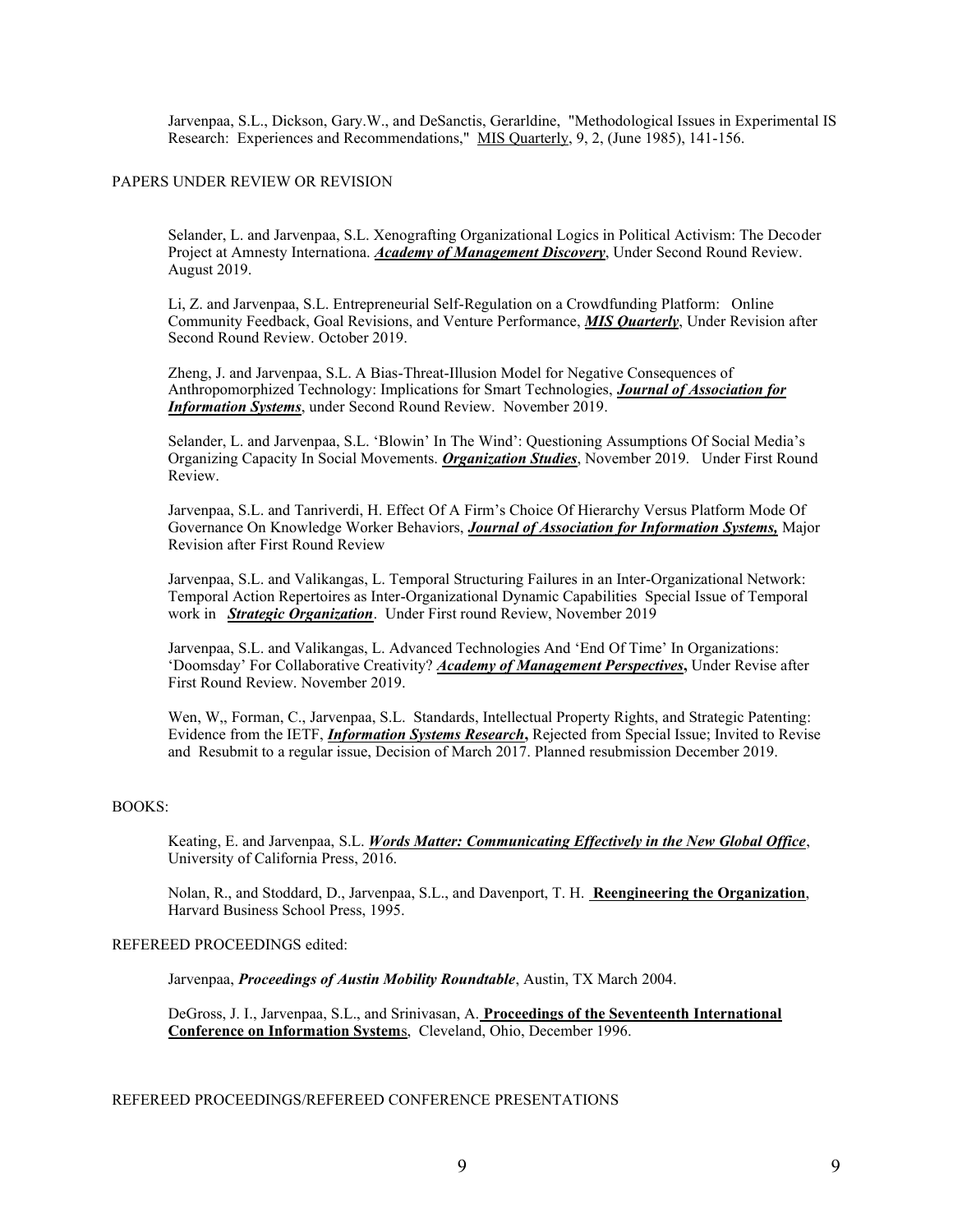Standaert, W. and Jarvenpaa, S.L. Racing Algorithms: Human Entertainment in a Technology-Centered World, *International Conference of Information Systems*, TREO talks, December 15, 2019, Munich, Germany

Essen, A. and Jarvenpaa, S.L. Openness In Data Driven Health Innovation: Exloring Biobanks, *6th Annual World Open Innovation Conference*, Rome Italy, December 12-13, 2019.

Jarvenpaa, S.L. And Markus, L. Data Sourcing and Data Partnerships: Opportunities for IS Sourcing Research,*5th International Conference On The Outsourcing Of Information Services*, Mannheim, Germany, June 16-18, 2019.

Zheng, J. and Jarvenpaa,S.L. Negative Consequences of Anthropomorphized Technology: A Bias-Threat-Illusion Model, *Hawaii International Conference on System Sciences (HICSS)*, Maui Island, Hawaii, January 7-11, 2019

# Best paper nomination.

Selander, L. and Jarvenpaa, S.L. Institutional Logics and Digital Collective Action at Amnesty International – the Decoder Initiative, *Hawaii International Conference on System Sciences (HICSS)*, Maui Island, Hawaii, January 7-11, 2019

Mohlmann, M. and Jarvenpaa, S.L. Cognitive Challenges on Digital Exchange Platforms: Exploring Misspecifications of Trust, *Hawaii International Conference on System Sciences (HICSS)*, Maui Island, Hawaii, January 7-11, 2019

Rothe, H., Jarvenpaa, S.L., and Penninger, A. 2019. How Do Entrepreneurial Firms Appropriate Value In Bio Data Infrastructures: An Exploratory Qualitative Study, *European Conference on Information Systems*, June 8-14, Stockholm, Sweden.

# x **Claudio Ciborra Most Innovative Paper award, 2019.**

Jarvenpaa, S.L. and Markus, M.L. Data Perspective in Digital Platforms: Three Tales of Genetic Platforms, **51st** *Hawaii International Conference on System Sciences (HICSS)*, Big Island, Hawaii, January 4-8. 2018.

Jarvenpaa, S.L. and Markus, M.L Exploring Medical Genetic Platforms, the ReUse Challenge, *Conference on Health IT and Analytics* (CHITA), Washington DC, November 3-4 2017.

Ozer, T.G. and Jarvenpaa, S.L. Complementor Performance through New Product Variety in Digital Multisided Platforms, *INFORMS, CIST*, October 20, 2017

Jarvenpaa, S.L. and Markus, M.L. Controversies about Genetic Databanks and their Commercialization: Is There More to Learn from deCODE Genetics? 2017 *McCombs Health Symposium*, April 6-7, 2017.

Jarvenpaa, S.L. and Standaert, W. Emergent Ecosystem for Radical Innovation: Entrepreneurial Probing at Formula E 50<sup>th</sup> *Hawaii International Conference on System Sciences (HICSS)*, Big Island, Hawaii, January 5-7 2017.

Ozer, G. T. and Jarvenpaa, S.L. Building digital platforms that facilitate creativity: Lessons from Ravelry, SIM Workshop, Dublin Ireland, December 11, 2016

Lim, S.Y. and Jarvenpaa, S.L. Entrepreneurial Assembly of Real Options in the Design of a Digital Infrastructure," AIS SIGPRAG Conference, Dublin December 12, 2016.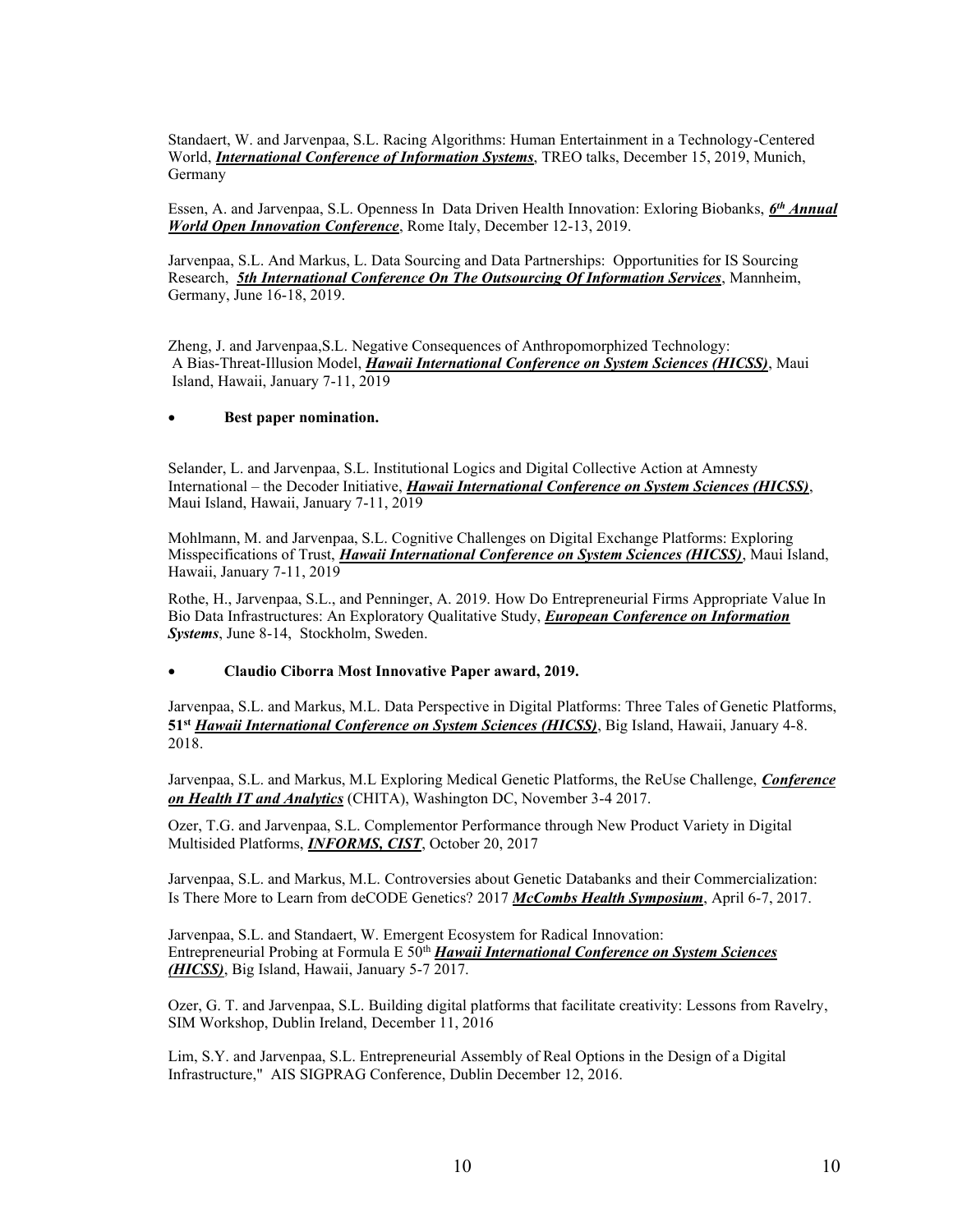Jarvenpaa, S.L. Trust in Digital Platforms: Insights from Information Systems Research*, 9th Workshop of Trust Within and Between Organizations*, Dublin Ireland November 16-18, 2016.

Standaert, W. and Jarvenpaa, S.L. Formula E: Next Generation Motorsport with Next Generation Fans, *International Conference of Information Systems (ICIS)*, December 13, Dublin 2016.

Lim, S. Y. and Jarvenpaa, S.L. Entrepreneurial Assembly of Real Options in the Design of a Digital Infrastructure, *AIS SIGPRAG* "Practice based design and innovation in digital artifacts" Workshop, December 12, Dublin 2016.

Jarvenpaa, S.L. and Gustafsson, R. **Shaping Policy Environments:** The Tale of Two Public-Private Hybrid Research Network Organizations, *14th International Open and User Innovation Conference*, Harvard Business School, Cambridge, UK, August 1-August 3 2016

Li, Z. and Jarvenpaa, S.L. Dynamic Goal Setting, Community Feedback, and Project Performance: Evidence from Online Crowdfunding, *14th International Open and User Innovation Conference*, Harvard Business School, Cambridge, UK, August 1-August 3 2016

Jarvenpaa, S.L. and Valikangas, L. Time and Collaborative Discovery in a National Research Program on Cloud Software, *2016 R&D Management Conference*, Cambridge University, Cambridge, UK, July 3-July 6.

Selander, L. and Jarvenpaa, S.L. Innovating with Digital Action Repertoires at Amnesty International: Exploring Role Ambiguity**,** *Hawaii International Conference on System Sciences,* January 5-8 2016, Kauai, Hawaii.

# **•** Best paper nomination.

Wen, W., Forman, C. and Jarvenpaa, S.L. Standards, Intellectual Property Rights, and Strategic Patenting: Evidence from the IETF, *Workshop on Information Systems and Economics (WISE)* Dallas, TX December 12, 2015.

- **•** Best Paper Award.
- x Same paper was also presented at the *Academy of Management Conference 2015* and *2015 REER Conference*.

Li, Z., Jarvenpaa, S.L., and Pattan, N. Cinetics: Beyond Groundfunding, *Proceedings of International Conference of Information Systems (ICIS)*, Fort Worth, December 2015.

Li, Z. and Jarvenpaa, S.L. Motivating IT-Mediated Crowds: The Effect of Goal Setting on Project Performance in Online Crowdfunding, *Proceedings of International Conference of Information Systems (ICIS)*, Fort Worth, Decemmber 2015.

Ozer, G.T. and Jarvenpaa, S.L. Digital infrastructures as opportunity incubators: generative variety through the fit between infrastructure resources and effectuation means, *2015 OASIS pre-ICIS Workshop*, Fort Worth, December 2015.

Ozer, G.T. and Jarvenpaa, S.L. Digital infrastructures as opportunity incubators *4th Innovation in Information Infrastructures (III) Workshop*, 13 October 2015, Warwick University, UK.

Jarvenpaa, S.L. Temporal Capability Building in Finland's Cloud Software Program, *Organization Science, Winter Conference*, Park Cities, Utah, February 5-8, 2015.

Lim, S. Y., Jarvenpaa, S.L. and Lanham, H. Review of Research on Knowledge Transfer in Care Transitions: Trust Enhancing Principles for Information Systems Design, *Hawaii International Conference on System Sciences,* January 5-8 2015, Kahui, Hawaii.

• Best paper nomination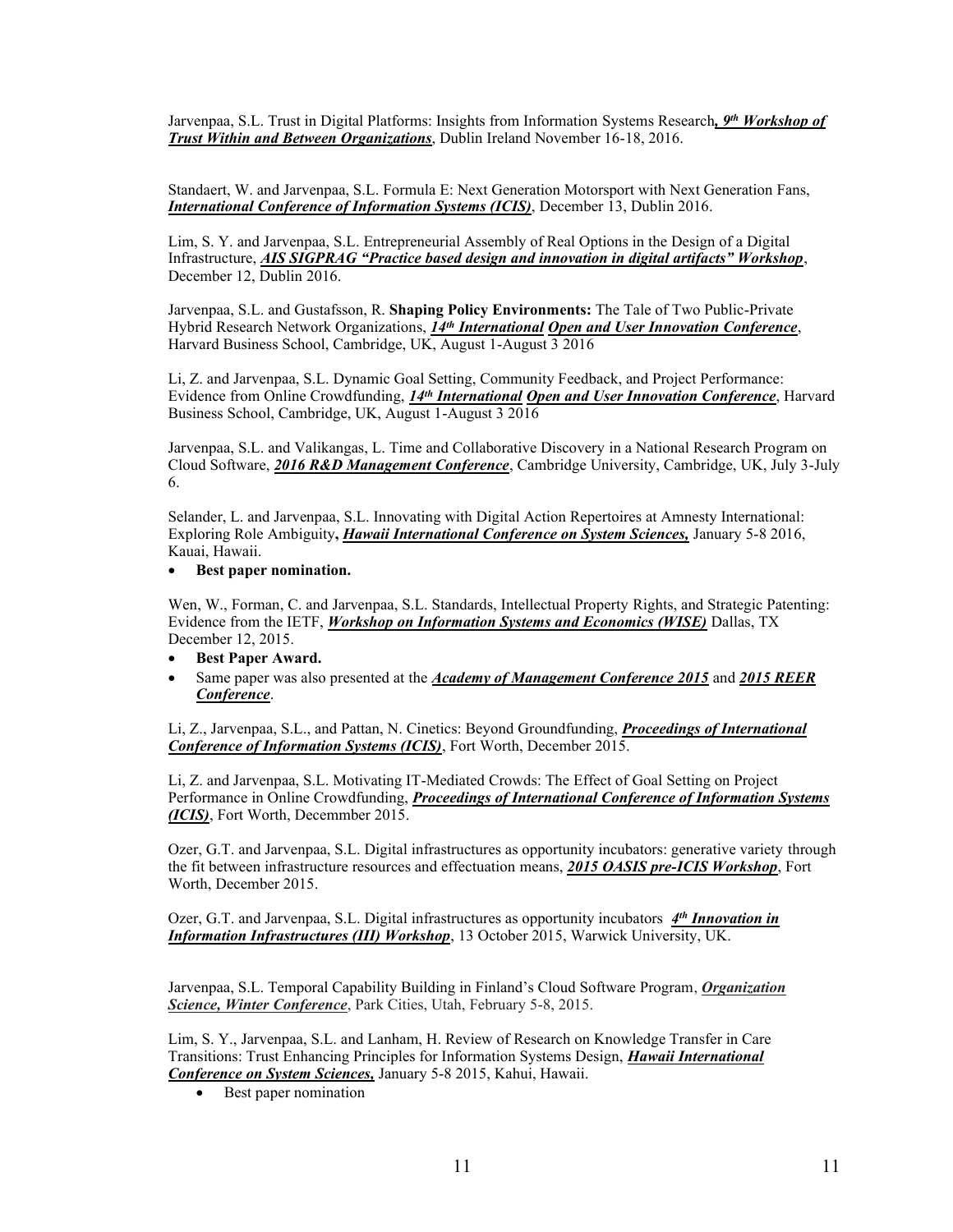Selander, L. and Jarvenpaa, S.L. Understanding Choices Of Activism At Amnesty International: Construal-Level Perspective, **Academy of Management Conference**, August 2014.

Jarvenpaa, S.L. and Keating, E. When Good Communication Undermine Work in Globally Distributed Team: The Language Action View, *Academy of Management Conference,* August 2014.

Selander, L. and Jarvenpaa, S.L. Habit And Impulse In Digital Activism: The Case Of Amnesty International, *Organization Science Winter Conference*, Steamboat Colorado, February 2014.

Provost, S. and Jarvenpaa, S.L. Creativity at the Margins: Exploring Social and Technical Marginality in Novel Idea Generation, *Hawaii International Conference on System Sciences,* January 6-9 2014, Big Island, Hawaii.

Selander, L. and Jarvenpaa, S.L. Online Impulse Activism at Amnesty International, Research in Progress Paper, *International Conference on Information Systems (ICIS),* December 16-19 2013, Milan, Italy.

Jarvenpaa, S.L. and Valikangas, L. Shaping Openness in Distributed Innovation: The Governing Behaviors of Diverse Constituents," *Academy of Management Conference*, Lake Buena Vista, Florida, August 9-13, 2013.

Jarvenpaa, S.L. and Tuunainen, V. Theoretical Elaboration of IT Enablement Model in the Era of Customer and Community Digital Innovation, *21st European Conference on Information Systems*, Utrecht, Netherlands, June 2013.

Kim, Y. and Jarvenpaa, S.L. Organizational Configuration and Knowledge Sharing in Firm Sponsored Communities, *Organization Science Winter Conference*, February 7-10, 2013 Steamboat Spring, Co.

Jarvenpaa, S.L. and Lang, K.R. Music remix Communities: Territorial Behavior of User-Created Online Content, *2013 Winter Conference on Business Intelligence*, February 28 – March 2, 2013.

Jarvenpaa, S.L. and Tuunainen, V. Socialization Agents with Social Media Technologies: Fragmentation or Integration? *Organization Science Winter Conference,* February 9 -12, 2012, Steamboat Colorado

Gu, B. and Jarvenpaa, S.L. How Formal and Informal Structure Meet at Electronic Knowledge Sharing Networks in a Global Enterprise, **Organization Science Winter Conference***, Steamboat Spring, February 11, 2012.*

Jarvenpaa, S.L., Lim. R. Tuunainen, V. Ambidextrous Socialization: Exercising Control in a SocialMedia Environment, *Hawaii International Conference on System Sciences*, January, 2013.

Kim, Y., Jarvenpaa, S.L. and Gu, B. Membership Overlap in Inter-community Collaboration, *International Conference of Information Systems,* Florida, Orlando, December 2012.

Jarvenpaa, S.L. and Valikangas, L. Open revealing: the evolution of pre-revealing behaviors in open innovation constellations, *European Group for Organization Studies (EGOS) conference*, Helsinki, Finland, July 4-7, 2012.

Gustafsson, R. and Jarvenpaa, S.L. Paradoxes and tensions of competition and collaboration in the organizing of mediating organizations leading mature industrial field's renewal, *European Group for Organization Studies (EGOS) conference*, Helsinki, Finland, July 4-7, 2012.

Jarvenpaa, S.L. and Valikangas, L. From SHOKs to IP: The Emergence of a Semi-Open, Massively Multi-Party, Collaborative Intellectual Property Regime and Its Governance Implications, *European Patent Office Workshop on Intellectual Property Management: In search of New Practices Strategies and business models*, 4- 5 June 2012, Munich.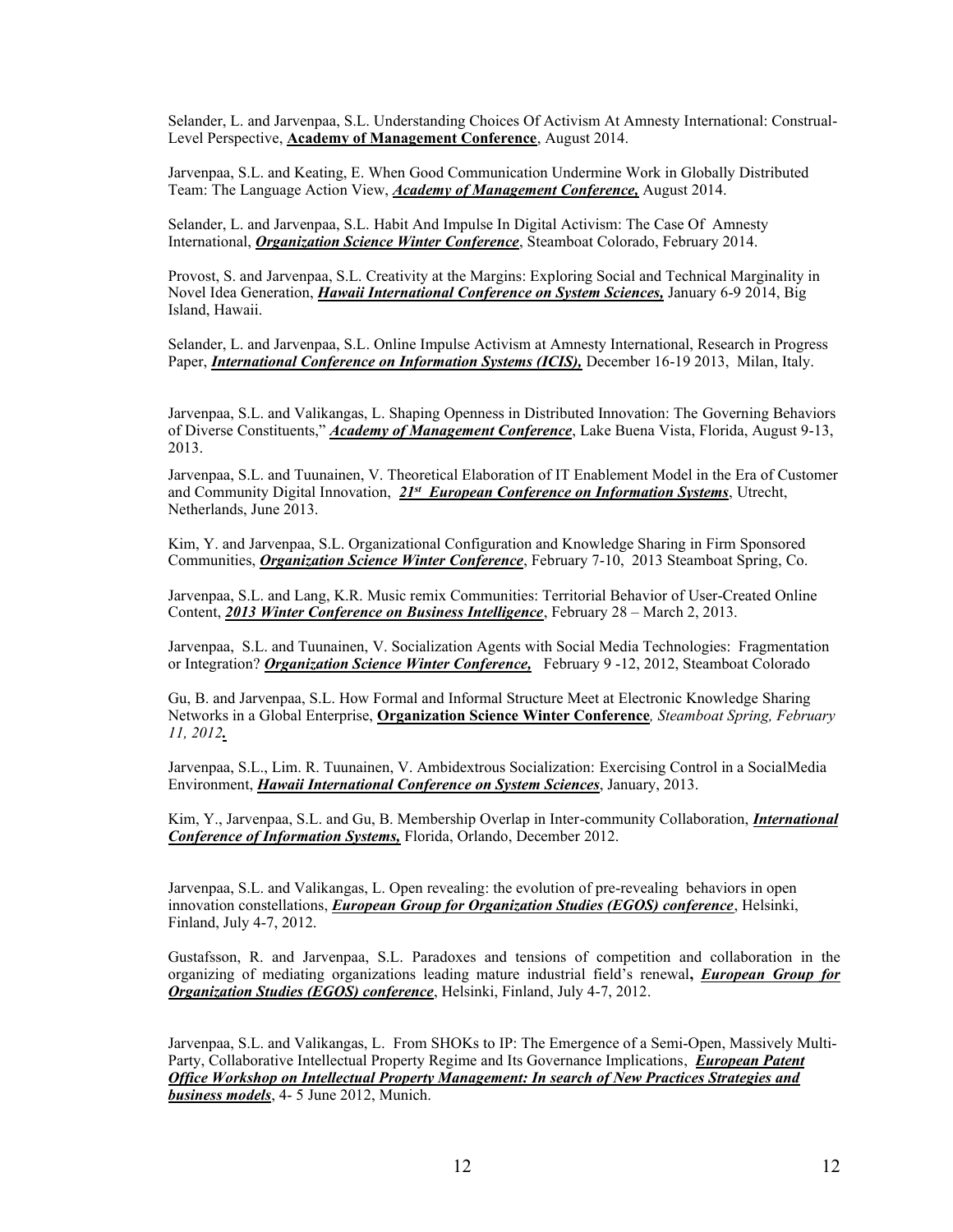Majchrzak, A., Jarvenpaa, S.L. and Johnson, J. Contact Expansion Under Stress Using ICT, *Academy of Management*, Boston MA, August 3-7, 2012.

Jarvenpaa, S.L. and Keating, E. 'Overcoming 'Lightning Storms' In Engineering Offshoring Project Teams: Remedies For Trust Asymmetries,' **6th Workshop on Trust Within and Between Organizations**, June 14-15 2012, Milan Italy.

Jarvenpaa, S.L. and Tuunainen, V. 2012. Company Tactics for Customer Socialization with Social Media Technologies: Finnair's Rethink Quality and Quality Hunters Initiatives, *Hawaii International Conference on System Sciences,* January 2012.

Gu, B. and Jarvenpaa, S.L. 2011. How Formal Structure of Electronic Knowledge Networks Influence Participation Behavior in a Global Enterprise, *International Conference on Information Systems*, December 4-7, Shanghai,

Jarvenpaa, S.L. and Khan, Z. 2011. Transacting on Facebook Marketplace: Heuristic and Systematic Processing, *Mediterranean Conference on Information Systems*, September 3-5, 2011, Cyprus.

Jarvenpaa, S.L. Keating, E. How Team Structure and Boundary Spanning Processes Shape Active Faultlines in Offshore Engineering Services SubTeams, *Academy of Management Conference*, San Antonio August 15 2010.

Jarvenpaa, S.L. Keating, E. How Culture Shapes TMS in an Offshored Complex Engineering Services Project, **Organization Science Winter Conference OSWC**Ǧ**XVII,** February 10-13, 2011. Steamboat Springs, Colorado.

Jarvenpaa, S.L. and Wernick, A. A. Learning to Collaborate in Multiparty R&D Networks: Building Capacity for Ambiguity, *Conference of Organizational Designs for Large-Scale, Multi-Party Collaboration,* University of Aarhus, Denmark, May 29-31, 2010.

Jarvenpaa, S.L. and Majchrzak, A. A Coping Perspective to Mixed Motive Interorganizational Knowledge Collaboration, *Conference of Organizational Designs for Large-Scale, Multi-Party Collaboration,*  University of Aarhus, Denmark, May 29-31, 2010.

Jarvenpaa, S.L. Local Context in Global, Virtual Teams, Presentation in the Symposium on Virtual Work, *Academy of Management Conference*, Montreal, Canada, August 8-11.

Jarvenpaa, S.L. How organizational context and boundary spanning processes shape active faultlines in offshore engineering services teams, *Fourth Global Sourcing Workshop*, 22-25 March 2010, Zermatt, Switzerland.

Alaranta, M. and Jarvenpaa, S.L. Changing IT Providers in Public Sector Outsourcing: Managing the Loss of Experiential Knowledge, **Proceedings of the Hawaii International Conference on System Sciences (HICSS)**, January 2010.

Gan, L., Gu, B, Jarvenpaa, S. and Yang, G. Habit Formation in Online Communities, International Conference on Information Systems (ICIS), Phoenix Arizona, December 2009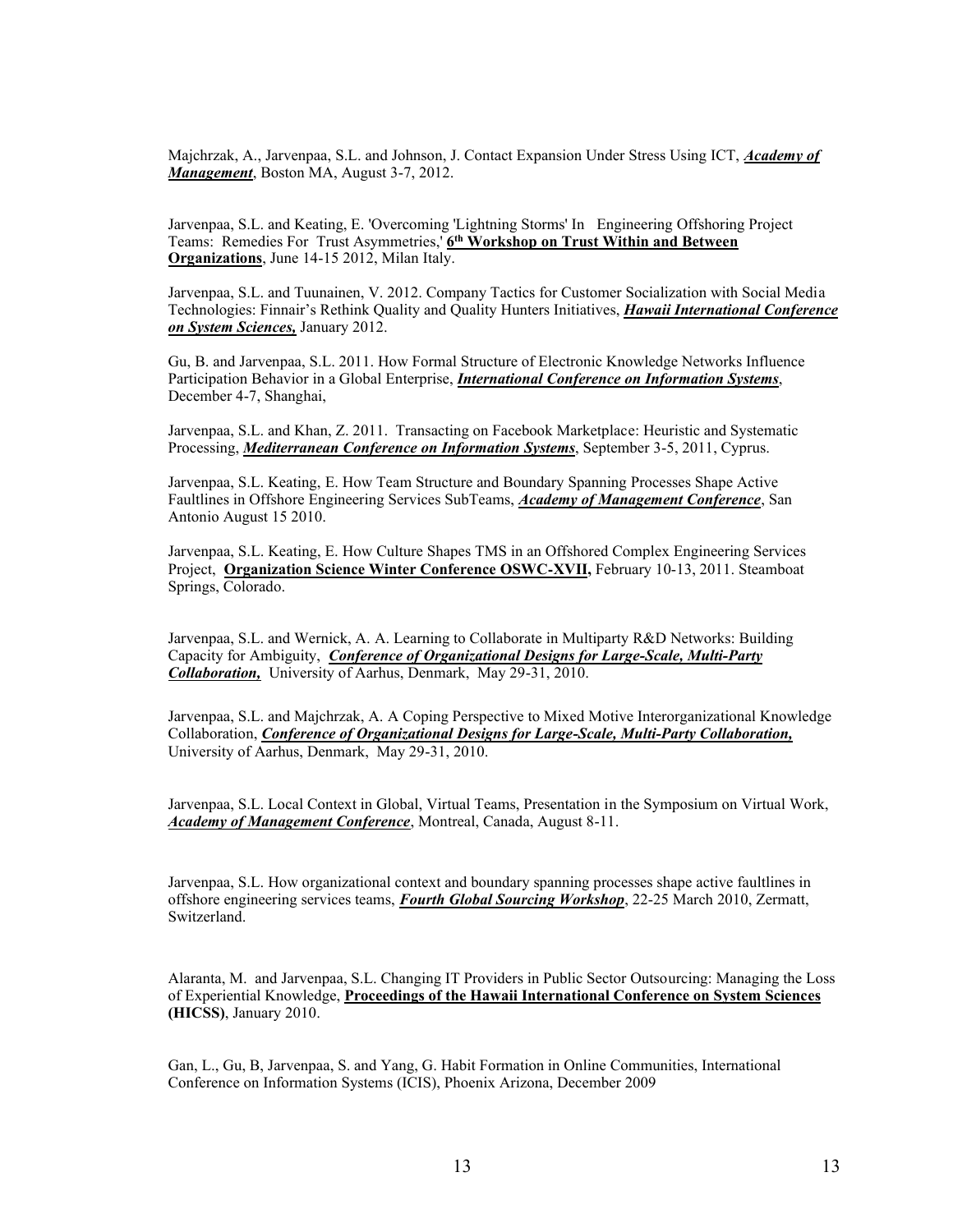Jarvenpaa, S.L. Interorganizational Transactive Memory Systems in Offshored Complex Engineering Services Project, 3rd Global Sourcing conference, Keystone Conference Center, Colorado, March 23-March 25, 2009.

Loebbecke, C. Huyskens, C. and Jarvenpaa, S.L. Mobile TV Services: An Investigation along Technology Induced Paradoxes, 7th International Conference on Mobile Business, July 7-8 2008, Barcelona, Spain.

Kim, Y. and Jarvenpaa, S.L. Boundary Spanner and Situational Visibility in Cross Border Knowledge Sharing, *Hawaii Conference on System Sciences (HICSS*), Hawaii, January 7-10, 2008.

Moon, J.Y, Jarvenpaa, S.L. and Kuk G. Diffusion of Open Access: Why are Some Disciplines More Successful than Others, *Pacific Conference on Information Systems*, July 2007, Auckland, New Zealand)

Comuzzi, M. and Jarvenpaa, S.L. Field of Dreams in Knowledge Management Systems: Principles for Enhancing Psychological Attachment Between Person and Knowledge, *ITAIS (Italian Chapter of AIS)*, Venice, Italy, October 4, 2007.

Jarvenpaa, S.L. and Mao, J.Y. IT Outsourcing from a Client Perspective: Exploring Client Developments and Their Impact on Supplier Capabilities, *Workshop on Global Sourcing*, March 13-15, 2007. Val D'Isere, France.

Jarvenpaa, S.L. and Tanriverdi, H. "Knowledge ownership and Territoriality: A Conceptualization and Scenario-Based Experimental Investigation," Best Paper Proceedings of 2006 Academy of Management *Conference,* August 2006.

Jarvenpaa, S.L. and Majchrzak, A. "Individuals' Transactive Memories of their Ego-Centric Networks to Mitigate Risks of Knowledge-Sharing: The Case of Professionals' Protecting CyberSecurity," *Proceedings of the International Conference on Information Systems (ICIS)*, December 11-14, 2005. Las Vegas.

Jarvenpaa, S.L. Lang, K.R., and Tuunainen, V.K. "Manifestations of Technology Paradoxes and Implications on the Experience of Mobile Technology Users," *IFIP 8.2 Conference on Ubiquitous Computing*, Cleveland, Ohio, August 1, 2005.

Jarvenpaa, S.L. Smeds, R. and Vianello, A. "Dynamics of Innovation in Business Process Outsourcing," *Proceedings of IFIP W.G. 5.7- Advances in Production management Systems (APMS),* Washington DC, September 18-21, 2005.

Dutta, R., Jarvenpaa, S.L. and Tomak, K. "Behavioral Economics of Digital Content," 2004 *European Conference on Information Systems*, Turku Finland, June 14-16, 2004.

Dutta, R., Jarvenpaa, S.L, and Kerem, T. "Impact of Feedback and Interactivity of Online Payment Systems on Consumer Decision Making," *Proceedings of the International Conference on Information Systems*, Seattle, Washington, December 2003.

Yang, G. and Jarvenpaa, S.L. "Trust and Radio Frequency Identification (RFID) Adoption within an Alliance, Proceedings of the Hawaii International Conference on Systems Sciences, Hawaii, January 2005.

Gu. B. and Jarvenpaa.S. "Online Discussion Boards to Technical Support: The Effect of Token Recognition on Customer Contributions," Twenty-Fourth International Conference on Information Systems, Seattle, WA, 2003.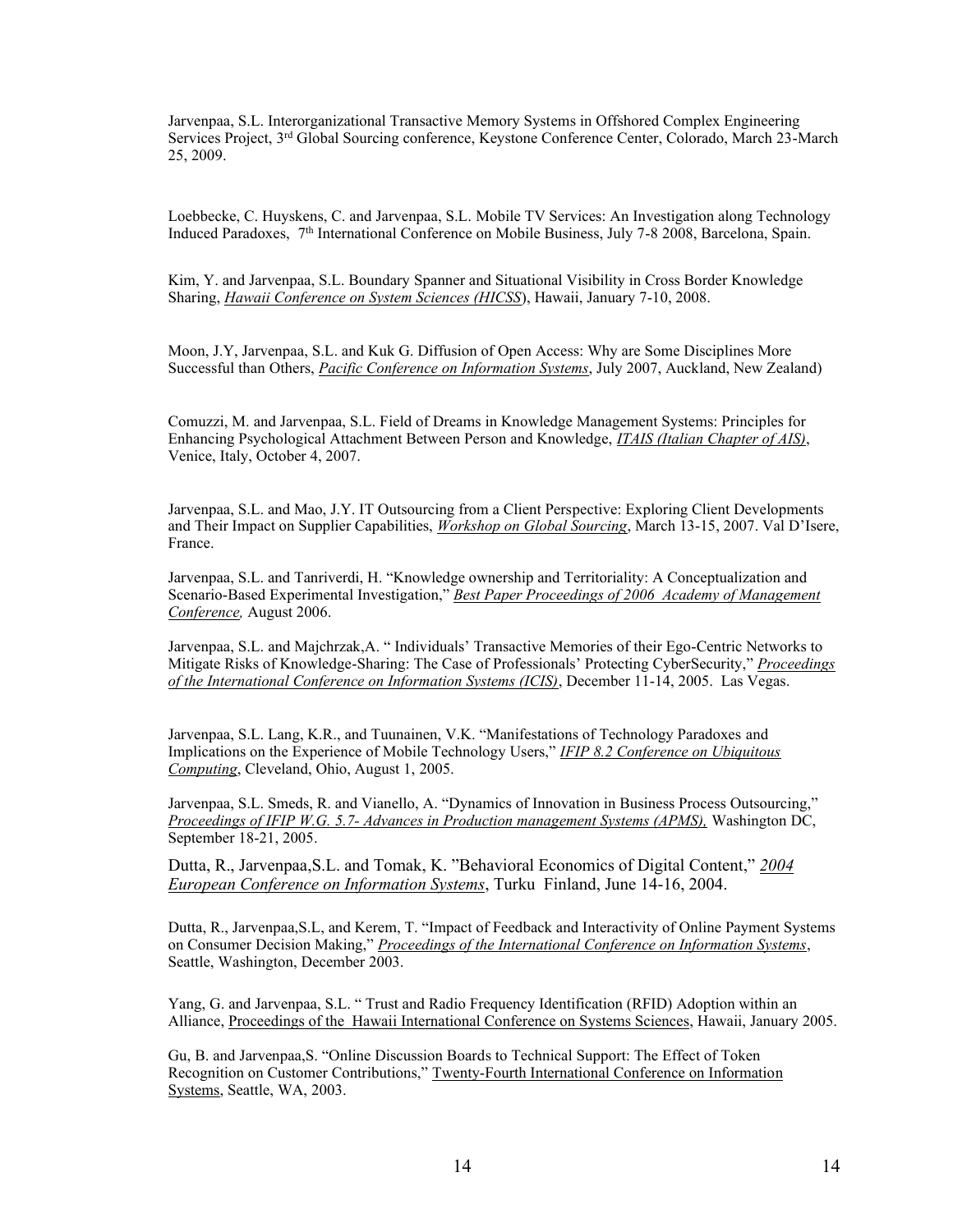Gu, B. and Jarvenpaa, S.L. "Are contributions to P2P Technical Forums a private or public good," *Peer-to-Peer Workshop*, University of California, Berkeley, June 2003..

Crisp, B. and Jarvenpaa, S.L. "Trust in Time: A Study of Global Virtual Teams, 2000 Academy of Management Conference, Toronto, Canada.

Staples, S. and Jarvenpaa, S. "The use of collaborative electronic media for information sharing activities: a replication and extension," The Proceedings of the International Conference on Information Systems, Brisbane, Australia, December 2000.

Jarvenpaa, S.L. and Leidner, D. " An Information Company in Mexico: Extending the Resource-Based View of the Firm," Proceedings of the International Conference on Information Systems, Atlanta, 1997.

Shaw, T. and Jarvenpaa, S.L. "Process Models in Information Systems," IFIP WG 8.2. Working Conference on Information Systems and Qualitative Research, Philadelphia, USA, May 31-June 3, 1997.

Knoll, K. and Jarvenpaa, S.L. "Learning Virtual Team Collaboration," Proceedings of the Hawaii International Conference on Systems Sciences (HICSS), January 1995, Vol. 4, pp. 92-101.

Knoll, K. and Jarvenpaa, S.L. "Information Technology Alignment or "Fit" in Highly Turbulent Environments," The Proceedings of the SIGCPR Conference, Washington DC, April 1994.

Jarvenpaa, S.L. and Tractinsky, N. "Information Technology Distribution Policy in Global and Domestic Contexts," Proceedings of the International Conference on Information Systems, December 1992, forthcoming.

Busch, E.A., Jarvenpaa, S.L., and Tractinsky, N., and Glick, W.H. "External and Internal Perspectives in Determining the Firm's Progressive Use of Information Technology," Proceedings of the International Conference on Information Systems, December 1991, 239-250.

Ives, B. and Jarvenpaa, S.L. "Global Information Technology: A New Challenge for the 1990's," Proceedings of the Hawaii International Conference on System Sciences, January 1990, 127-136.

Ellis, C.A., Rein, G.L., and Jarvenpaa, S.L. "NICK Experimentation: Some Selected Results," Proceedings of the Hawaii International Conference on System Sciences, January 1989, 359-369.

Rao, V.S. and Jarvenpaa, S.L. "Computer Support of Groups: A Search for Theoretical Models," Proceedings of the Hawaii International Conference on System Sciences, January 1989, 310-320.

Jarvenpaa, S.L. "Empirical Investigation of Tufte's "Lie Factor" with Computer Generated Graphics," Proceedings of the 3rd IFAC/IFIP Conference on Man-Machine Systems, Oulu, Finland, June 1988, 166- 169.

Jarvenpaa, S.L. and Machesky, J.J. "ER Modelling in Structured Systems Development Environment: A Case Study," Proceedings of the 6th International Conference on ER Modeling, November 1987, 479-494.

Jarvenpaa, S.L. and Machesky, J.J. "End-User Learning Behavior in Data Analysis and Data Modeling Tools," Proceedings of the Seventh International Conference on Information Systems, San Diego, CA, December 1986, pp. 152-167.

DeSanctis, G. and Jarvenpaa, S.L., "An Investigation of the 'Tables versus Graphs' Controversy in a Learning Environment," Proceedings of the Sixth International Conference on Information Systems, December 1985, 134-144.

Jarvenpaa, S.L. and DeSanctis, G., "An Empirical Investigation of the Summarizing Effects of Graphics," Proceedings of the National Meeting of the American Institute for Decision Sciences, November 1985.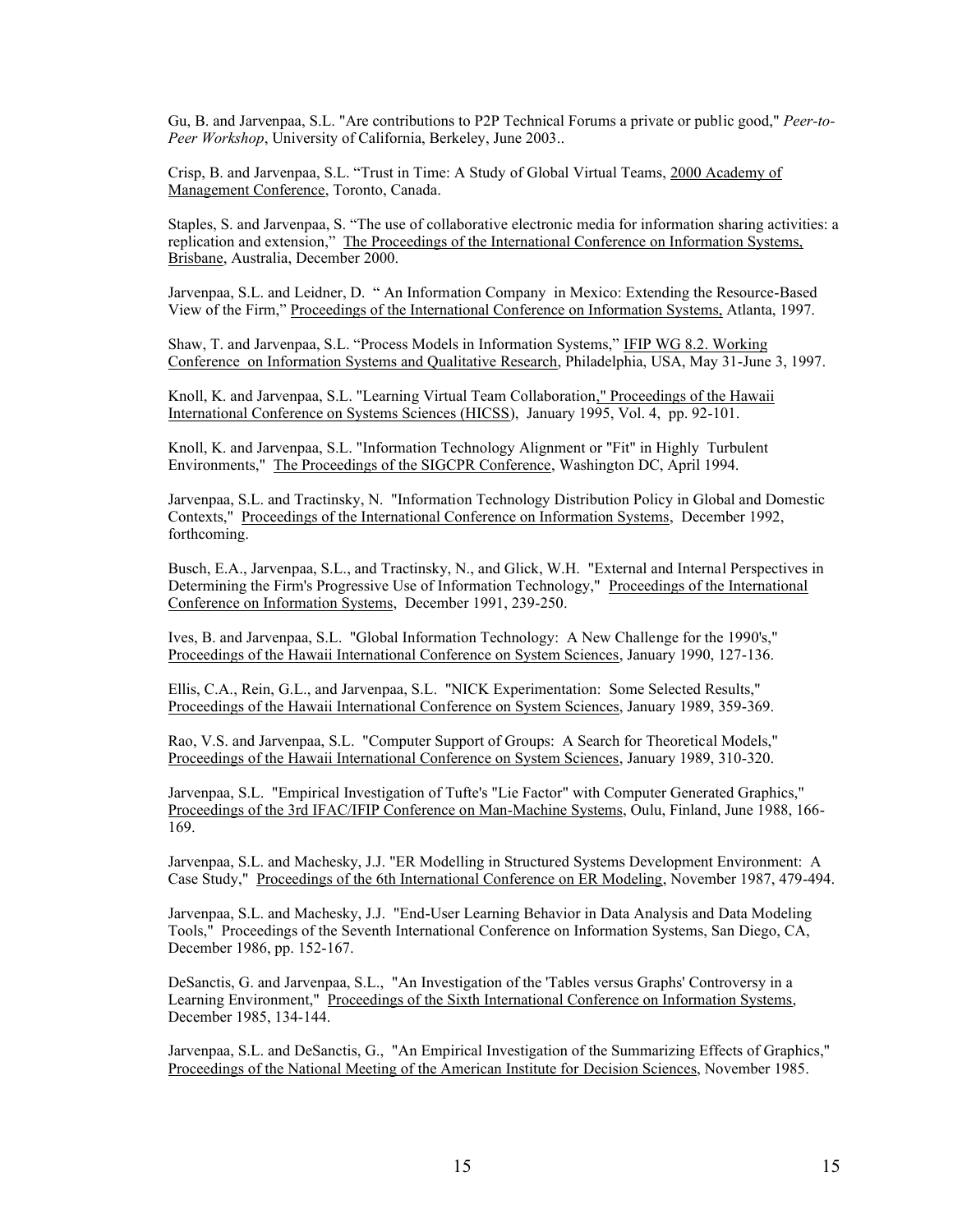Jarvenpaa, S.L., "Development of Problem Solving Skills in Information Systems Education," Proceedings of Second Annual Doctoral Consortium for American Institute for Decision Sciences, November 1984.

Jarvenpaa, S.L., Dickson, G.W., and DeSanctis, G., "Methodological Issues in Experimental IS Research: Experiences and Recommendations," Proceedings of the Fifth International Conference on Information systems, November 1984.

# CASE STUDIES:

Jarvenpaa, S.L. and Tuomi, I. "Nokia Telecommunications: International Logistics Redesign," Reengineering the Organization, Harvard Business School Publishing, 1995.

Jarvenpaa, S.L. and Stoddard, D. "Corporate Research Goup in a High Tech Firm: Improving Research Effectiveness," Reengineering the Organization, Harvard Business School Publishing, 1995.

Ives, B. and Jarvenpaa, S.L. "J.C. Penney: Fashioning a Retailing Nervous System for the Future," Reengineering the Organization, Harvard Business School Publishing, 1995.

Jarvenpaa, S.L. and Ives, B. "ISSC Solution Center-Dallas: Transforming Software Development," Reengineering the Organization, Harvard Business School Publishing, 1995.

Stoddard, D. and Jarvenpaa, S.L. "Siemens Rolm Communications Inc.: Integrated Logistics Core Process Redesign," Reengineering the Organization, Harvard Business School Publishing, 1995.

Jarvenpaa, S.L. and Ives, B. "Digital Equipment Corporation: The Internet Company (A)," Reengineering the Organization, Harvard Business School Publishing, 1995.

Jarvenpaa, S.L. and Ives, B. "Digital Equipment Corporation: The Internet Company (B)," Reengineering the Organization, Harvard Business School Publishing, 1995.

Jarvenpaa, S.L. and Stoddard, D. "CIGNA Corporation, Inc.: Managing and Institutionalizing Business Reengineering," Harvard Business School Publishing, Fall 1994.

Stoddard, D. and Jarvenpaa, S.L. "Pacific Bell: Centrex Reengineering, " Harvard Business School Publishing, Fall 1994; forthcoming in the book Reengineering the Organization, Harvard Business School Publishing, 1995

Ives, B. and Jarvenpaa, S.L. "MSAS Cargo: Global Freight Management," in Jelassi, T. and Ciborra, C. (eds), Strategic Information Systems: A European Perspective, John Wiley and Sons, Ltd, 1994.

Ives, B. and Jarvenpaa, S.L. "Air Products and Chemicals, Inc.: Planning for Global Information Technology," International Information systems, 1, 2 (1992), 77-99.

Jarvenpaa, S.L. and Dickson, G.W. "Bonanza Business Forms Company: A Mystery in Declining Profits," in Ruppel, A.C., O'Dell, W., Trent, R., and Kehoe, W. (eds.), Marketing Decision Making, 4th Edition, Southwestern Publishing Company, Cincinnati, Ohio, 1988, p. 322-339.

#### BLOGS

Business & Society blog: <http://businessandsociety.org/2020/06/25/are-we-speeding-or-learning/>

ELECTRONICALLY PUBLISHED CASE STUDIES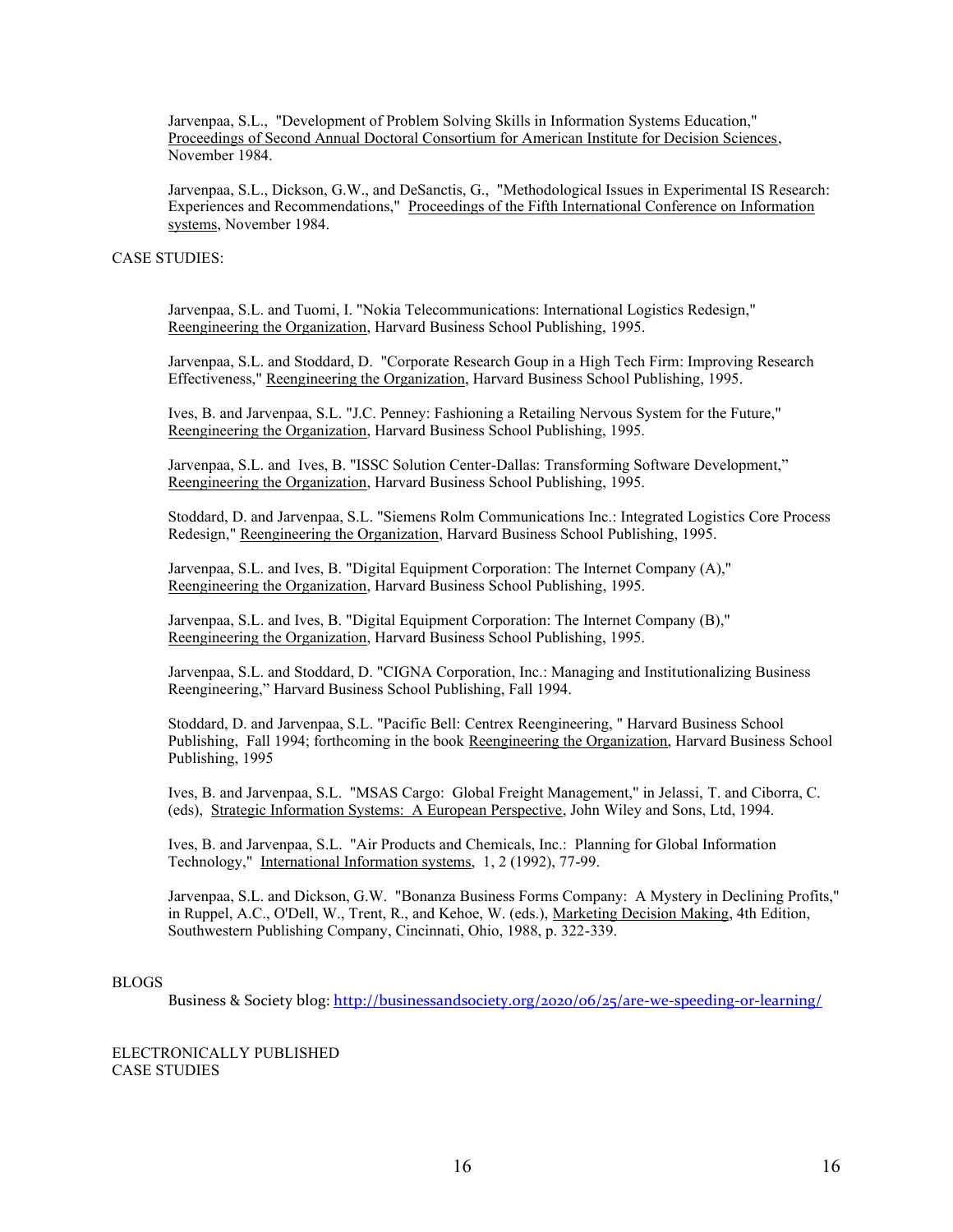Jarvenpaa, S.L. and Tiller, E.H. "The New Frontier in E-Business: Integrated Internet Strategy." A case developed in conjunction with the IBM Faculty Partnership Award [\(http://btl.bus.utexas.edu/IBMcoursemodules.htm\)](http://btl.bus.utexas.edu/IBMcoursemodules.htm), Spring 2001.

Jarvenpaa, S.L. and Tiller, E.H. "America Online and Instant Messaging." A case developed in conjunction with the IBM Faculty Partnership Award [\(http://btl.bus.utexas.edu/IBMcoursemodules.htm\)](http://btl.bus.utexas.edu/IBMcoursemodules.htm), Spring 2001.

Jarvenpaa, S.L. and Tiller, E.H. "Protecting Internet Business Methods: Amazon.com and the 1-Click Checkout." A case developed in conjunction with the IBM Faculty Partnership Award [\(http://btl.bus.utexas.edu/IBMcoursemodules.htm\)](http://btl.bus.utexas.edu/IBMcoursemodules.htm), Spring 2001.

Jarvenpaa, S.L. and Tiller, E.H. "Online Consumer Privacy: DoubleClick, Amazon.com, and eCustomers." A case developed in conjunction with the IBM Faculty Partnership Award [\(http://btl.bus.utexas.edu/IBMcoursemodules.htm\)](http://btl.bus.utexas.edu/IBMcoursemodules.htm), Spring 2001.

Jarvenpaa, S.L. and Ives, B. "Digital Equipment Corporation: The Internet Company (A)," Available at Worldwide Web (http: //www.cox.smu.edu/mis/cases/dec/internet.html. Fall 1994. The case will be the lead offering of Prentice-Hall electronic business school cases to be launched Spring of 1995.

Jarvenpaa, S.L. and Ives, B. "Digital Equipment Corporation: The Internet Company (B)," University of Texas at Austin, Fall, 1994.

Jarvenpaa, S.L. and Ives, B. "Electronic Commerce on the Worldwide Web." A case available on the worldwide web (http: //www.cox.smu/edu/mis/cases/webcase/home.html)

# CHAPTERS IN BOOKS

Välikangas, L. and Jarvenpaa, S.L. *How Collaborative Networks Fail, With the Implications for Participants Learning* "Work Life after Failure?! How Employees Bounce Back, Learn, and Recover from Work-Related Setbacks Publisher: Emerald Publishing Edited by Matthias Weiss. Forthcoming in 2021.

Jarvenpaa, S.L. and Markus, M.L. Data Sourcing and Data Partnerships: Opportunities for IS Sourcing Research. In *Information Systems Outsourcing - The Era of Digital Transformation*, edited by R.A. Hirschheim, A. Heinzl, and J. Dibbern, 5<sup>th</sup> Edition, 2020.

Jarvenpaa, S.L., Echeverri-Carroll, E.L., Pedraza-Avella, A. Digital Innovation and Entrepreneurship In and Around Institutional Voids: The Case of Fundación Cardiovascular (FCV) in Colombia, *Digital Innovation Handbook*, Oxford University Press, 2020.

Välikangas, L. & Jarvenpaa, S. 2019. Questions to ask at the end of time?  $-$  An exposé in three scenarios , in *Avantgarde, tiede ja teknologia (Avantgarde, Science and Technology),* Hautamäki, I. & Sederholm, H. (eds.) , Helsinki: Finnish Association for Avant-Garde and Modernism, 76-85.

Majchrzak, A., Jarvenpaa, S.L., and Faraj, S. "Theorizing Knowledge Collaboration in Online Communities," edited by L. Argote and J.M. Levine, *Oxford Handbook of Group and Organizational Learning*, Oxford University Press, Online Publication Date, 2017.

Jarvenpaa, S., Lim, S. Y. & Cantu, C. Trust in virtual online environments. In G. Hertel, D. Stone, R. Johnson, & J. Passmore (Eds.), The Wiley Blackwell Handbook of the Psychology of the Internet at Work. Chichester: Wiley-Blackwell, November 2017.

Jarvenpaa, S.L. and Kim, Y. Retrieval of Knowledge Across Team Boundaries: Role of Transactive Memory Systems (TMS) in a Restructuring Global Organization**, in** *Managing Knowledge Across Boundaries*, editors of F. Tell, C. Bergren, S. Brusoni, and A. Van de Ven, Oxford Press, January 2017.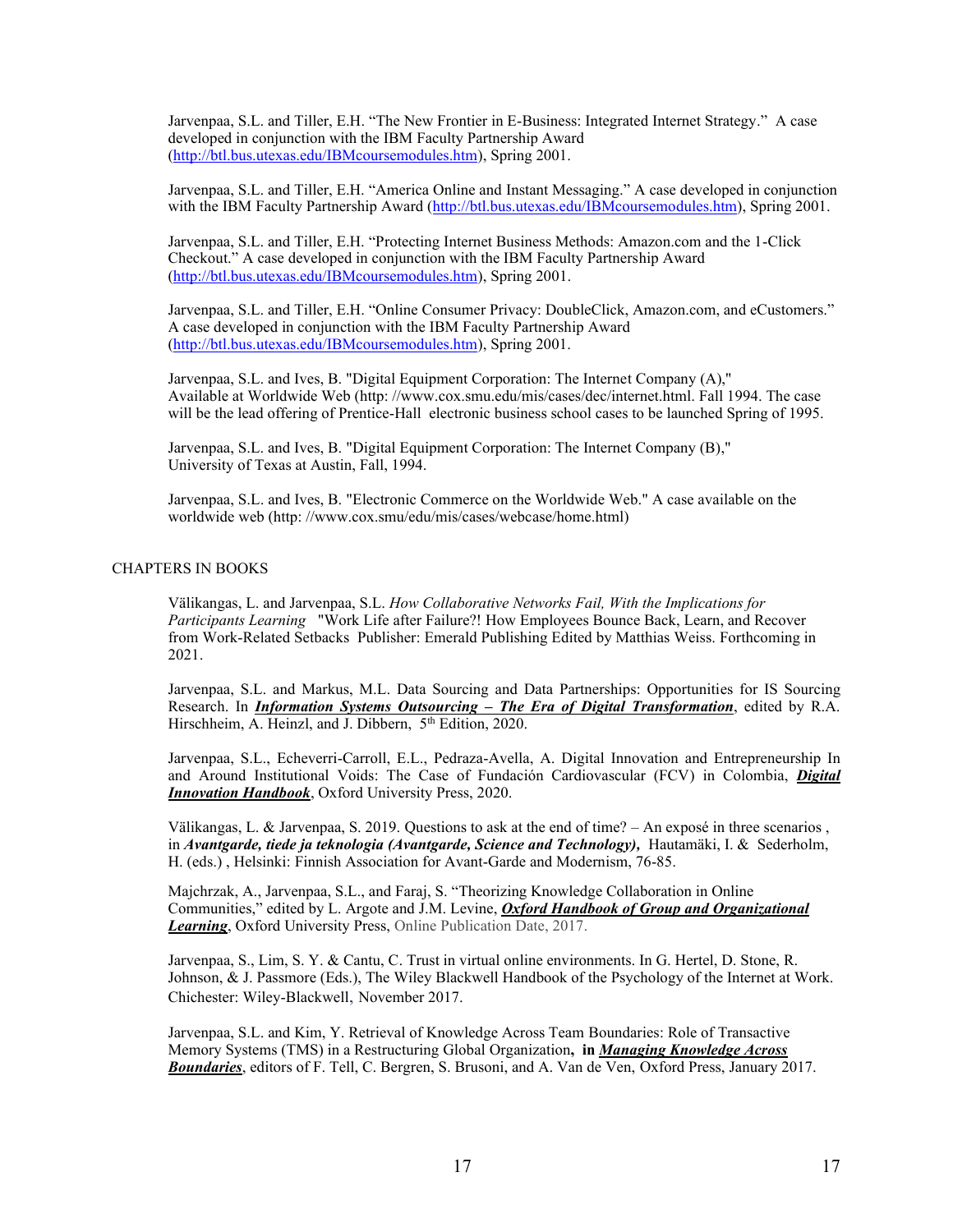Jarvenpaa, S.L. 2016. Global Engineering Services Teams: Active Subgroups And Leadership, **Into the Fray: Global Perspectives on conflict,** edited by D. Forsyth and T. Kong, Jepson Studies in Leadership series, published by Palgrave Macmillan.

Jarvenpaa, S.L. Open Innovation, *Computer Science Handbook, Third Edition- Information Systems and Information Technology - Volume 2***,** Chapman & Hull, CRC Press, Taylor and Francis forthcoming 2014.

Jarvenpaa, S.L. and Hedlund, T. Mobilizing Knowledge Collaboration: Today's Reality vs. Future Possibility? *The psychology of digital media at work,* edited by A. Bakker and D. Derks, Taylor & Francis Publications, 2013.

Jarvenpaa, S.L. and Wernick, A. Open Innovation Networks: The Evolution of Bureaucratic Control, Chapter 2, in Collaborative Communities of Firms: Purpose, Process, and Design, edited by Bøllingtoft, A.; Donaldson, L.; Huber, G.P.; Håkonsson, D.D.; Snow, C.C. (Eds.), [Information and Organization](http://www.springer.com/series/6126)  [Design Series,](http://www.springer.com/series/6126) Vol. 9, 2012.

Jarvenpaa, S.L. and Mao, J-Y, Mediated Offshore Software Services Models in China: A Two-stage Study of Operational Capabilities Development, in Lacity, M. and Willcocks, L. *China's Emerging Outsourcing Capabilities*, Palgrave, 2010.

Comuzzi, M. and Jarvenpaa, S.L. 2008. "Field of Dreams" in Knowledge Management Systems: Principles for Enhancing Psychological Attachment Between Person and Knowledge, in D'Atri, A., De Marco, M., Casalino, N. *Interdisciplinary Aspects of Information Systems Studies*, Springer Physica-Verlag HD.

Kim, Y., Jarvenpaa, S.L., and Majchrzak, A. "Adhoc Interorganizational Collaboration: Strategies for Balancing Knowledge Sharing and Protection," in I. Becerra-Fernandez and D. Leidner, AMIS Knowledge Management: An Evolutionary View of the Field, March 2008

Jarvenpaa, S.L. and Rao, S. "Trust in Online Consumer Exchanges: Emerging Conceptual and Theoretical Trends," in Shaw, M. (ed), Electronic Commerce and the Digital Economy, Fall, 2003.

Jarvenpaa, S. and Tomak, K. "Competing in Mobile Business," in Luftman, J. (ed). Competing in *Information Age*, Oxford Press, 2004 .

Jarvenpaa, S. and Tractinsky, N. "Consumer Trust in an Internet Store: A Cross-Cultural Validation," in Steinfield, C. W. (Ed.), New Directions in Electronic Commerce Research, Purdue University Press, 2002.

Jarvenpaa, S.L. and Yayavaram, S.K. "Globalizing eBusiness: The Role of Institutional Environments," in Lowry, P.B., Cherrington, J.O. and Watson, R.R. (Eds.), Handbook of Ebusiness, CRC Press, forthcoming 2001.

Davenport, T. and Jarvenpaa, S.L. "Digital Marketing and the Exchange of Knowledge" in Wind, J. and Mahajan, V. (Eds.), Digital Marketing: Global Strategies from the World's Leading Experts, John Wiley & Sons Press, December 2000.

Jarvenpaa, S.L., Tiller, E.H. and Kirsch, L.J. "The Global Network Organization of the Future," in Dickson, G.W. and DeSanctis, G. (Eds.), Managing Information Technology, Prentice-Hall, December 2000.

Stoddard, D.B. and Jarvenpaa, S.L. "Tactics for Managing Radical Change," in Grover, V. and Kettinger, W. J. (Eds.), Process Think: Winning Perspectives for Business Change in the Information Age, Idea Group Publishing, 2000.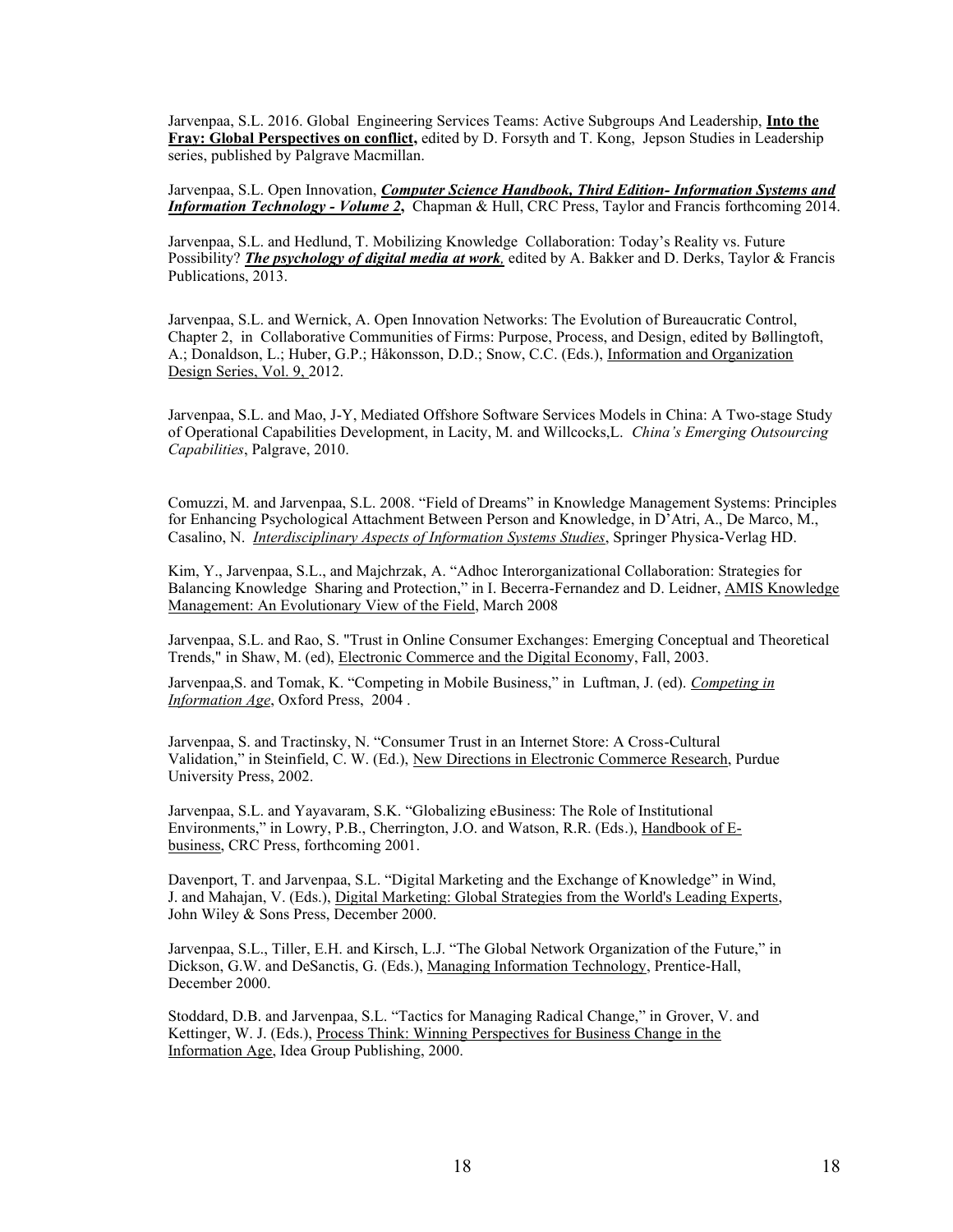Jarvenpaa, S.L., and Grazioli, S. "Surfing among sharks: how to gain trust in cyberspace," in Marchand, D.A., Davenport, T.H., and Dickson, T. (Eds.), Financial Times Mastering Information Management, Pearson Education Limited, 2000.

Knoll, K. and Jarvenpaa, S.L. "Working Together in Global Virtual Teams in The Virtual Workplace edited by Magid Igbaria and Margaret Tan, 1998, Idea Group Publishing.

Jarvenpaa, S.L. and Todd, P. "Is There a Future for Consumer Retailing on the Internet," in Peterson, R. (eds), Electronic Marketing and Consumer, Sage Publications, 1997.

Jarvenpaa, S.L. "Computer Graphics," in Cooper and Argyris (eds.) Encyclopedia of Management, Blackbell Ltd, Summer 1996.

Jarvenpaa, S.L. , Ives, B., and Pearlson, K. "Global Customer Service for the Computer and Communications Industry," in Global Information Technology and Systems Management , Ivy League Publishing, Fall 1995, 483-509.

Jarvenpaa, S.L. "Planning for Gold in IS Research: 'Second-Hand Data'," Information Systems Research: Contemporary Approaches and Emergent Traditions, North-Holland, 1991, 63-80.

Elam, J., Jarvenpaa, S.L., and Schkade, D., "Behavioral Decision Theory and DSS: new Opportunities for Collaborative Research," in Konsynski, B. and Stohr, E., Information Systems and Decision Processes: Charting New Directions for DSS Research, A Multidisciplinary Approach, IEEE Computer Society, 1992.

# PUBLISHED MONOGRAPHS/WHITEPAPERS

Jarvenpaa, S.L. and Wernick, A. Legalistic Environment of Open Innovation Networks, White paper, October 20, 2010

Davenport, T.H. and Jarvenpaa, S.L. Strategic Use of Analytics in Government: Technological or Managerial Innovation, IBM Center for the Business of Government, Washington, DC March 2008.

Jarvenpaa, S.L. "An International Focus Group Study of Mobile Users of Handheld Devices and Services," a monograph produced for Society for Information Management Best Practices Group, November 2002.

Jarvenpaa, S.L. "Search for Value in M-Commerce," a monograph produced for the SIM international, Advanced Practices Council, December 2001.

Jarvenpaa, S.L. and Emerson, Tiller "Strategy Making in Digital Economy: Integrating Market, Technology, and Policy Opportunities,"a monograph produced for the SIM international, Advanced Practices Council, January 2001.

Jarvenpaa, S.L. and Tiller, E. "E-Business Policy Manual," a monograph produced for the SIM International, Advanced Practices Council, October 2000.

#### NONREFEREED PUBLICATIONS:

Jarvenpaa, S.L. and Valikangas, L.SHOKit lammittelybandi kansainvalistymiselle ja monimuotoisen tutkimusyhteistyon tekemiselle *Talous &Tekniikka* (15/2013 12.4.2013). Leading Finnish business and engineering practitioner magazine.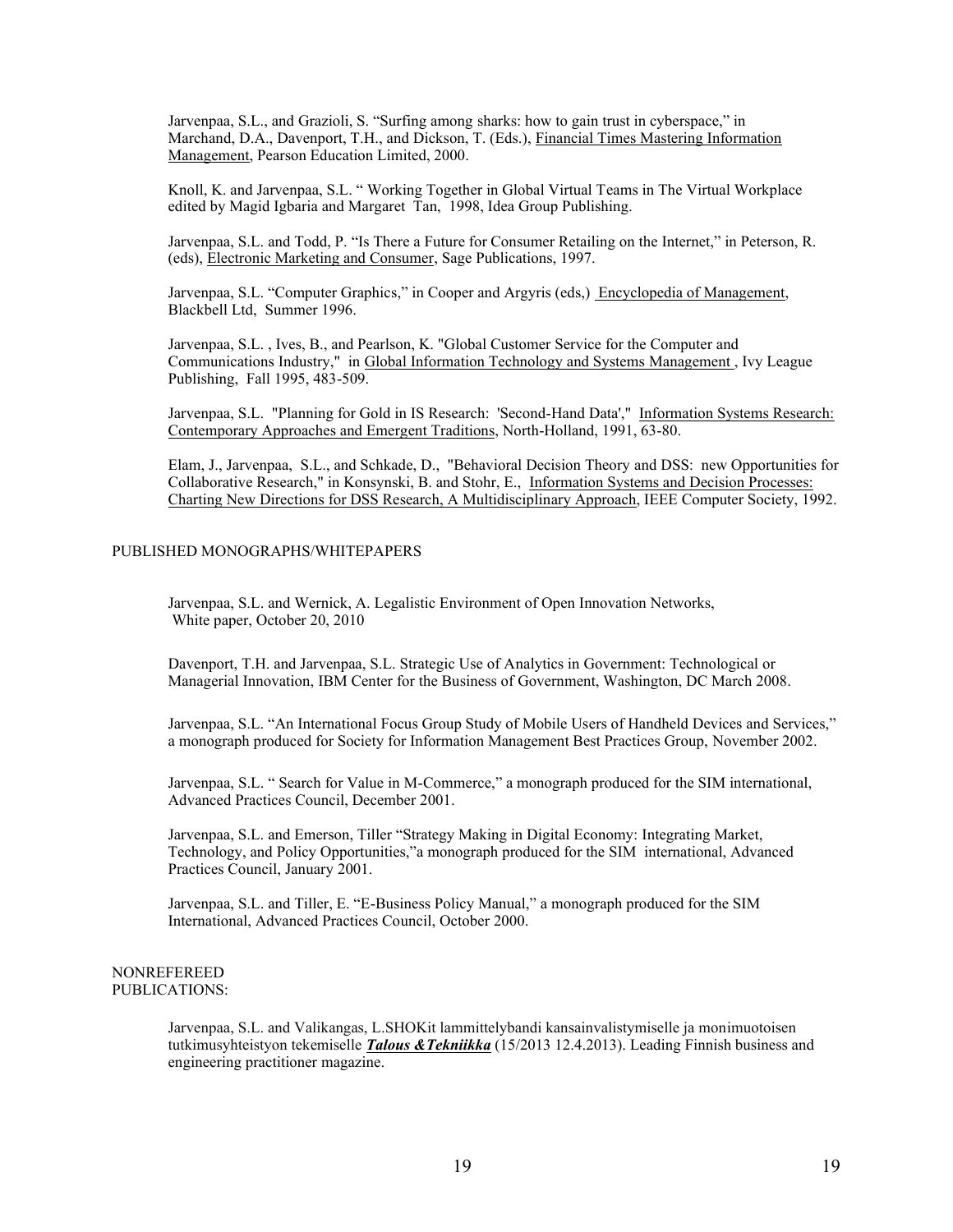Barrett, Michael, Jarvenpaa, S., Silva, Leiser, and Walsham, G. "ICTs, Globalization and Local Diversity," *Communications of AIS*, 2003, Vol. 2003, Issue 11.

Jarvenpaa, S.L. and Grazioli, S., "Surfing among Sharks: How to Gain Trust in Cyberspace," *Financial Times*, Mastering Information Technology Section, Monday, March 15, 1999, 2-3.

Ives, B. and Jarvenpaa, S.L. "Competing with Information: Empowering Knowledge Networks with Information Technology," Annual Review of the Institute for Information Studies, 1993-1994, 53-87.

Ives, B. and Jarvenpaa, S.L. "Wiring the Stateless Corporation: Empowering the Drivers and Overcoming the Barriers," SIM Network, 1991.

Ives, B. and Jarvenpaa, S.L. "Harnessing Global Information Technology," Leaders, Vol. 13, No. 1, 1990, 142-143.

Jarvenpaa, S.L. and Dickson, G.W., "Myths vs. Facts about Graphics in Decision Making," Spectrum, Vol. 3, No. 1, 1986.

DeSanctis, G. and Jarvenpaa, S.L. "Computer Graphics: Research Focuses on Effectiveness of Tables vs. Graphs," Minnesota Management Review, Vol. 5, No. 1, 1985, 6-7.

# NONREFEREED OR INVITED PAPERS IN PROCEEDINGS

Jarvenpaa, S.L. and Shaw, T. "Global Virtual Teams: Integrating Models of Trust," Proceedings of Virtual Organizations and Networks (VONET), Bern, Switzerland, April 27-28, 1998

Jarvenpaa, S.L. and Machesky, J.J. "Interface Design Issues for Second Generation Case Tools," Proceedings of CASE '88. Boston, July 1988.

Jarvenpaa, S.L. "Organization-Wide Guidelines for Management Graphics," Proceedings of the National Computer Graphics Conference (NCGA), Philadelphia, PA, March 1987, pp. 603-613.

### INVITED PRESENTATIONS/WORSHOPS:

Panelist, Symposium on Data Governance, *Hawaii International Conference of System Sciences* (HICSS), January 7, 2020.

Global Sourcing Workshop: Panel on publishing in IS journals on outsourcing, Obergurgl, Austria, December 18-21, 2019

Cologne Institute of IS Doctoral Consortium, University of Cologne, December 9-10, Cologne Germany.

Data organizing for scaling entrepreneurial bio data ventures leveraging genomics infrastructures. with H. Rothe, Sanger Institute, Hixton UK, November 5, 2020.

Data-Driven Health Innovation: Inclusion and Exclusion in Biobanks, Research Seminar, University of Houston, October 21, 2020.

Inclusion in Biobanks: Donor/Provider Perspective, Distinguished Scholar Research Seminar Series, University of Oklahoma, September 13, 2019.

Second Generation Theorizing in Information Systems, a two day workshop at the University of Bern, Bern, Switzerland, 19-20, 2019.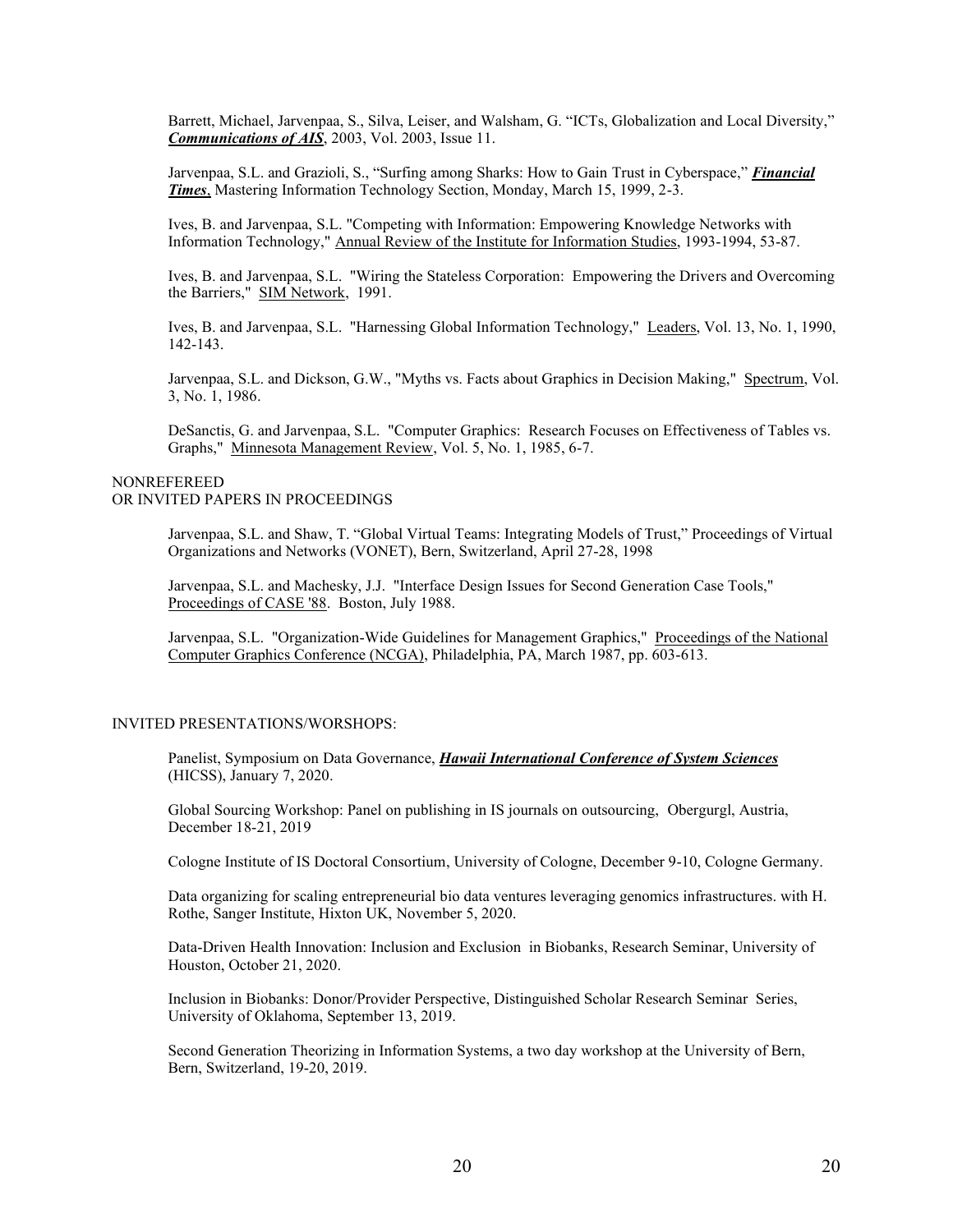BioData Sourcing, participation and Appropriation: The Case of Genomics, Temple University, May 3, 2019.

Xenografting Organizational Logics In Political Activism: The Decoder Project At Amnesty International, Chalmers University, Sweden, March 11, 2019.

Entrepreneurial Self regulation in Crowdfunding Decisions, Baylor University, February 26 2019.

Data Generativity in Global Health Initiatives, Bern University, Institute of Information Systems, Switzerland, November 27, 2018.

Data Generativity in Global Health Initiatives, Oulu University, Department of Information Processing Science, Oulu Finland, October 22.

Digital Startup Ecosystem on Health & Bio Data, Freie University, Berlin, Germany, Enstein Center on Digital Future, Nov 7. 2018.

Limits of New Logics of Theorizing about Digitization of Innovation Inaugural Case Workshop on Digital Innovation, Case Western Reserve University, Cleveland, OH, October 18-20, 2018.

Theory and Theorizing Process, 2 day Invited Seminar for Information Systems Ph.D. students in Finland, Aalto University Business School, Helsinki, Finland Sept. 27-28, 2018.

Global Data Sourcing: The Case of Linked Health Data, The Second Asia-Pacific Global Sourcing Conference, 14-15 September 2018, Renmin University of China, Beijing, China

Creating a Revision Strategy, University of Queensland/ Queensland University of Technology, Paper Development Boot Camp, September 6-7, 2018, Montville, Queensland.

Generativity in Data Infrastructures: Medical Genetic Initiatives, *Academy of Management Conference*, Organization Communication and Information Systems (OCIS) Keynote Presentation, August 13, 2018.

Cognitive Challenges on Digital Exchange Platforms: Exploring Misspecifications of Trust, Warwick Business School, UK, June 22, 2018.

Minnesota experiments: The Graphics Project, University of Minnesota Carlson School of Management, MIS 50th Anniversary Celebration & Conference, May 31-June 1 2018.

In pursuit of Generative FORCES in online collectives, Copenhagen Business School, Dept of Digitalization, May 25, 2018.

The Future of Academic MIS Research: From Information systems economics to innovative business models, social impacts, public policy, regulation, and the law. Panelist. *51st Hawaii International Conference on System Sciences*, January 6 2018.

Organizations, Society, and Data: Battles on medical genetic platforms, A Keynote Presentation of *Workshop of Organizations and Society in Information Systems* (IFIP 8.2), December 9, 2017, Seoul, S. Korea.

Social Inclusion and Innovation in a Digital World, *Post-ICIS Workshop of Special Interest Group* (SIGSI), Seoul, S. Korea. December 13, 2017,

Trust in Virtual and Hybrid Environments, A Keynote, 2017 Fall Autumn School of Trust and Communication in a Digitized World, *University of Muenster*, Germany, November 23-25, 2017.

From Digital Convergence to Blended Realities: From Innovation to Provocation, *University of Houston*, October 13, 2017.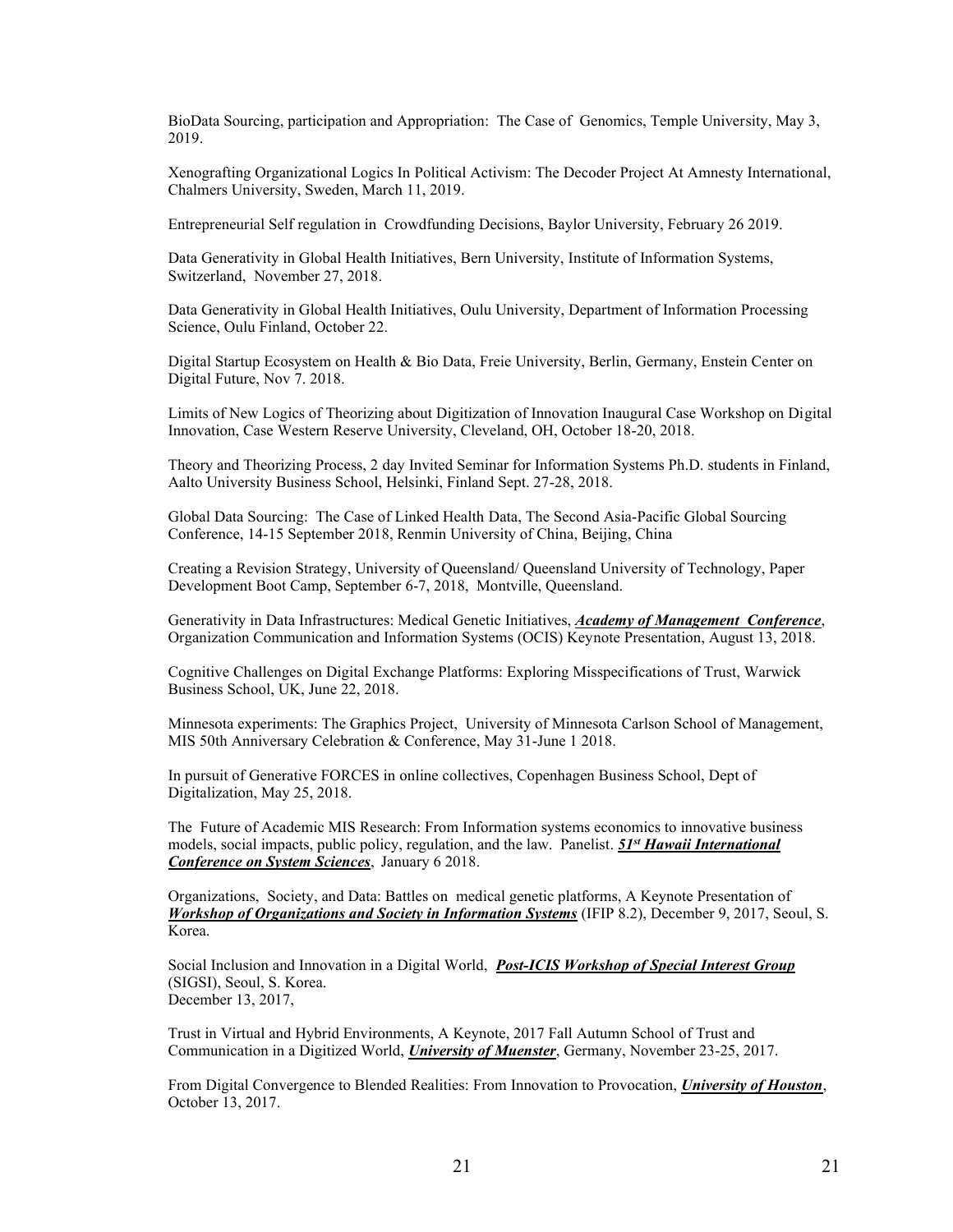Ph.D. Seminar on Leadership in Online Communities, *University of Houston*, October 13, 2017.

Digital convergence and disruption: Dynamic CApabilities and Their Microfoundations, IC2 Institute, *University of Texas at Austin*, September 21 2017.

Darkside of Digital Platforms: Effects of the platform vs. hierarchy governance mode on employee knowledge creation and appropriation, April 28, 2017. *University of Texas at San Antonio*. AT&T Distinguished Speaker

A Keynote Presentation of *Workshop of Organizations and Society in Information Systems* (IFIP 8.2), December 9, 2017, Seoul, S. Korea.

Trust in Virtual and Hybrid Environments, A Keynote, 2017 Fall Autumn School of Trust and Communication in a Digitized World, *University of Muenster*, Germany, November 23-25, 2017.

From Digital Convergence to Blended Realities: From Innovation to Provocation, *University of Houston*, October 13, 2017.

Ph.D. Seminar on Leadership in Online Communities, *University of Houston*, October 13, 2017.

Digital convergence and disruption: Dynamic CApabiliies and Their Microfoundations, IC2 Institute, *University of Texas at Austin*, September 21 2017.

Growing Your Digital Business by Entrepreneurial Probing, *Stanford University*, April 25, 2017.

Dynamics and Tensions of Sourcing in Heterogeneous Innovation Networks, *Asia Pacific Sourcing Conference*, Invited Keynote, September 24 2016, Remnin University, Beijing, China.

Rethinking Membership in Social Movement Organization: Case of Amnesty International, ESADE Business School, Barcelona, Spain, May 2015

Digital Activism and The Transforming Social Movement Organization, i-School Research Colloquium, Information School, University of Texas at Austin, November 17, 2014.

Global Engineering Services Teams: Active Subgroups And Leadership, Research Colloquium, Jepson Studies in Leadership, University of Richmond, October 10-11, 2014.

*Keynote,* Online Knowledge Co-Creation, *16th Annual International Conference on E-Commerce (ICEC*), Philadelphia, August 5, University of Drexel, 2014.

Trust Repair and Cultural Context in Global Virtual Teams, Research Seminar, Technion University, Industrial Engineering and Management, Haifa, Israel, June 12 2014.

"Resistance Of Resisters": Digital Activism And The Transforming Social Movement Organization, Information Systems Research Seminar, School of Business, Aalto University, Helsinki Finland, May 15, 2014.

Social Media and Traditional Organizations: Two Tales, MIS Research Seminar, University of Texas at San Antonio, March 24, 2014.

Cognitive IP protection, Speech delivered at the New Faculty Inauguration, University of Gothenburg, Gothenburg, Sweden, May 9, 2014.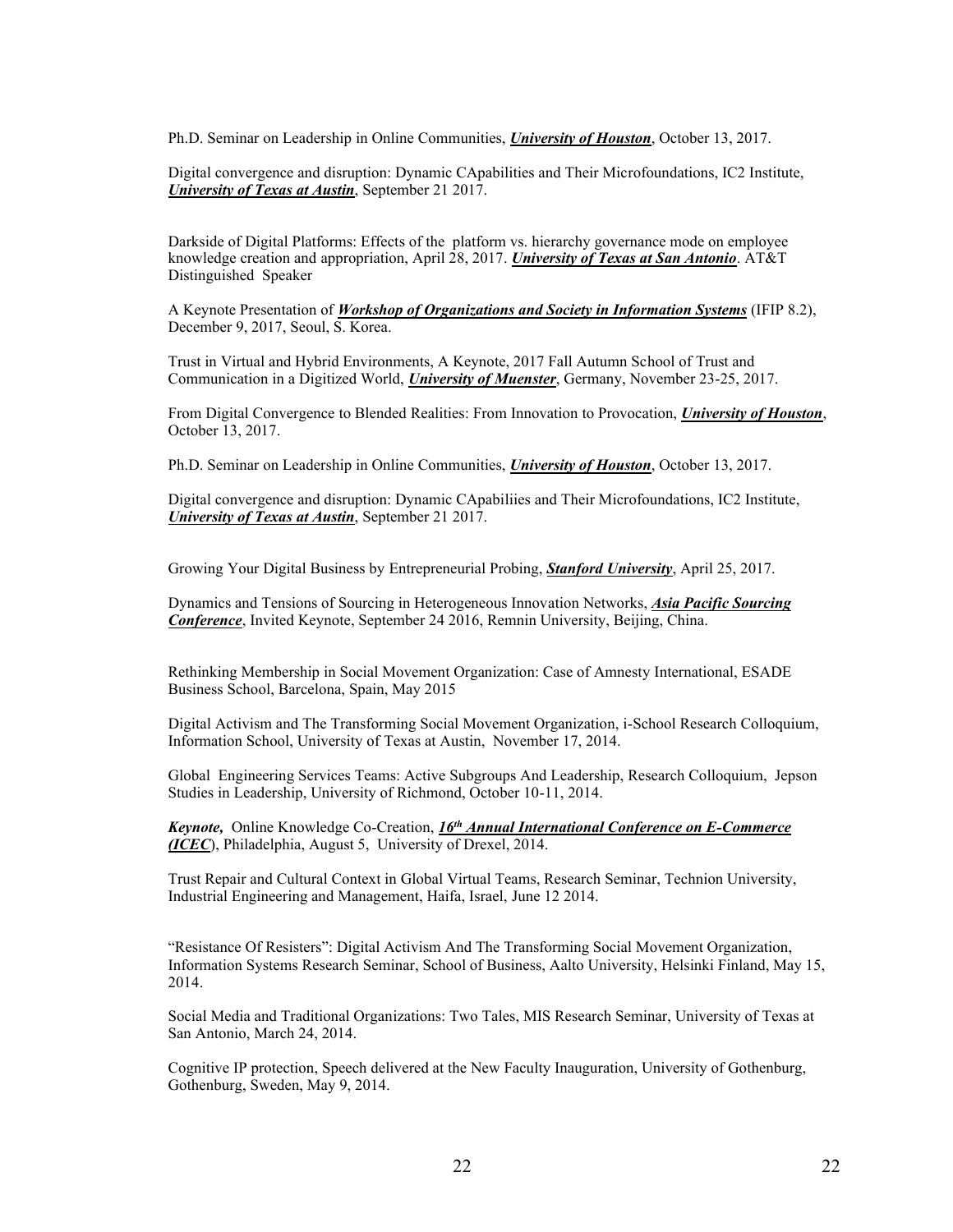Digital activism at Amnesty International-Sweden: Transformation of social movement organization, Workshop on Social Media Analytics (WSMA), University of Texas at Austin, Texas Union, March 28, 2014.

*Keynote*, Open Data Services Workshop, Hawaii International Conference on Systems Sciences, January 6, 2014, Big Island, Hawaii.

*Keynote,* Inter-Organizational Knowledge Networks and Socio-Cognitive processes The Boundary-Crossing Conference on Co-Design in Innovation. 16.-19.06.2013, Helsinki, Finland.

Paradox of Sharing and Protecting in Interorganizational Collaborations, Case Western Reserve University, Interdisciplinary School wide Research Seminar, April 12 2013, Cleveland, Ohio.

Trust Repair and Cultural Context in Global Virtual Collaboration, European Association of Work and Organizational Psychology (EAWOP), Munster, Germany, May 22-25, 2013.

Managing Tensions of Sharing and Protection in Inter-Organizational Collaborations: A Dynamic Interactional Perspective, Chalmers University, Department of Applied Information Technology, October 18, 2012

Governance in Ambiguity: managing Open Closed in Collective Innovation Interactions, September 7, 2012, Aalto University, School of Science.

Theory Building and Epistemology, Aalto University, School Of Business, Aalto University, November 10-12, 2012.

Approaches to Studying Remix Sites, Workshop on Research Methods for Social media Workshop, Aalto University, August 31, 2010

Darthmouth Tuck School of Business CIO Roundtable: Technology, Transformation and Collaborative Leadership, February 17, 2010, Houston Texas.

Communication and Trust in Global Virtual Teams, IEEE Technology Management Council, Austin, TX, Monday, February 8, 2010

*Keynote*, Risky Collaborations in Security Management, in the Conference on Trust Within and Between Organizations, Madrid Spain, January 29-30, 2010.

Invited Keynote speaker, The Future of Mobile Online Collaboration: From Entertainment to Urban Informatics, 8th Global Mobility Roundtable, Cairo, Egypt, November 2 2009.

Knowledge Coordination in Offshored Complex Engineering Services Project, National Academy of Science, Minsk, Belarus, October 21, 2009

Boundaries and Innovation, University of Jyvaskyla, May 21 2009.

Collective Ownership in Action, Boston College, May 1 2009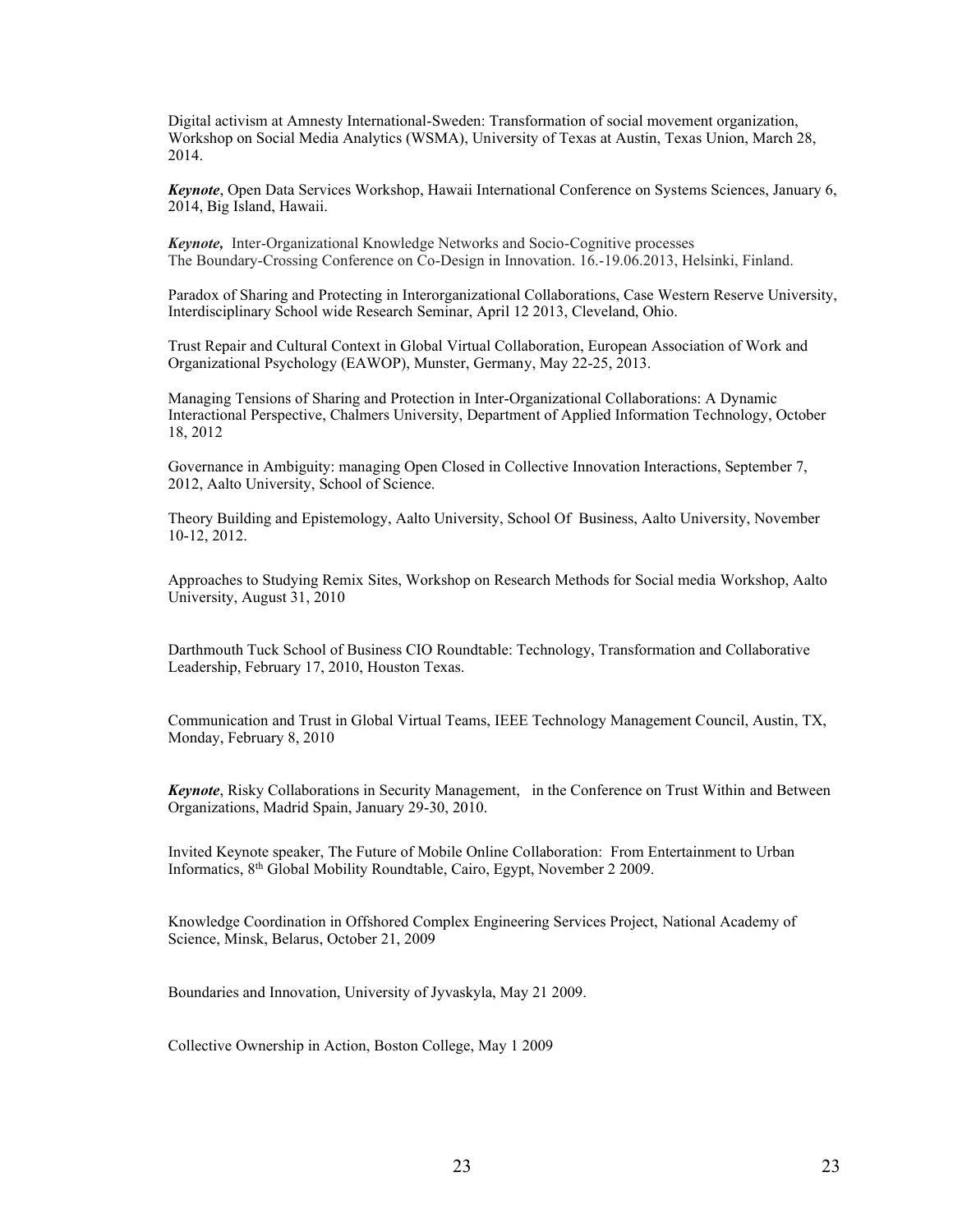Building Virtual Teams that Rock, Keynote Presentation, Virtual Teamwork and Technologies Workshop, Helsinki University of Technology, January 15 2009

Social Media and Territoriality, presentation at Nokia Corporation Media Lab, Tampere, Finland, December 12, 2008

Social Media and Group Interaction, presentation at the Tampere Workshop Social Media and Co-Creation, Tampere University of Technology, Tampere, December 11, 2008

Adhoc Collaboration in Professional Networks: Professionals Protecting Security, University of Houston, November 22, 2008.

. Management Challenges in Inter-Company Innovation, Keynote Presentation of International Federation of Information Processing IFIP Working Group 5.7 Annual Meeting, Espoo Finland, September 16, 2008.

Territoriality and Web 2.0. NSF Workshop on Digital Innovation, Philadelphia 25-27, 2008.

Collaborative Innovation in ICT-Enabled Business Process: State of the Art, Finnish Academy, August 28, 2008.

Uses of Facebook: College Students, St. Stephens Academy, Austin, Texas, January 13 2008.

Managing global Virtual Teams, PUC-Chile, April 14, 2005

Capabilities Building in Chinese Software Firms, Keynote Presentation, Mediterranean Conference on Information Systems, Venice, Italy, October 4-7 2007.

Collaborative Innovation in Information Technology Outsourcing, Helsinki University of Technology, June 8 2007.

Intellectual Property Policies and Knowledge Worker Motivation, University of Jyvaskyla, Finland June 13 2007.

Open Innovation Models, University of Jyvaskyla, Finland June 12 2007.

Surveillance and You, Science and Technology Civic Forum, University of Texas at Austin, March 31, 2007.

³2rganizing for Collaborative Innovation in Information Technology Outsourcing: Longitudinal Multi-Company Investigation, "McGill Presentation, May 4<sup>th</sup> 2007.

"Future Trends in Knowledge Management, INFWEST seminar, Turku University, Turku, Finland, Dec. 18 2006.

"Collaborative Innovation Development in Business Networks," Keynote Speaker of the Workshop, Simlab, Helsinki University of Technology, June 8, 2006.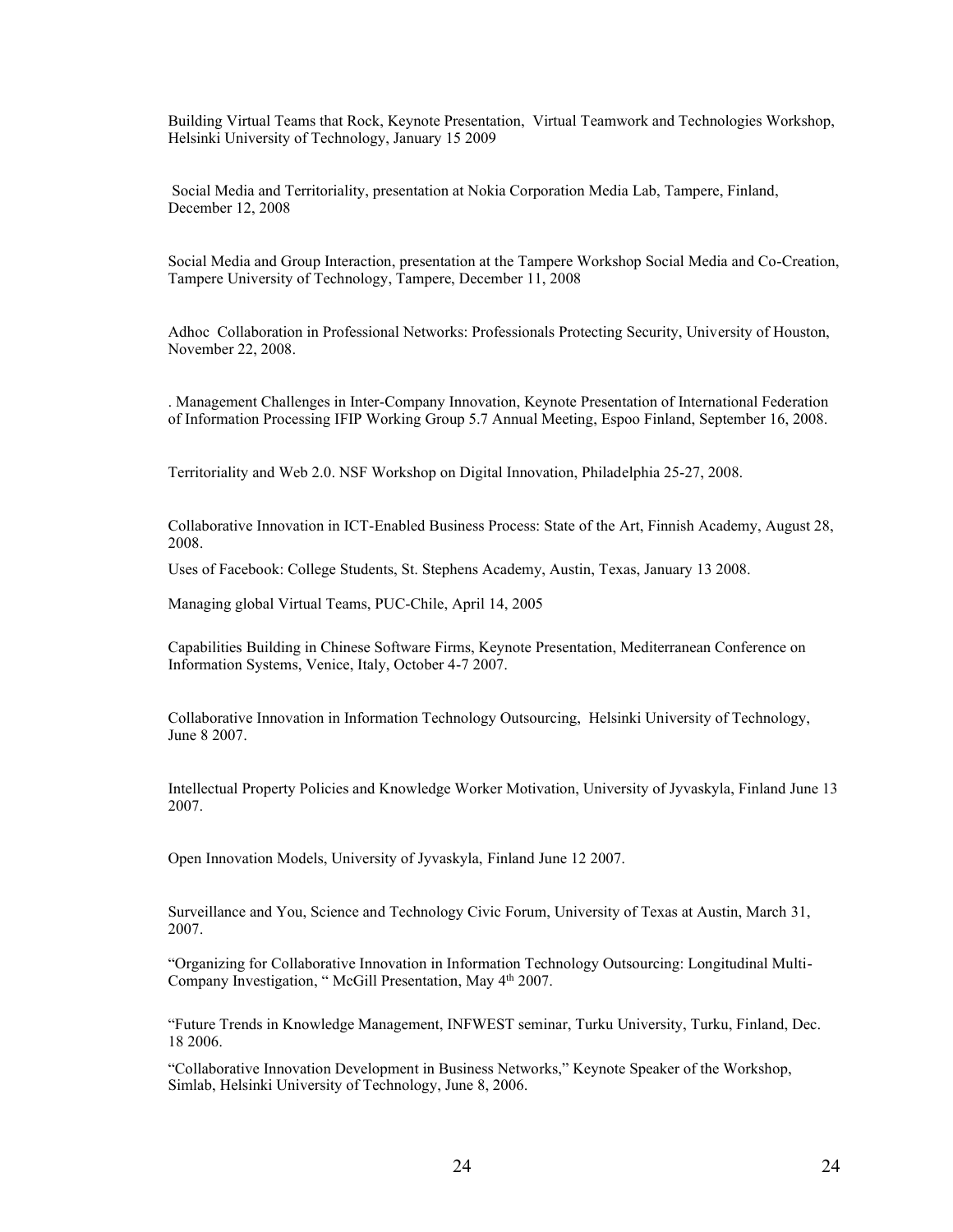"Knowledge Ownership: Implications to Open Source Communities," SoberIT, Helsinki University of Technology, June 21, 2006.

"Value Creation in Digital Networks," Keynote Speaker at Big XII Conference, Baylor University, April 1 2006.

"Reflections on Gender and Information Systems Research," GRS  $390J - UT$  Center for Woman and Gender Studies, March 8, 2006.

"Learning in Ego-Centric Networks: Professionals Protecting National Security," Fuqua School of Business, Duke University, March 4, 2006.

"Trust and Distrust in Virtual Relationships," Center for Work, Technology, and Organization, Stanford University, March 22, 2006.

"Ego-Centric Networks: Knowledge-Sharing and Knowledge Protection", University of Houston, November 11, 2005.

"Leading Knowledge Networks," City University of Hong Kong, Hongkong, June 17, 2005.

"Ego-Centric Networks: Knowledge-Sharing and Knowledge Protection", University of Houston, November 11, 2005.

"Community-Based Wireless Initiatives: The Cooperative Challenge, IFIP 8.2 Conference, Cleveland Ohio, August 2, 2005

<sup>2</sup> "Leading Knowledge Networks," *Korean Advanced Institute of Science and Technology (KAIST)*, Seoul, Korea June 22, 2004.

The Theorizing Challenge in Information Systems Research, *2005 Big XII MIS Research Symposium,* Oklahoma City, April 3, 2005.

. "Role of IS Research: Knowledge Production at the Boundary," Gordon Davis Symposium, University of Minnesota, Minneapolis, May 13, 2005

"Research Program in Knowledge Management," City University of Hong Kong, Hong Kong, June 17, 2004.

Role of Information Technology in Organizational Innovation, Austin InnoTech Conference, November 3, 2004, Convention Center, Austin, TX.

Program of Research on Innovation in Global Outsourcing Relationships, Helsinki University of Technology, June 2004.

Innovation in Global Outsourcing Relationships, City University of Hong Kong, July 2004.

Secure Knowledge Management, Chinese University of Hong Kong, July 2004.

"Value creation in M-commerce," Smith School of Business, University of Maryland, April 2003.

"Boundaryless Organization" Miami University, Oxford, Ohio, May 2003.

Cutting Edge-Research in IS Journals," August 2, 2003, KPMG Foundation Ph.D. Project, Tampa, Florida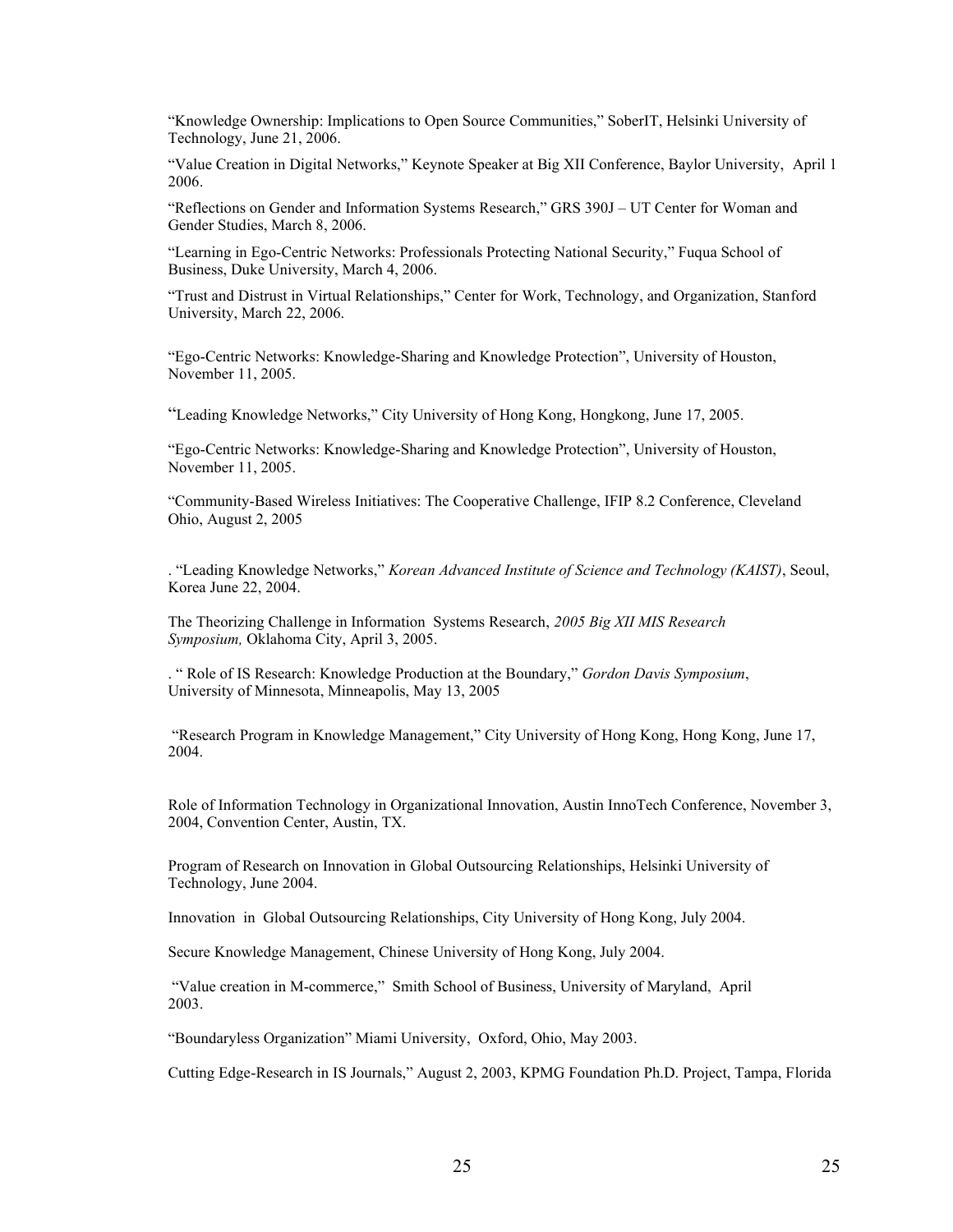"Geographically Colocated Subgroups in Globally Dispersed Teams: A Test of the Faultline Hypothesis," Cognitive Workshop, Barcelona, Spain, December 2003.

"Communication technologies and Internet Architecture," Helsinki University of Technology, June 2003.

"Psychological ownership of knowledge," Helsinki University of Technology, June 2003.

A panelist, "Life Balance panel," at MBA Women Leadership conference, University of Texas, February 2003.

"Publish or Perish," University of Texas at San Antonio, a Ph.D.colloguim, April 2003.

Information Technology and Knowledge Sharing Research, University of Oulu, June 2004.

Trends in Trust Research in Global Virtual Teams, University of Oulu, June 2004.

"Payment methods in M-commerce," Vaasa University, Finland, June 2003.

"Activity theory and Technology Acceptance Model," Vaasa University, Finland, June 2003.

"Communication technologies and Internet Architecture," Helsinki University of Technology, June 2003.

"Psychological ownership of knowledge," Helsinki University of Technology, June 2003.

"Value creation in M-commerce," Smith School of Business, University of Maryland, April 2003.

"Boundaryless Organization" Miami University, Oxford, Ohio, May 2003.

Cutting Edge-Research in IS Journals,´ August 2, 2003, KPMG Foundation Ph.D. Project, Tampa, Florida

"Geographically Colocated Subgroups in Globally Dispersed Teams: A Test of the Faultline Hypothesis," Cognitive Workshop, Barcelona, Spain, December 2003.

"Communication technologies and Internet Architecture," Helsinki University of Technology, June 2003.

"Psychological ownership of knowledge," Helsinki University of Technology, June 2003.

"Publish or Perish", Americas Conference of Association for Information Systems (AMCIS), Dallas, TX, August 9, 2002

"Value Creation in M-Commerce" by Sirkka Jarvenpaa", Center for Information Systems Research, Sloan School, MIT, March 13, 2002.

"Geographic Diversity in Globally Dispersed Teams: A Test of the FAultline Hypothesis," VirtualTeamsResearch Conference, April 4, 2002.

"Trust Evolution in Global Virtual Teams," Summer Institute on Collaborative Learning, Univ. of Texas School of Education, May 21,2002

"Mobile Commerce at Crossroads: An International Focus Group Study of Users of Mobile Handheld Devices and Services", Global Roundtable on Mobile Commerce Research, May 29, Tokyo, Japan 2002.

The I-Mode Case, Center for Information Systems Research, Partner's Meeting, Massachusetts Institute of Technology, July 2001.

M-Commerce Business Models, CISR Summer Session, Cambridge, Massachusetts, June 18, 2001.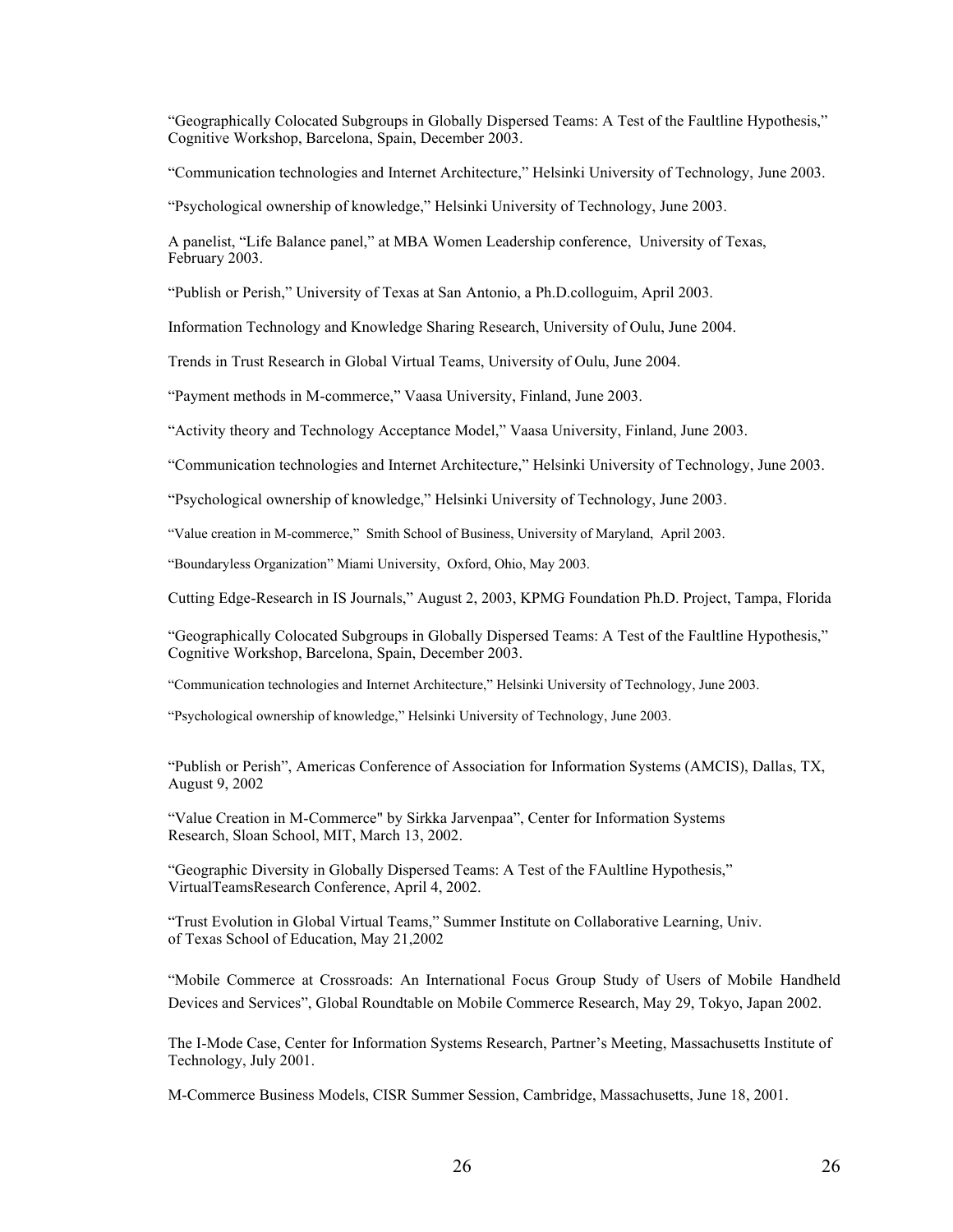Mobile Commerce Strategies, Association for Information and Management Conference, Nantes, France, June 9, 2001.

Mobile Commerce Value Generation, Institute of Innovation Research, Hitotshubashi University, Tokyo, Japan, May 27, 2001.

"Where is the Beef in Mobile Commerce?," Best of Advanced Practices Council Working Session, Chicago, IL, May 8, 2001.

Value Generation in Mobile Commerce, Advanced Practices Council Working Session, Society for Information Management, Chicago, Illinois, May 7, 2001.

Strategizing with Mobile Technologies, Hong Kong University of Science and Technology, China, March 8, 2001.

"Strategy Making in the Digital Economy: Integrating Market, Technology, and Policy Opportunities," SIM-APC Spring Meeting, Atlanta, GA, February 12, 2001.

Developing and Implementing a Mobile Strategy, mTargeting Conference, San Francisco, California, January 22, 2001.

Tomorrow's E-Business Models: Integrating Market, Technology, and Policy Opportunities, Stockholm School of Economics, Sweden, October 2000.

"Tomorrow's E-Business Models: Integrating Market, Technology, and Policy Opportunities," Stockholm School of Economics, October 2000**.**

Trust in Global Virtual Teams, Knowledge Assets in the Internet-Enabled Economy: the Fourth Annual UC-Berkeley Forum and Knowledge and the Firm, Berkeley, California, September 28- 29, 2000;

Trust on the Internet, Conference on Trusting, Boston University School of Law, Massachusetts, September 22-23, 2000 (co-authored with Dr. Emerson Tiller).

Closing the Internet: How E-Business Uses Market, Policy, and Technology to Sustain Advantage, Management Strategy and the Business Environment Conference, Wharton School at the University of Pennsylvania, Philadelphia, September 15, 2000 (co-authored with Dr. Tiller).

Internet Shopping, Helsinki School of Economics, March 10, 1998.

How Enterprise-Wide Resource Information Systems Can be Dangerous for Your Organization's Health, Melbourne Business School, Australia, August 1997.

Theory of Swift Trust in Virtual Forms, Melbourne Business School, Australia, July 1997.

The Development of Trust in Virtual Teams, Fuqua School of Business, Duke University, January 1997.

Trust in Virtual Teams, Research Workshop, Helsinki School of Economics, Finland, October 30, 1996.

Is There a Future for Consumer Retailing on the Internet?

- Melbourne Business School, June 1997.
- Electronic Retailing and Consumer Conference, IC2, October 2-3, 1996.
- IS Research Seminar, October 11, 1996.
- Organizational Computing and Electronic Commerce Conference, IC2, November 4-6, 1996.
- Electronic Commerce Conference, Jyvaskyla, Finland, October 28. 1996.
- Presentation to the Scientific Board of Tieto Tehdas, Helsinki, Finland, October 30, 1996.
- Presentation to the Management Development Program Attendees, Turku, Finland,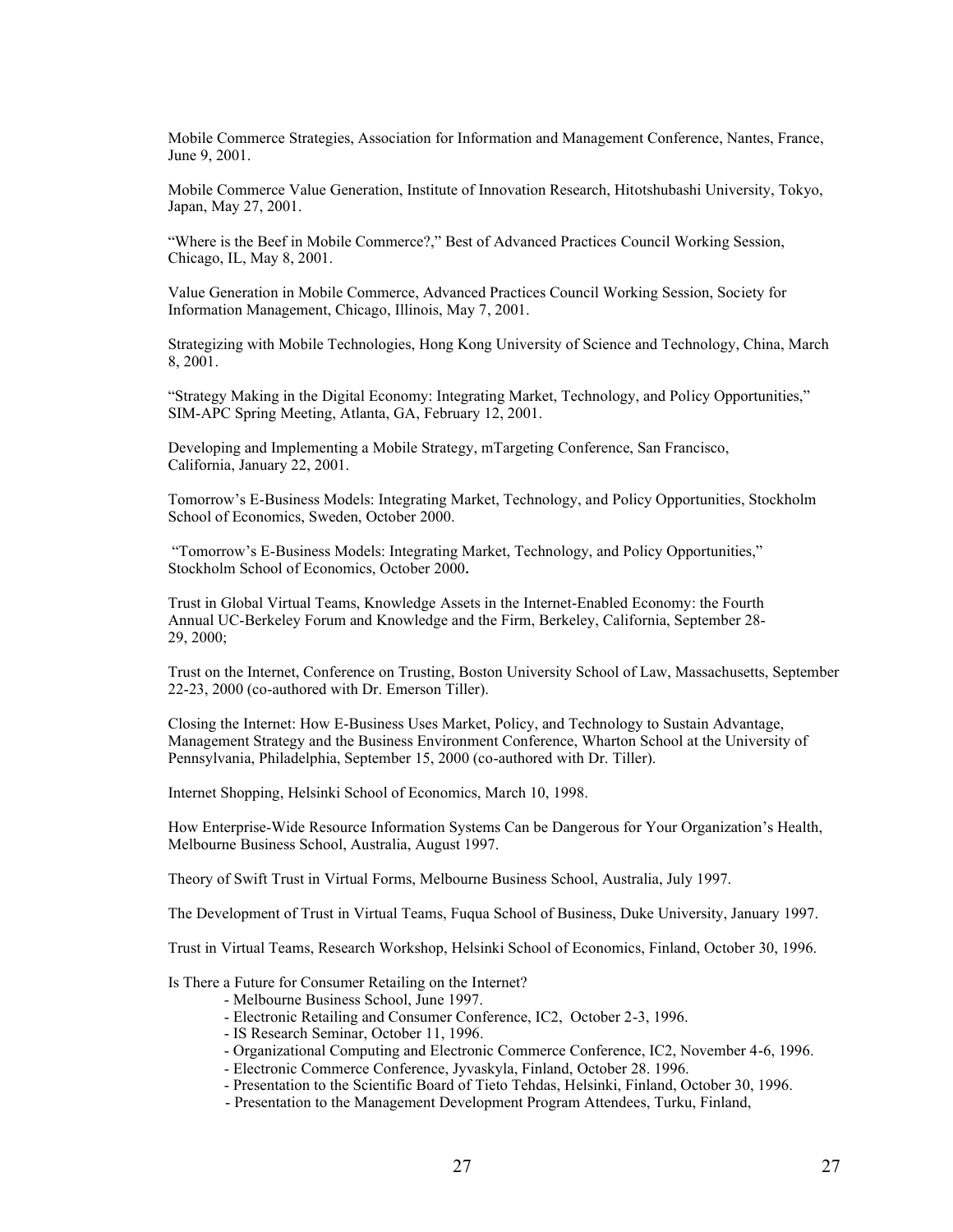# October 31, 1996.

Managing Radical Change in Business Process Reengineering, Melbourne Business School, Australia, June 30, 1995.

Managing Radical Change, University of Tampere, Finland, May 19, 1995.

Business Transformation and the Role of Technology, IBM-Europe Outsourcing Conference, La Hulpe, Belgium, March 28-30, 1995.

Managing Radical Change in Reengineering, Reengineering Sig organization, University of Texas, Austin, February 24, 1995.

Reengineering: What have we learned?, Harvard Business School, Cambridge, Massachusetts, February 10, 1995.

The Use of Information Technology to Enhance Management School Education, Sloan School of Management, Massachusetts Institute of Technology, Cambridge, October 17, 1994.

Positioning for Strategic Uses of Converging Global Information Infrastructure, SIM 1994 Annual Conference, Snowbird, Utah, September 1994.

Business Process Reengineering: Tactics for Managing Radical Change

- Graduate School of Business, University of Southern California, Los Angeles, March 1994.<br>- Price Waterhouse Colloquium. University of Utah. Salt Lake City. October 1993.
- Price Waterhouse Colloquium, University of Utah, Salt Lake City, October 1993.

Reengineering: The State of the Art, Monterrey Institute of Technology, a satellite presentation to a number of different ITESM campuses, May 2, 1994.

Managing Information Technology Globally: A 5-year Agenda, Harvard Business School, Cambridge, Massachusetts, February 1994.

Leadership in Information Systems Management, NordDATA, Tampere, Finland, June 18, 1992

Global Information Technology Research: What Can Be Done, TEXIS Doctoral Consortium, April 4, 1991.

Information Technology Management in Globally Competing Corporation, University of British Columbia, Vancouver, Canada, March 20, 1992.

Global Information Technology - Two Empirical Studies School of Business

- Queen's University, Kingston, Canada, July 9, 1991.
- Abo Akademi University, Abo, Finland, December 12, 1990.

Global Information Technology: A Research Program, Information Systems Research Seminar, University of South Florida, Tampa, Florida, October 1990.

Global Information Technology: Building Bridges for the Third Millenium, Information Systems Research Workshop, University of Minnesota, Minneapolis, May 1990.

A Fit Between Global Information Technology and Global Business: An Empirical Assessment, Information Systems Research Colloquium, University of California-Los Angeles, May 1990.

Information Technology and Corporate Strategy: A View from the Top. Graduate School of Management, University of Melbourne, Australia, July 1989.

Executive Involvement in Managing Information Technology: A Model and a Field Survey, Information Systems Research Seminar, University of Houston, Texas, April 1989.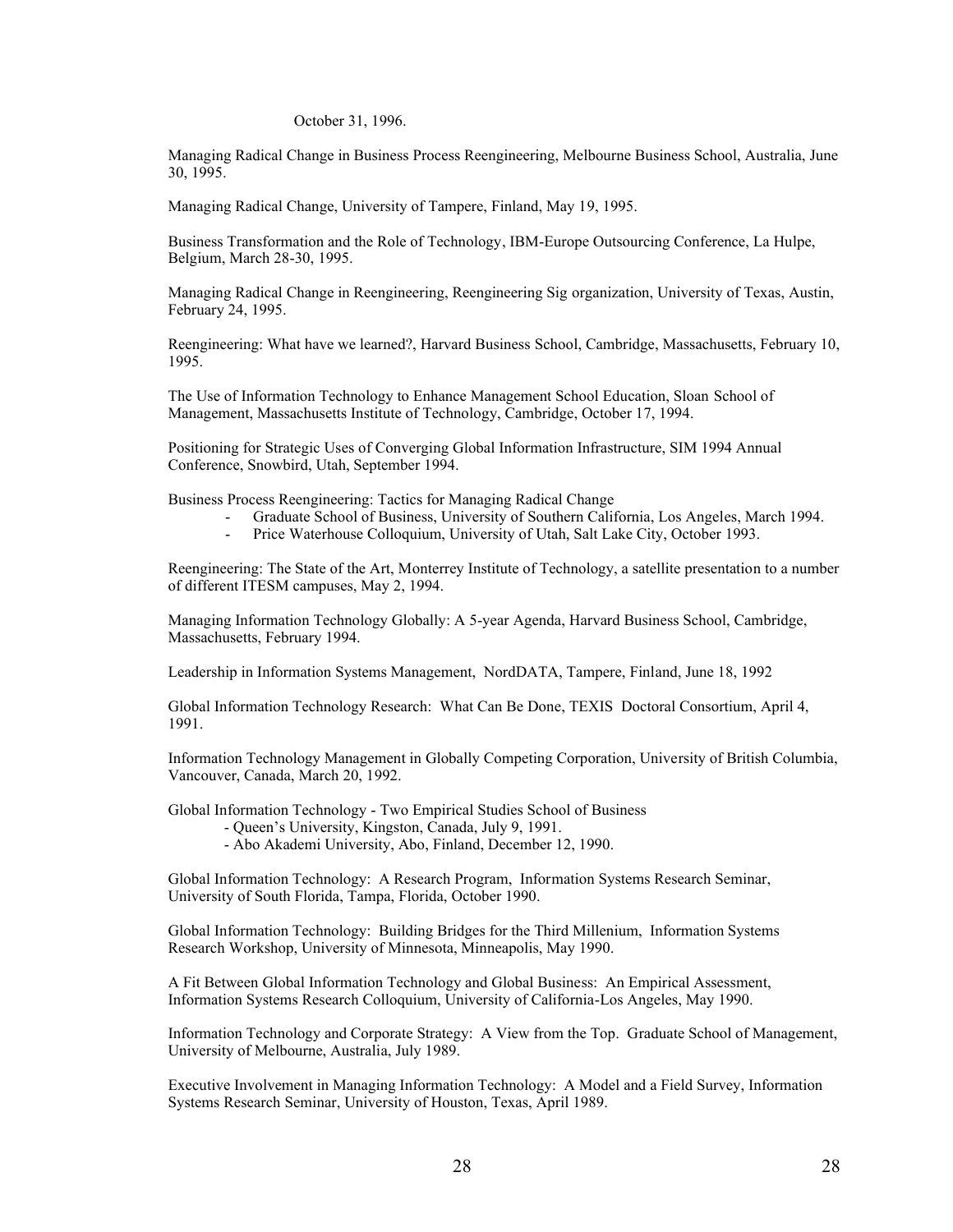Computer Support for Meetings of Medium-Sized Groups Working on Unstructured Problems: A Field Experiment, Tampere, Finland, June 1988.

Research in Group Decision Support Systems, Information Systems Research Seminar, Harvard Business School, Cambridge, Massachusetts, February 1988.

Computer-Supported Software Design Meetings: A Field Experiment, Information Systems Workshop, Graduate School of Business, New York University, New York, November 1987.

The Effect of Task Demands and Graphics on Information Acquisition and Evaluation Strategies. Information systems Colloquium, Graduate School of Business, University of California-Los Angeles, June 1986.

# LECTURES/SPEECHES:

Digital entrepreneurship in IS Research, University of Houston, October 21, 2019.

Knowledge Collaboration in Online Communities, University of Houston, October 27 2016.

Digital Activism Workshop, Inforte Seminar Series, School of Business, Aalto University, November 27- 28 2014, Helsinki, Finland.

Digital activism at Amnesty International-Sweden: Transformation of social movement organization, Workshop on Social Media Analytics (WSMA), University of Texas at Austin, Texas Union, March 28, 2014.

Managing the Open Innovation Dilemma, Research Presentation, Aalto University/Science and Technology School, Helsinki, Finland, September 2, 2010

Managing Transition from Closed Innovation to Open Innovation, Workshop on Digital Innovation, Pori Finland, May 26-28 2010, Pori Finland.

Digital Remixing Communities, Workshop on Digital Innovation, Pori Finland, May 26-28 2010, Pori, Finland

Innovation Challenges in IT Outsourcing, European Conference on Information Systems (2009) Workshop on Sourcing, Verona, Italy, June 7, 2009.

Building the Future IT Workforce: Leveraging Rural Communities and Universities for IT Sourcing**,**  Society for Information Management (SIM) Academic Workshop, December 13, 2008, Paris, France.

Data-Driven Optimization in State Tax Administration: Transition Challenges From Technological to Managerial Innovation, Utah Winter Conference, University of Utah, March 20-23, 2008.

Relational Safeguards among Security Professionals Collaborating with CMC: The Impact of Distance, INFORMS regional conference, College Station, April 19, 2008.

"Closing the Internet: How E-Business Uses Market, Policy, and Technology to Sustain Advantage," Management Strategy and the Business Environment, Conference, Wharton School at University of Pennsylvania, September 15, 2000 (co-authored with Dr. Emerson Tiller).

"Open Versus Closed Business Models," Fall 2000 INFORMS Meeting, San Antonio, TX, November 6, 2000 (co-authored with Dr. Tiller).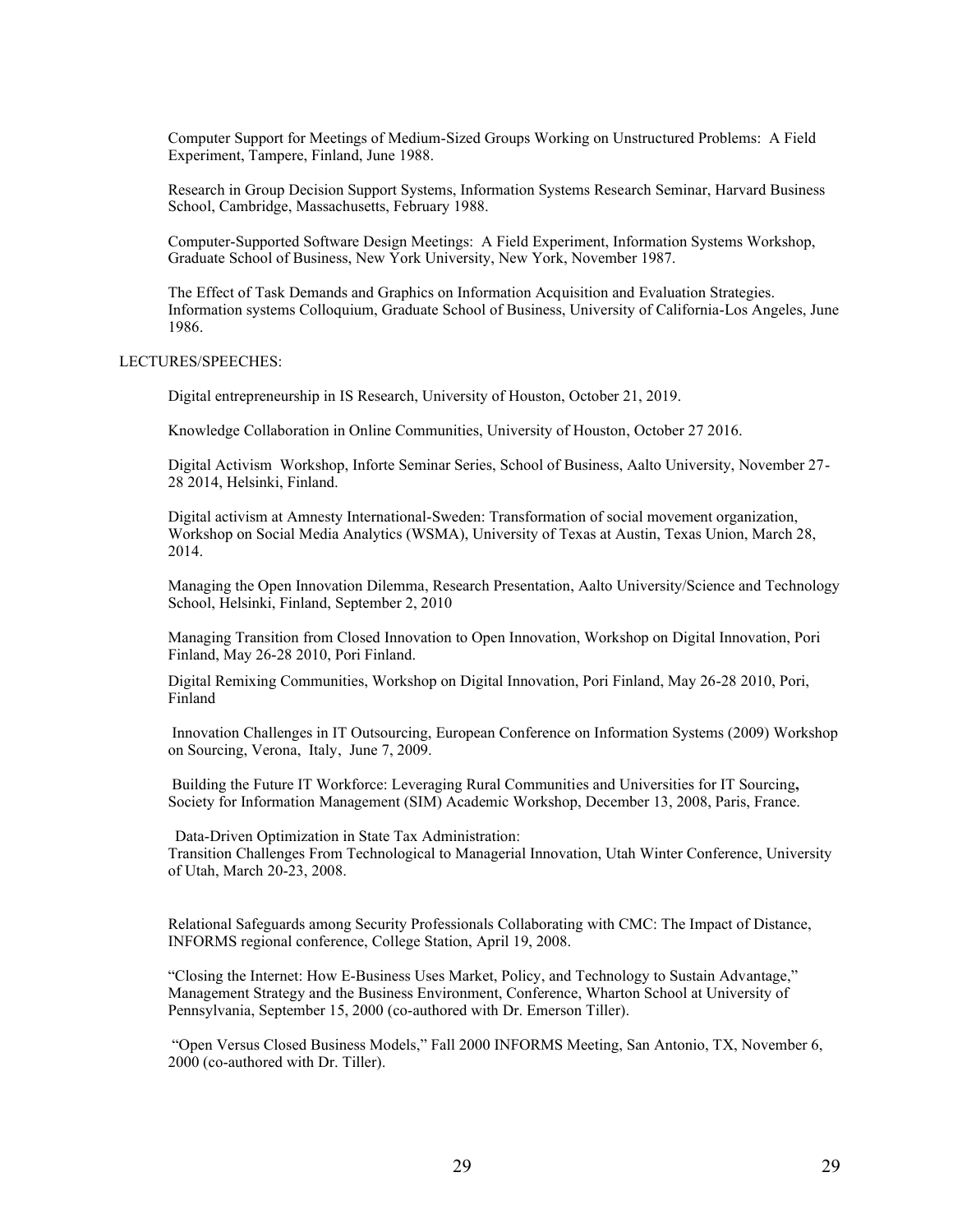"Internet Consumer Deception," Fall 2000 INFORMS Meeting, San Antonio, TX, November 6, 2000 (coauthored with Dr. Stefano Grazioli).

"The Evolution of Consumer Trust in Electronic Commerce," Fall 2000 INFORMS Meeting, San Antonio, TX, November 7, 2000 (co-authored with Dr. V. Srinivasan Rao).

"How Institutional Environments Shape the Organization Structure of Globally Competing Internet Firms," Workshop on Information Systems & Economics 2000, Brisbane, Australia, December 14, 2000 (coauthored with Dr. Tiller and Mr. Sai Yayavaram).

Building Trust in Global Virtual Teams, Center for Customer Insight Research Camp, July 22, 1999. -Queens University, Canada, July 9, 1999.

Trust and Virtual Teams, IESE, Barcelona, Spain, May 18, 1999.

Managing Global Information Technology, New Jersey Institute of Technology, Newark, April 26, 1999.

Working in Virtual Teams, University of Dayton, Ohio, April 16, 1999.

Working in Virtual Teams: 5-Year Research Program, University of Indiana-Bloomington, April 2, 1999.

Organizational Culture and Information Sharing, Giga Information Group, Orlando, Florida, March 17, 1999.

Trust and Virtual Teams, University of Maryland, College Park, December 2, 1998.

Managing Information Technology Internationally: The Global Versus Local Paradox Revisited, International TIMS XXXII Singapore Conference, June 25-28, 1995.

Succeeding on the Internet: The Case of Digital Equipment Corporation, Kennedy School of Government, Harvard University, Cambridge, Massachusetts, December 7, 1994.

Exploring the Strategic Fit of Global Information Technology, Administrative Sciences Association of Canada Conference, Niagara Falls, May 30, 1991.

Chief Information Officers as Leaders: Past and Present, Sixth Annual Texas Conference on Organizations, April 6, 1991 (with R.O. Mason of SMU).

Wiring the Stateless Corporation: Empowering the Drivers and Overcoming the Barriers, 24th Hawaii International Conference on System Sciences, January 1991.

Panning for Gold in IS Research: 'Second-Hand' Data, IFIP 8.2 Workshop on the Information Systems Research, Copenhagen, Denmark, December 1990.

Tasks in Information Systems Research: A Typology for Information Processing Tasks, 1990 ISDSS Conference, September 12, 1990.

Strategies for Improving the Quality of Information Systems Doctoral Programs, Fifth Annual Texas Conference on Organizations, March 1990.

Behavioral Decision Theory and DSS: New Opportunities for Collaborative Research (with J. Elam and D. Schkade), Information Systems and Decision Processes Workshop, Arizona, October 1989.

Information Technology and Corporate Strategy: A View from the Top, Fourth Annual Texas Conference on Organizations, March 1989.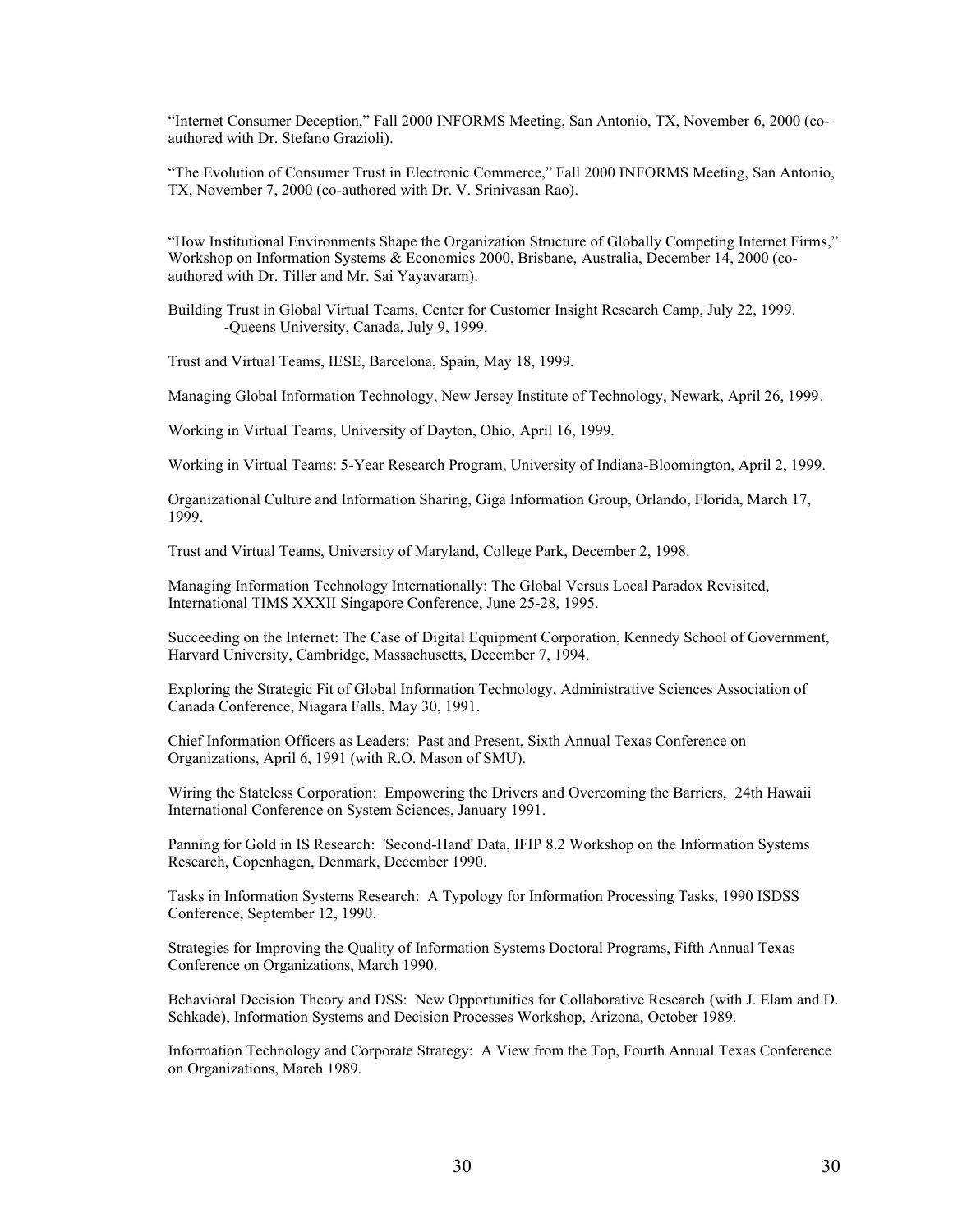Strategies for Overcoming the Unintended Effects of Computer Supported Meeting Environments, The Third Annual Texas Conference on Organizations, Austin, Texas, April 1988.

A Field Experiment on NICK Meeting Room, MCC's Software Technology Program Shareholders' Meeting, Austin, Texas, November 1985.

Graphics Research at the University of Minnesota, MIS Research Center Associates Meeting, Minneapolis, Minnesota, November 1985.

The Effect of Task Demands and Graphics on Information Acquisition and Evaluation Strategies, TIMS/ORSA Conference, St. Louis, Missouri, October 1987.

The Effect of Task Demands and Graphics on Information Acquisition and Evaluation Strategies, 2nd Behavioral Decision Research Conference, Austin, Texas, June 1987.

# PANEL CHAIR/PARTICIPANT:

Panelist, Healthcare Technology, Communication, and Privacy, UT Austin, November 1 2019.

Social Inclusion and Innovation in a Digital World, *Post-ICIS Workshop of Special Interest Group* (SIGSI), Seoul, S. Korea. December 13, 2017.

Leadership and Online Communities, A panelist, *International Conference of Information Systems* (ICIS), Seoul, South Korea, December 11, 2017.

"Theorizing Technology: Are we there yet?" *Big 12 Management Information Systems Conference*, April 1-April 3, 2016: Discussant, Panelist

Can this paper be saved? Professional Development Workshop, "*Academy of Management Conference*, August 2, 2014.

IS history panel, *European Conference of Information Systems (ECIS)*, June 11, 2014, Tel Aviv, Israel.

Meet the Journal Editors, *European Conference of Information Systems (ECIS*), June 11, 2014, Tel Aviv, Israel.

"What is an MIS Contribution," **Big XII Conference**, April 4-6, Norman Oklahoma.

Navigating an Ocean Ocea of Creativity & Commerce: IP Risks and Rewards of Interpersonal and Interorganizational, Hulsey Calhoun 2014 IP Lectures Over Lunch Series, IC2, University of Texas at Austin, February 27, 2014.

Information Systems Academics: Advocating Political Decision Making To Expand Impact And Relevance?" *International Conference of Information Systems* (ICIS), Milan, December 16-19, 2013.

Publishing Research on IT-enabled Phenomena in Top Journals, *Academy of Management Conference*, Professional Development Workshop, August 9, 2013, Buena Vista, Florida.

Future Research Opportunities in Information Systems Research, *Big 12+ Conference in Information Systems*, Stillwater, Oklahoma, Oklahoma State, April 6-7.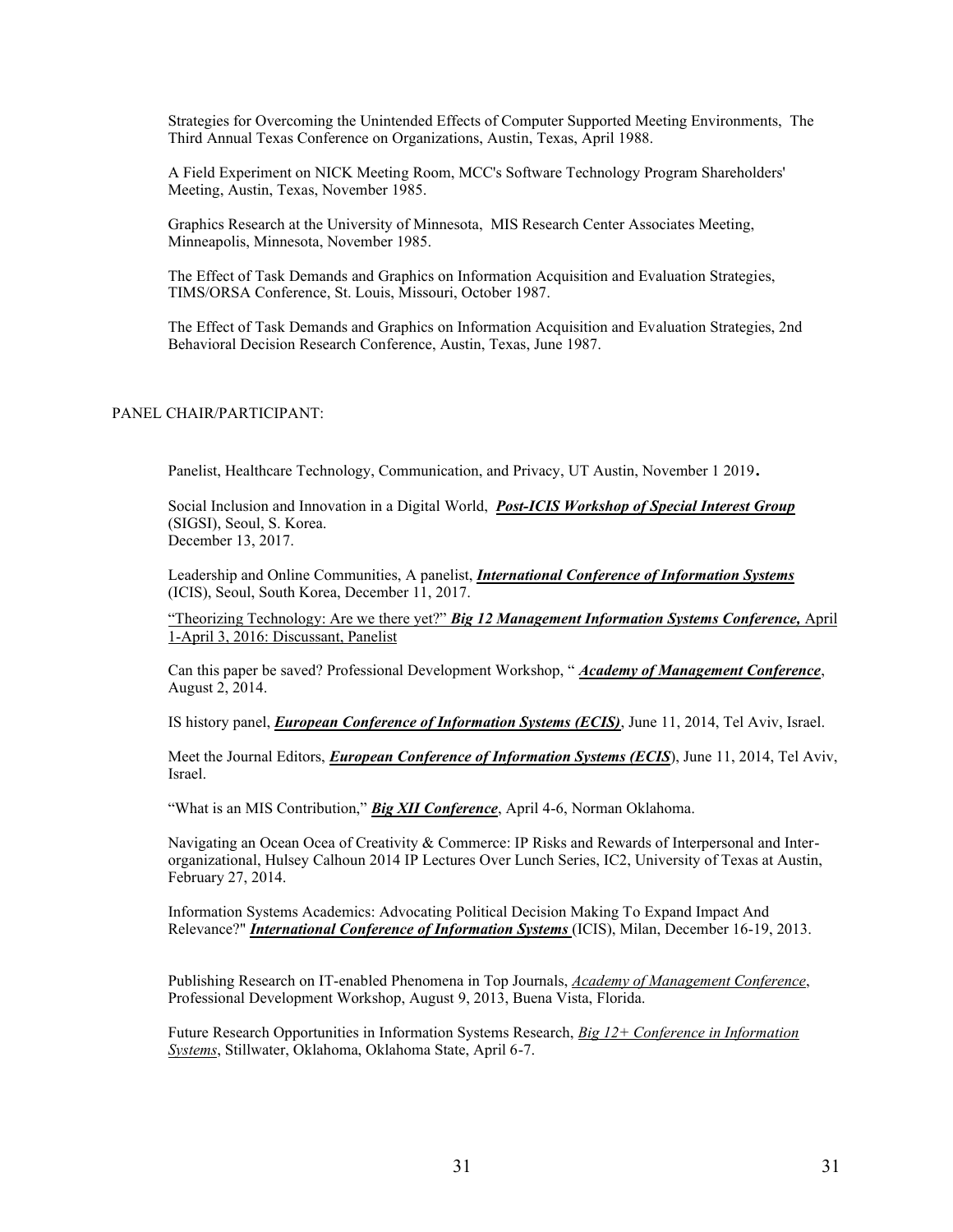Minitrack Chair, HICSS-46 Paradoxes and Co-Chair of Minitrack, Paradoxes and Tensions in Innovation and Implementation of Complex Systems, Hawaii International Conference on System, January 7-10, 2012

Panelist in Crowdsourcing and Future Research Directions, *Hawaii International Conference on Systems Sciences*, January 7 2013, Maui, Hawaii.

Managing Ownership Tensions in Large Scale Open Innovation Networks, A research incubator for exploring tensions and paradoxes, *Academy of Management Conference*, Professional Development Workshop. August 4, 2012.

Panelist in PDW- Researching the Informal Economy: Opportunities and Challenges of Social Media Research, *Academy of Management Conference*, August 5, 2012, Boston, MA,

New Directions in Online Community Research, Presentation, *International Conference on Information Systems* (ICIS), December 12-15, 2010 St. Louis, USA.

Myths and Reality of Publish and Perish, ICIS Doctoral Consortium, Verona, June 2009.

"Unhaunting from the Ghost We Killed: IS Research and Education in the Post-Industrial Economy," panel Presentation at the International Conference on Information Systems ICIS, Paris, December 16, 2008.

"Surveillance and You" Civic Forum, University of Texas at Austin, March 31, 2007.

Panelist "Future of Health Information Technology," Texas Health Institute, October 27, 2006.

"Opportunities and Challenges of Publishing in Top-tier IS Journals by Researchers in Pacific Asia, "The *Ninth Pacific Asia Conference on Information Systems*, Bangkog, Thailand July 7 - 10, 2005.

"IT Enabled Transformation", International Conference on Information Systems, Las Vegas, Nevada, Dec 13, 2005

"Opportunities and Challenges of Publishing in Top-tier IS Journals by Researchers in Pacific Asia, "The *Ninth Pacific Asia Conference on Information Systems*, Bangkog, Thailand July 7 - 10, 2005.

Consumer Views of Newspapers, The News Business in Transition: Forces Shaping the Future, A workshop held by the College of Communications, October 30, 2002.

ICTs, Globalization, and Local Diversity, International Conference on Information Systems, 2002, Barcelona, Spain, December 2002.

Best Practices for Managing Virtual Teams, Academy of Management 2001 Conference, Washington, DC, August 7, 2001.

Strategic Imperatives in the Digital Era, Academy of Management 2001 Conference, Washington, DC, August 7, 2001.

Fundamental Concepts and Approaches for Investigating Virtual Teamwork, International Conference on Information Systems 2001, Brisbane, Australia, December 11, 2000.

E-tailers Are from Mars, and Customers Are from Venus, DCI eCustomers Fall 2000 Conference, Los Angeles, California, November 2, 2000.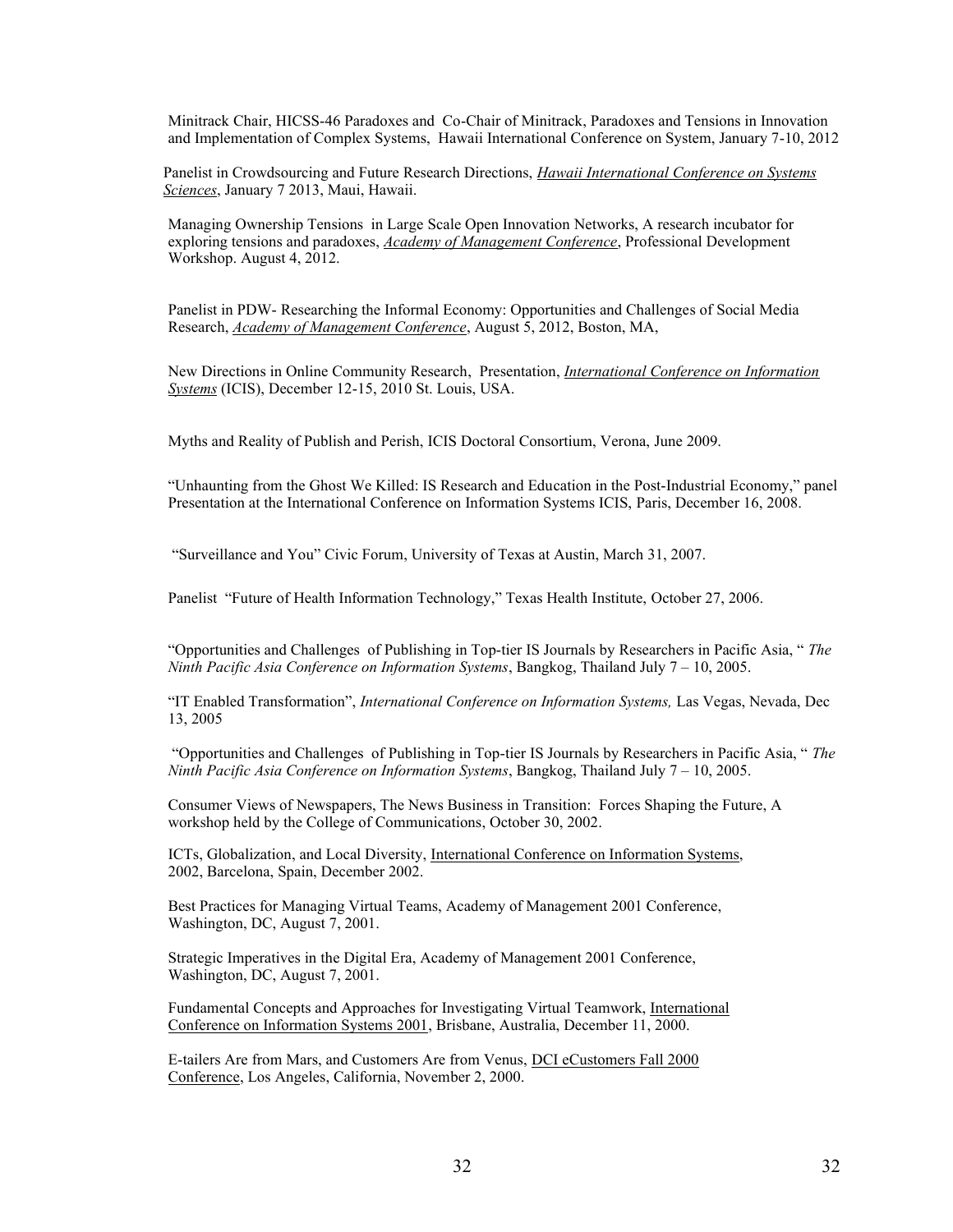Ecommerce - What Is/Will Be its Impact on Technology Transfer?, Annual Meeting of the Technology Transfer Society, Austin, Texas, July 20, 2000.

Integrating e-business, knowledge management, and policy considerations within an information systems strategy framework, IS professors in the electronic world: Digging their graves or digging a goldmine?, and Rigour or relevance?, 8th European Conference on Information Systems, Vienna, Austria, July 3-5, 2000.

Legal Concerns in the Digital Music Era, South by Southwest Music and Media Conference 2000, Austin, Texas, March 17, 2000.

A Strategic Vision for Information Technology: What, Why, Who, Where, When, and How, International Conference on Information Systems 1994, Vancouver, Canada, December 1994.

Education in the Information Age: Experiences in the Electronic Classroom, International Conference on Information Systems 1992, Dallas, Texas, December 1992.

Innovative Data collection Techniques in MIS Research: New Ways to Approach Old Problems, International Conference on Information Systems 1991, December 1991.

Issues in Doing Applies Research, TEXIS meeting, University of Houston, Texas, April 5, 1991.

Developing Global Information Technology Applications, International Conference on Information Systems 1990, Copenhagen, Denmark, December 1990.

MIS Doctoral Programs: A 20-year Status Report, 20th Annual Meeting of Decision Sciences Conference, New Orleans , Louisiana, November 1989.

Problems and Pitfalls in Protocol Analysis: Information Systems Researchers' and Editors' Perspectives, Competitively Accepted Symposium for the Research Methods Interest Group, 1988 National Academy of Management Meeting, Anaheim, California, August 1988.

Issues in Designing the User Interface to Computer Aided Meetings, Competitively Accepted Panel Presentation, Computer Human Interaction Conference 1988, Washington, D.C., May 1988.

E-R versus RDM: A Human Factors Perspective, 6th International Conference on ER Modeling, New York, New York, November 1987.

GRANTS & GIFTS

Blomqvist, K-M (PI). 300,135 Euroes from Business Finland, innovation policy making problem. Jarvenpaa is a senior project expert on the research grant. September 2019-February 2021.

Selander, S. (PI), Jarvenpaa, S.L. (co-PI), and Fayard, A-L (co-PI). Digital scaling: exploring social impact in contemporary collective action, Wallenberg Foundation, December 9 2018, 480,500 Euroes, 2018-2021.

Jarvenpaa, S.L. and E. Echeverri-Carroll, *E*volving an *E*ntrepreneurial *E*cosystem in *E*merging *E*conomies - *E*5 Project Description, \$25,000, 2017-2019.

Li, Z. and Jarvenpaa, S.L. Motivating IT-Mediated Crowds: The Effect of Goal Setting on Project Performance in Online Crowdfunding, Net Institute Summer Research Grant, June 2015.

Wen, W. Forman, C., and Jarvenpaa, S.L. Open Standards, Competition, and Innovation Net Institute Summer Research Grant, June 2014.

Mao, Ji-Ye and Jarvenpaa, S.L. "The process and influencing factors of IT outsourcing vendors' response to environment volatility". National Science Foundation, China, Foreign Principal Investigator. US\$350,000, 2014-2016.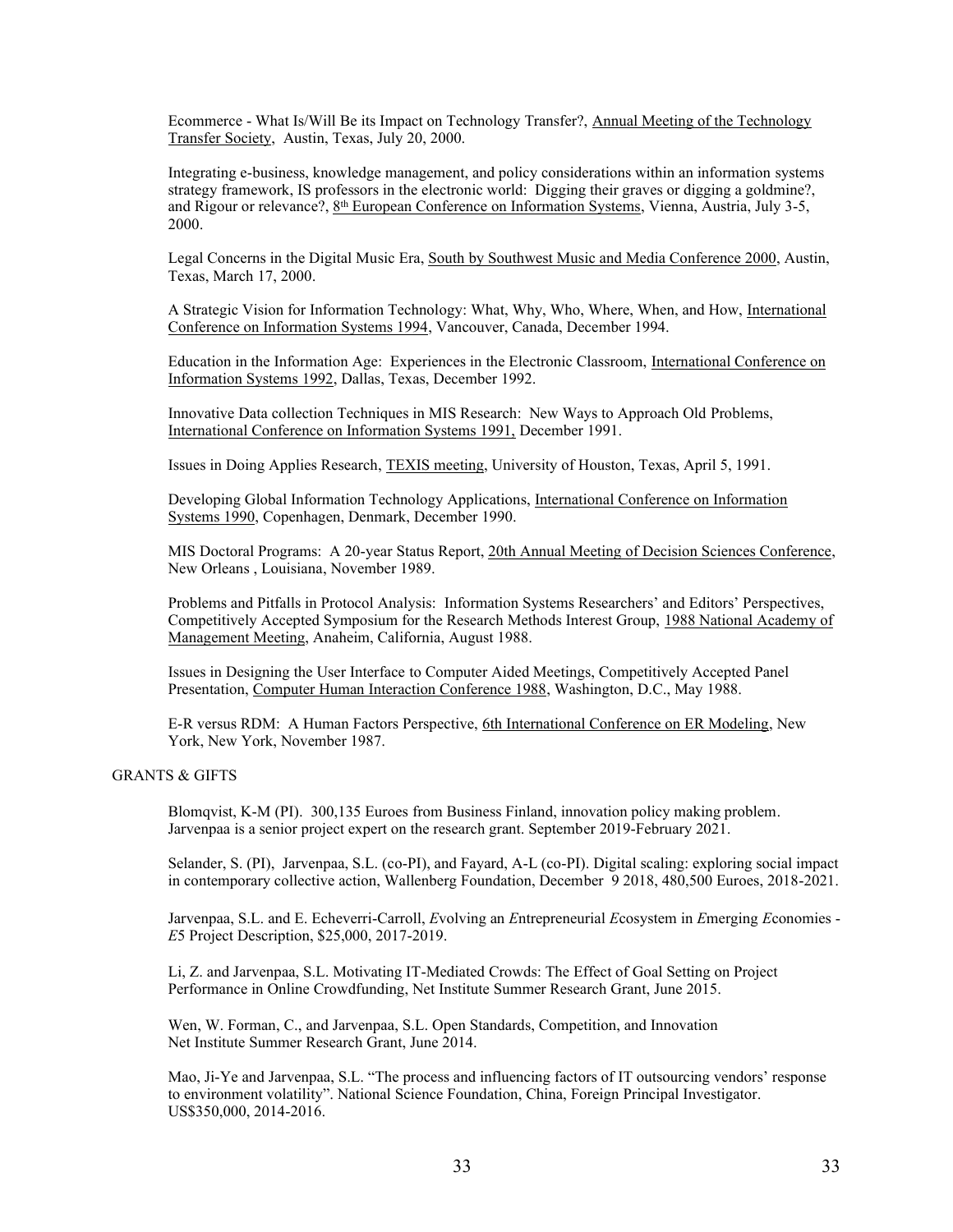Selander, S.L., Jarvenpaa, S.L. and Henfridsson, O. "Slacktivism- the Effects of Social Media", The Marianne and Marcus Wallenberg Foundation, co-Principal Investigator, 400,000 Euroes 2014-2017.

Jarvenpaa, S.L. and Tanriverdi, H. McCombs Research Excellence Grant, Innovation Battles of Digital Knowledge Ownership: Implications for Firm Policies and Processes, February 2012 (\$15,000)

Smeds, R., Jarvenpaa, S. and Vartiainen, M. Collaborative innovation in ICT-enabled business processes and business models, Funded by TEKES (Finland's research and development fund) and Finnish Academy; 1, 7000, 000 Euros; 2008-2012

National Science Foundation Grant, "Intercultural Knowledge System Dynamics in Complex Services Outsourcing", Co-Principal Investigator (Grant total is \$642,000): 2007-2011.

Davenport, T.H. and Jarvenpaa, S.L. "Strategic Analytics in Government," IBM Business of Government grant. September 2006, \$20,000

Grant from BMAS, \$5000, Department of Accounting, University of Texas, Austin, November 2003.

Grant from Society for Information Management, \$12,000 for S. Jarvenpaa on mobile commerce research, January 2003.

Grant on Mobile Commerce research from the Society for Information Management, \$25,000, July 2001.

Gift from Accenture, \$25,000, June 2001.

Merit-based grant from the Dean's Office of the McCombs School of Business, May 2000-August 2000 as well as May 2001-August 2001, \$12,000 each year for summer research.

Grant from BMAS, Department of Accounting -\$7,500, March 2001. -\$7,000, March 2000.

Gift from Gray Cary Ware and Freidenrich, LLP, \$10,000, December 1999.

Grant on Knowledge Management from the IBM Corporation, \$78,000, December 1999.

Grant on Global E-commerce from Andersen Consulting, \$37,000, October 1999.

Grant on "Tomorrow's E-Business Models: Integrating Market, Technology, and Policy Opportunities," Society for Information Management, \$42,500, September 1999.

Grant for the completion of reengineering research, Harvard Business School, \$10,000, July 1995.

Grant from the Center for International Business and Education Research, University of Texas at Austin, \$5,000, Summer 1995.

Grant for "Business Process Reengineering: Managing IT-Enabled Radical Change," Ernst and Young Center for Information Technology and Strategy and the Harvard Business School Division of Research (with D. Stoddard), \$50,000, January 1993.

Grant for "Reengineering the Case Environment," IEF users group, \$45,000 (with M. Vitale, C. Kemerer, and Baroudi), January 1993.

Grant for Global Information Technology (with B. Ives), Peat Marwick Foundation, Spring/Summer/Fall 1989.

# AWARDS/HONORS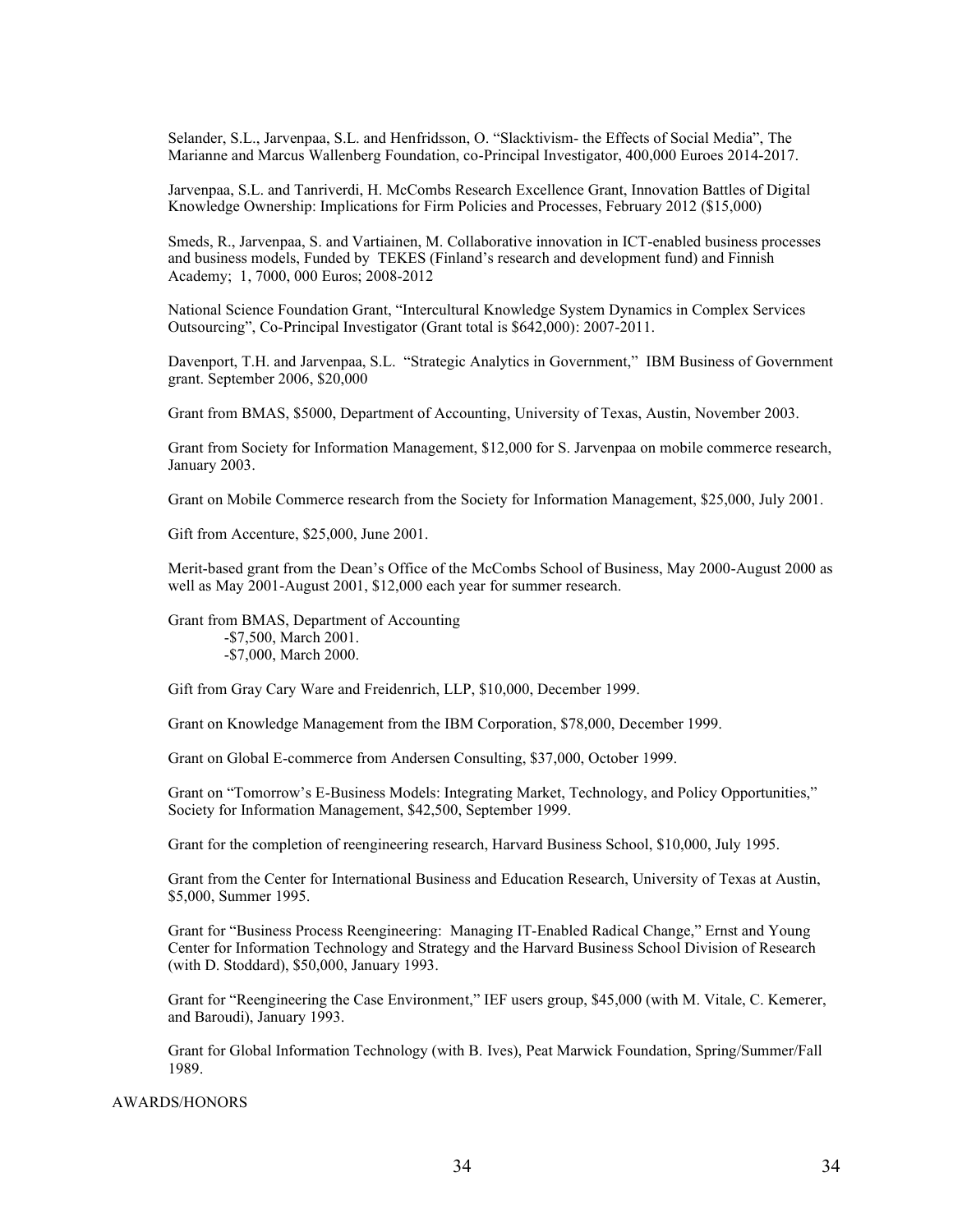Faculty Mentor, Junior Faculty Consortium, Academy of Management Conference, August 9, 2019, Boston, MA.

Claudio Ciborra Award, European Conference on Information Systems, Stockholm, Sweden, June 10-15, 2019.

Faculty Mentor, Doctoral Consortium, European Conference on Information Systems, Uppsala, Sweden, June 7-10.

Best Paper Nomination, *Hawaii International Conference on Information Systems*, January 7-11, 2019.

Sig Sourcing inaugural meeting, keynote, ICIS 2018, San Francisco, December 2018.

Distinguished Plenary Speaker, *Academy of Management, Organization and Information Systems Division (OCIS)*, 2018.

Faculty Mentor, Junior faculty Consortium, European Conference on Information Systems (ECIS), Portsmouth, UK, June 25, 2018.

LEO Award, the lifetime achievement award by *Association of Information Systems (AIS)* for seminal works and global impact

Best Information Systems Paper of 2016 by the *ICIS Senior Scholars*, granted in December 2017.

2016 Best Paper of *MIS Quarterly*, granted in June 2017.

Best Runner Up, *Academy of Management Discoveries*, 2017

Faculty Mentor, MidCareer faculty Consortium, *International Conference on Information Systems*  (ICIS), Seoul, S. Korea, December 20, 2017.

Faculty Mentor, *CityU IS Research Workshop 2017*, May 28-May 31 2017.

Junior faculty consortium, *International Conference on Information Systems (ICIS),* Invited Senior Faculty, Dublin, Ireland, December 2016

Best Paper Nomination, *Hawaii International Conference on Information Systems*, January 5-8. 2016

Best Paper Award, WISE (Workshop on Information Systems Economics), December 2015, 2015.

Scholar of Trust and Communication in a Digitized World Program (funded by the German Research Foundation), Organizational & Business Psychology , University of Münster, Germany, August 2015 ongoing

Best paper nomination, *Hawaii International Conference on Information Systems*, 2015.

Visiting Professor, Applied IT, Chalmers University of Technology & University of Gothenburg, 2014 ongoing.

2011 AIS Senior Scholars' Best Paper Award: awarded Dec 2012

Honorary Doctorate, October 2012, University of Gothenburg

Post doctoral and Early Career Scholars Workshop, July 2<sup>nd</sup>-3<sup>rd</sup>, 2012, 28<sup>th</sup> Egos Colloquium, 2012. Helsinki, Finland.

Academy of Management, Organizational Communication and Information Systems (OCIS), Doctoral Consortium Faculty Member, Boston, MA 3-4 August 2012.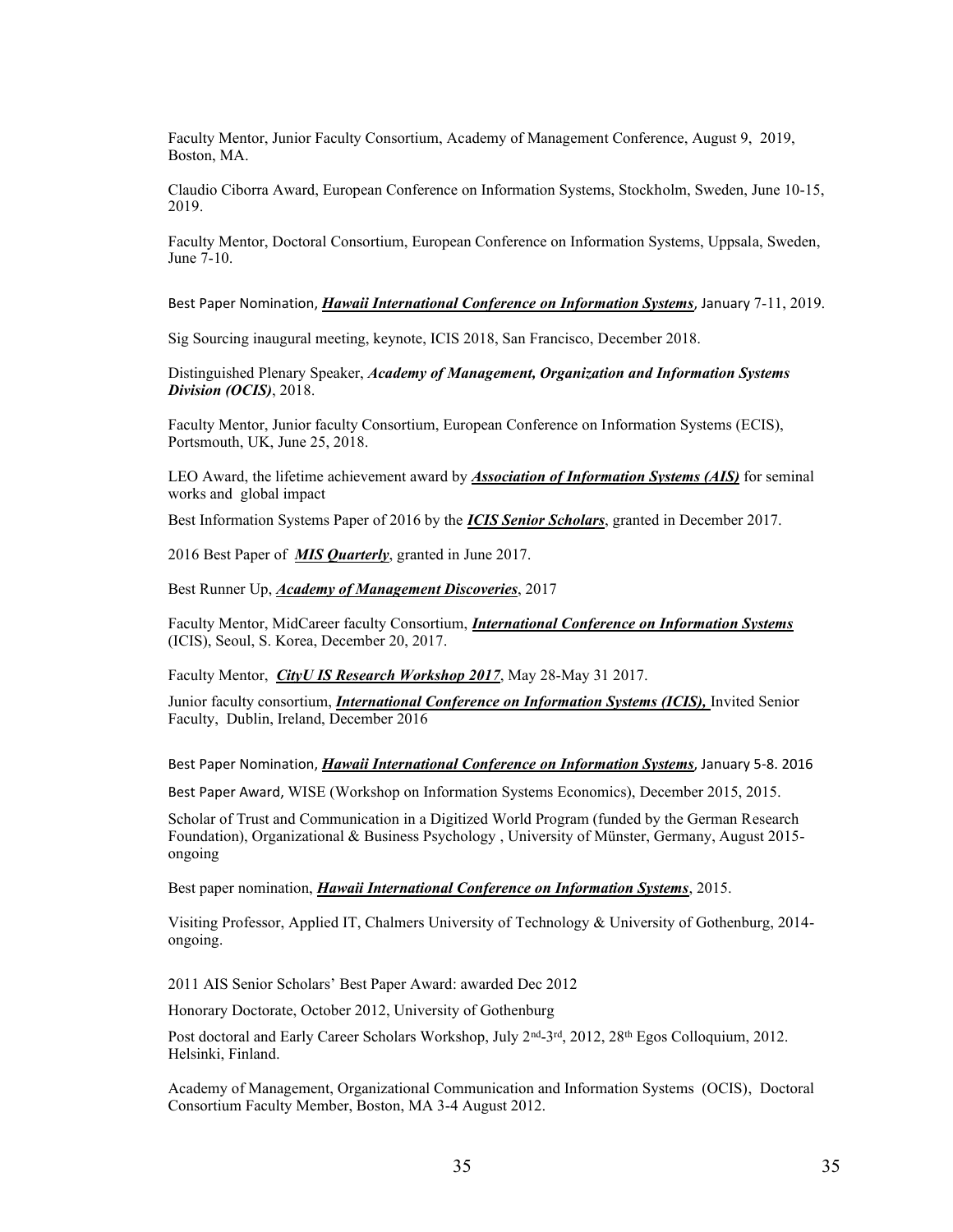Nominated the 2011-2012 University Co-operative Society Career Research Excellence Award

Career Award for Outstanding Research Contributions, McCombs School of Business, University of Texas at Austin, Spring 2011

Honorary doctorate, Aalto University/Helsinki School of Economics, Spring 2011.

Faculty member, Doctoral Consortium of European Conference of Information Systems (ECIS), June 5-8, 2011

Faculty member, Doctoral Consortium of IEEE International Conference on Global Software Engineering, August 15-16, 2011.

Dean's Fellowship, University of Texas at Austin, Spring 2009.

Honorary doctorate, Jyvaskyla University, Finland, May 2009.

2009 European Conference on Information Systems Doctoral Consortium Faculty, Verona, Italy, June 5-6

Distinguished Finnish Professorship, 2008-2012

First Prize in the 2003 Society for Information Management International Paper Awards Competition, July 2003.

Association of Information Systems (AIS) Fellow, December 2001

Faculty Partnership Award, from the IBM Corporation, \$30,000, November 2000.

Best Paper Award for "Communication and Trust in Global Virtual Teams," (with D.E. Leidner), from the Organizational Communication and Information Systems Division of the Academy of Management, August 2000.

An Invited Faculty Member in the Scandinavian Doctoral Workshop on Design and Management of Information Technology, Copenhagen, Denmark, May 3-8, 1998.

An Invited Faculty Member in the Doctoral Workshop on Organizational Virtualness, Helsinki, Finland, March 9-10, 1998.

Dean's Fellow, University of Texas at Austin, Spring Semester of 1998.

An Invited Faculty Member in the International Conference on Information Systems (ICIS) Doctoral Consortium, Atlanta, Georgia, December 11-14, 1997.

Distinguished Visiting Scholar, University of Melbourne, Australia, July 1997-August 1997.

An Invited Faculty Member in KPMG African-American, Hispanic-American, and Native American Information Systems Doctoral Student Consortium, Cleveland, Ohio, December 13-15, 1996.

Best Paper Award (with Dorothy Leidner), MIS Quarterly, 1995.

First Prize in the 1994 Society for Information Management International Paper Awards Competition, July 1994.

Marvin Bower Fellowship at Harvard Business School, January-December 1994.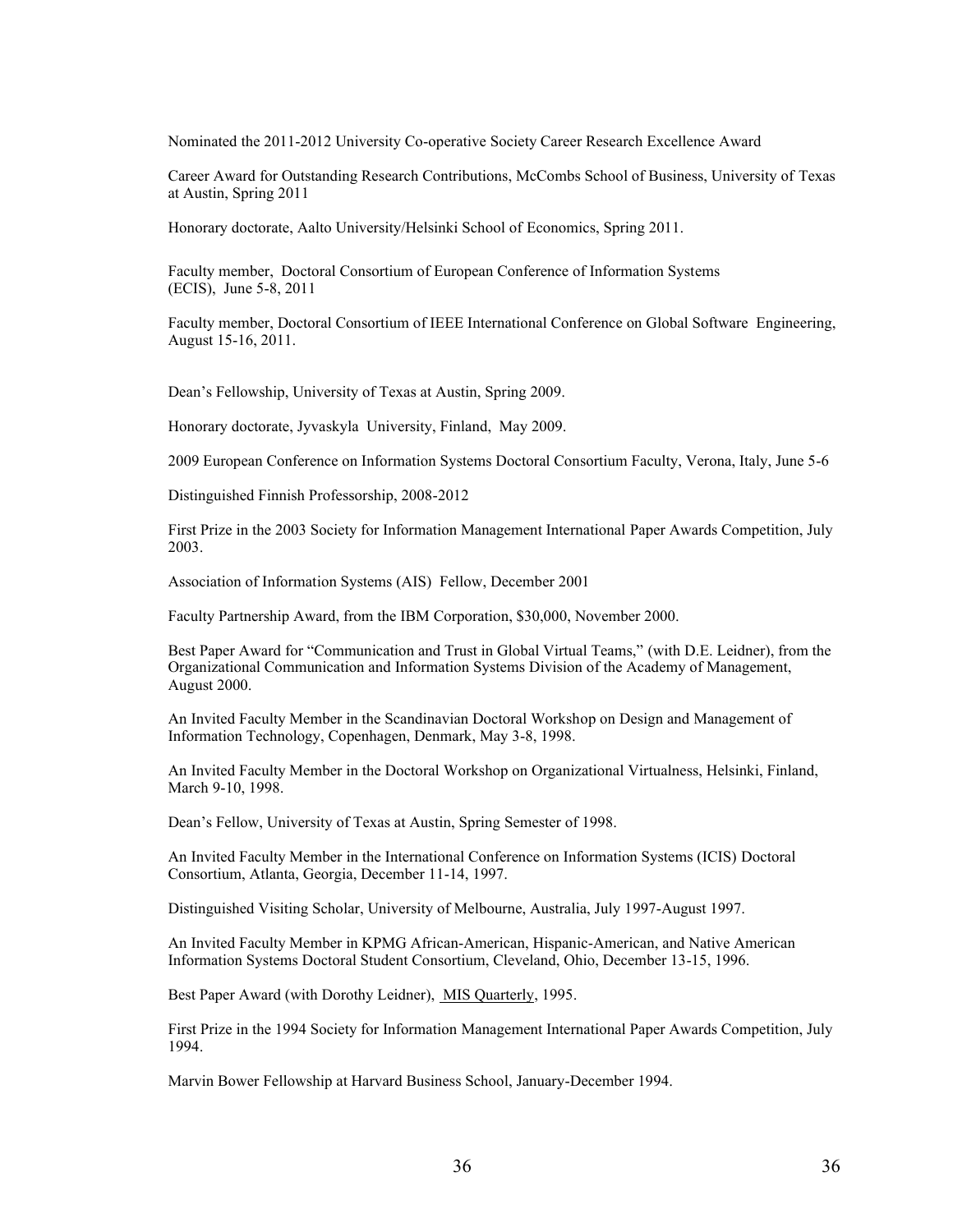Outstanding Reviewer Award of 1990 by Information Systems Research, 1991.

An invited faculty member in the ICIS Doctoral Consortium of 1991.

Fellow of the Center of International Business Education and Research, University of Texas, Summer 1991.

Visiting Summer Scholar, Queens University, July 1991.

The Second Prize in the 1991 Society for Information Management International Paper Awards Competition, July 1991.

Faculty Development Release Time, University of Texas, Fall 1988.

School of Management Doctoral Dissertation Fellowship, University of Minnesota, Minneapolis, 1985.

Society for Information Management (SIM) Doctoral Dissertation Fellowship, 1983.

PROGRAM/CONFERENCE COMMITTEES:

> International Conference on Information Systems (ICIS), Doctoral Consortium Co-Chair, Austin, Texas, Dec. 2021.

> Austin Health Futures Conference, Co-Chair, March 27-28, 2020 (Cancelled in March because of Covid 19)

> Pre-ICIS Workshop Towards Health Futures: Demystifying Bio Data Governance and Practices, Dec 15, 2019, Munich, Germany, co-chair.

Berlin Health Futures Conference, Co-Chair, March 7-8, Berlin, Germany

International Conference on Information Systems (ICIS), Co-Track Chair on "The Sharing Economy, Platforms, and Crowds," Hyderabad, India December 13-16 2020.

International Conference on Information Systems (ICIS), Co-Track Chair on Societal Issues of IT and Future of Work, San Franciso, CA, December 2018.

International Conference on Information Systems (ICIS), Co-Track Chair on IT and Social Change, Seoul, Korea, December 2017.

International Conference on Information Systems (ICIS), Co-Track Chair on Social Media and Digital Collaborations, Dublin Ireland December 2016.

Hawaii International Conference on System Sciences, Minitrack Co-Chair Trust and Trusted Systems, January 5-7, 2017, Big Island, Hawaii.

Hawaii International Conference on System Sciences, Half Day Symposium on Social Movements and IT, Co-Chair, January 4, 2017.

Co-Chair, 14th *International Conference on Mobile Business (ICMB*), December 12, 2015, Fort Worth. USA.

Hawaii International Conference on System Sciences, Minitrack Co-Chair Inter-organizational Collaboration Dynamics, January 5-8, 2015.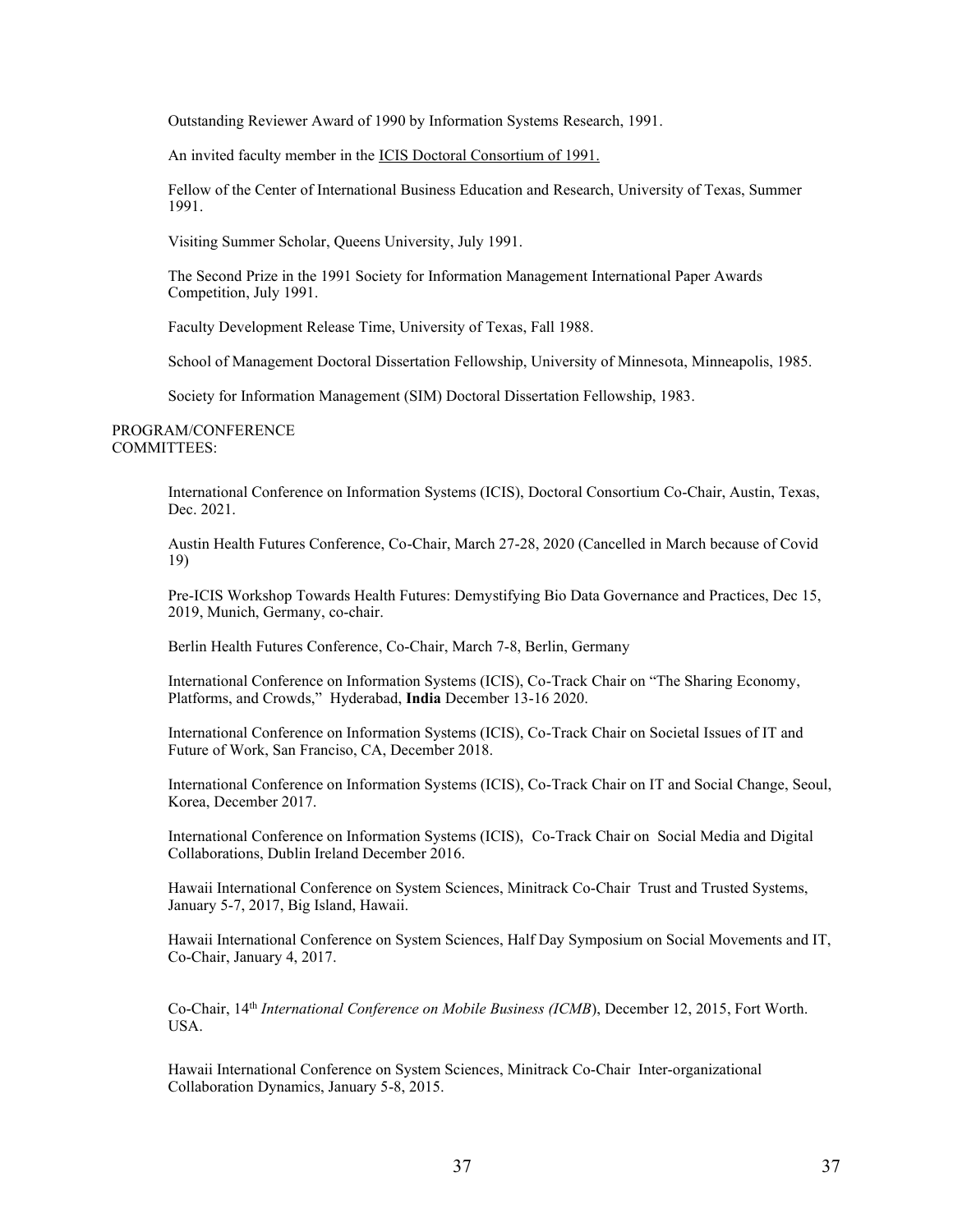International Conference on Information Systems (ICIS), Co-Track Chair on Social Media and Digital Collaborations, Auckland, New Zealand December 2014: (inaugural track chair).

Co-Chair, MIS Leadership Conference, Mccombs School of Business, September 12-13, 2014

Co-Chair, Inaugural Workshop on Social Media Analytics, March 28, 2014.

European Conference on Information Systems (ECIS), Doctoral Consortium, Faculty, Sde Boker, Israel June 5-8, 2014.

Program Committee Member, 13th ICMB Conference on adoption, use and effect of Mobile Systems and Applications, London, June 4-5, 2014

Digital Intelligence 2014, (di2014), Nantes France, September 17-19, 2014.

Hawaii International Conference on System Sciences, Minitrack Co-Chair Tensions, Emergence, and Generative Mechanisms in Complex Sociotechnical Systems, January 6-9, 2014:

International Conference on Information Systems (ICIS), Conference Theme Co-Track Chair "Reshaping Society thorough Information Systems Design, Milan, Italy, December 2013:

International Conference on Information Systems (ICIS) Co-Track Chair: Reshaping Society through Information Systems Design, Milan, Italy, December 2013.

Pacific Conference of Information Systems (PACIS), Track Co-chair "IT/IS Strategy, Leadership and Governance", Jeju Island, Korea from June  $18 - 22$ , 2013.

Program Committee Member, 12th ICMB Conference on adoption, use and effect of Mobile Systems and Applications, Berlin, Germany, June 10-13, 2013

Program Committee Member, 1st Workshop on Information Technology and Management in Emerging Economies (IT&MEE) at the 11<sup>th</sup> International Conference in Economics and Management ICEM 2013 September 27-28 2013, Havana, Cuba

Program Committee Member, 11th ICMB Conference on adoption, use and effect of Mobile Systems and Applications, Delft, The Netherlands, June 21-22, 2012

FINT- Workshop on Trust 2012, board member

International Conference on Information Systems (ICIS 2011), Track of Breakthrough Ideas, associate editor.

Program committee Member, ICMB 2011- the 10<sup>th</sup> International conference on Mobile Business, Como Italy, June 20-21, 2011

2010 International Conference on Information Systems (ICIS) Co-Track Chair: Online Community and Group Collaboration Track

Track Chair for Mobile Entertainment, 9th International Conference on Mobile Business, June 27-29 2010

Co-Chair Digital Innovation Workshop, Tampere Finland November 11 2009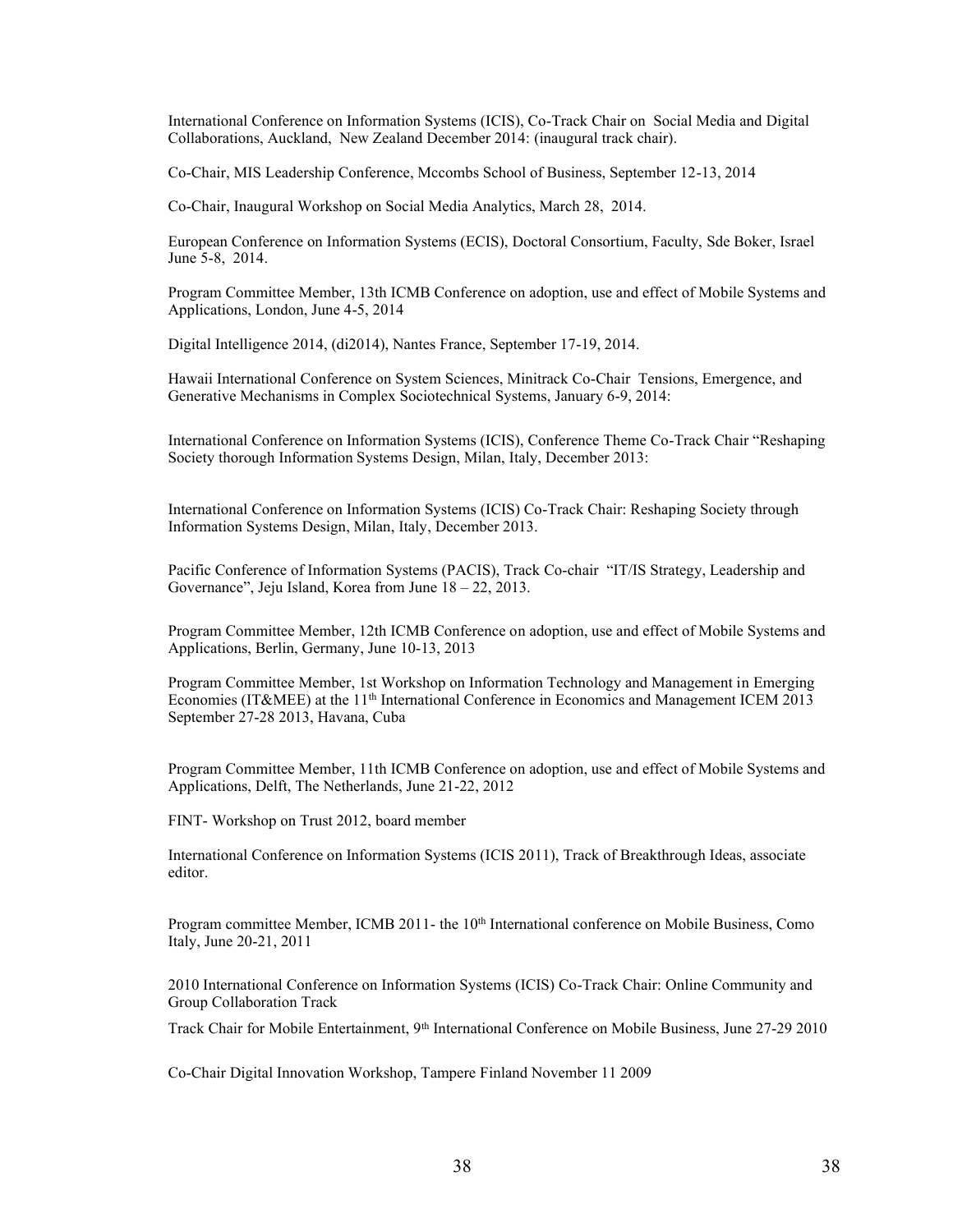Co-Chair, Virtual Worlds Conference: New Ventures and Leadership in Virtual Worlds, April 1 -2, AT&T Conference and Executive Center, University of Texas at Austin.

Co-Chair for International Conference on Information Systems (ICIS) ancillary workshop on Cross-Cultural research on Information systems, Co-chair, Sunday December 14, 2008, Paris, France.

Reviewer, International Conference on Information Systems (ICIS), 2008

Program Committee Member, Auckland Mobility Roundtable Conference, Auckland, November 23-25, 2008.

Workshop on Music Business and Web 2.0, April 25, 2008, McCombs School of business.

Co-Chair for Women and Gender Conference, University of Texas at Austin, April 11 2008.

Co-Chair for International Conference on Information Systems (ICIS) ancillary workshop on "How Technologies are Shaping and Being Shaped by Strategy," Sunday, December 9 2007, Montreal, Canada

Co-Track Chair, Global Information Management, International Conference of Information Systems (ICIS), Montreal, December 10-12, 2007

Co-Chair, Los Angeles Mobility Roundtable Conference, Los Angeles, June 1-2, 2007, 210 people registered.

Program Committee Member, IFIP WG.4 Sao Paulo, Brazil, May 28 to 30, 2007.

 Co-Chair, Helsinki Roundtable Conference, Helsinki, June 1-3, 2006 (95 people registered). [http://project.hkkk.fi/helsinkimobility/organisation.htm,](http://project.hkkk.fi/helsinkimobility/organisation.htm)

Co-Program Chair (Academic) for World Conference on Information Technology (WCIT), May 3-5 2006 Austin, Texas

Co-Chair, Workshop on Future of Open Source and Peer Production Model, University of Texas, May 2, 2006. **[www.mccombs.utexas.edu/events/osworkshop.](http://www.mccombs.utexas.edu/events/osworkshop)**

Co-Chair, Hong Kong Mobility Roundtable, Hong Kong University of Science and Technology, June 2005 <http://www.hongkongmobility.ust.hk/>

Co-chair, Austin Mobility Roundtable, University of Texas, March 2004. [http://www.mccombs.utexas.edu/events/roundtable/.](http://www.mccombs.utexas.edu/events/roundtable/)

Chairperson, JAIS Theory Development Workshop, December, Barcelona Spain, 2002.

Chairperson, JAIS Theory Development Workshop, December 2003, Seattle, Washington, 2003.

Chairperson, JAIS Theory Development Workshop, December 2004, Washington DC, 2004.

Program Committee Member, IFIP WG.4 Sao Paulo, Brazil, May 28 to 30, 2007.

Program Committee Member, Organizational Knowledge, learning and Capabilities (OKLC 2004), University of Innsburck, Austria, Spring 2004.

Program Committee Member, mBusiness 2005, IEEE Sponsored Conference, Sydney, Australia, July 2005.

Program Committee Member, European Conference on Information Systems, June 2005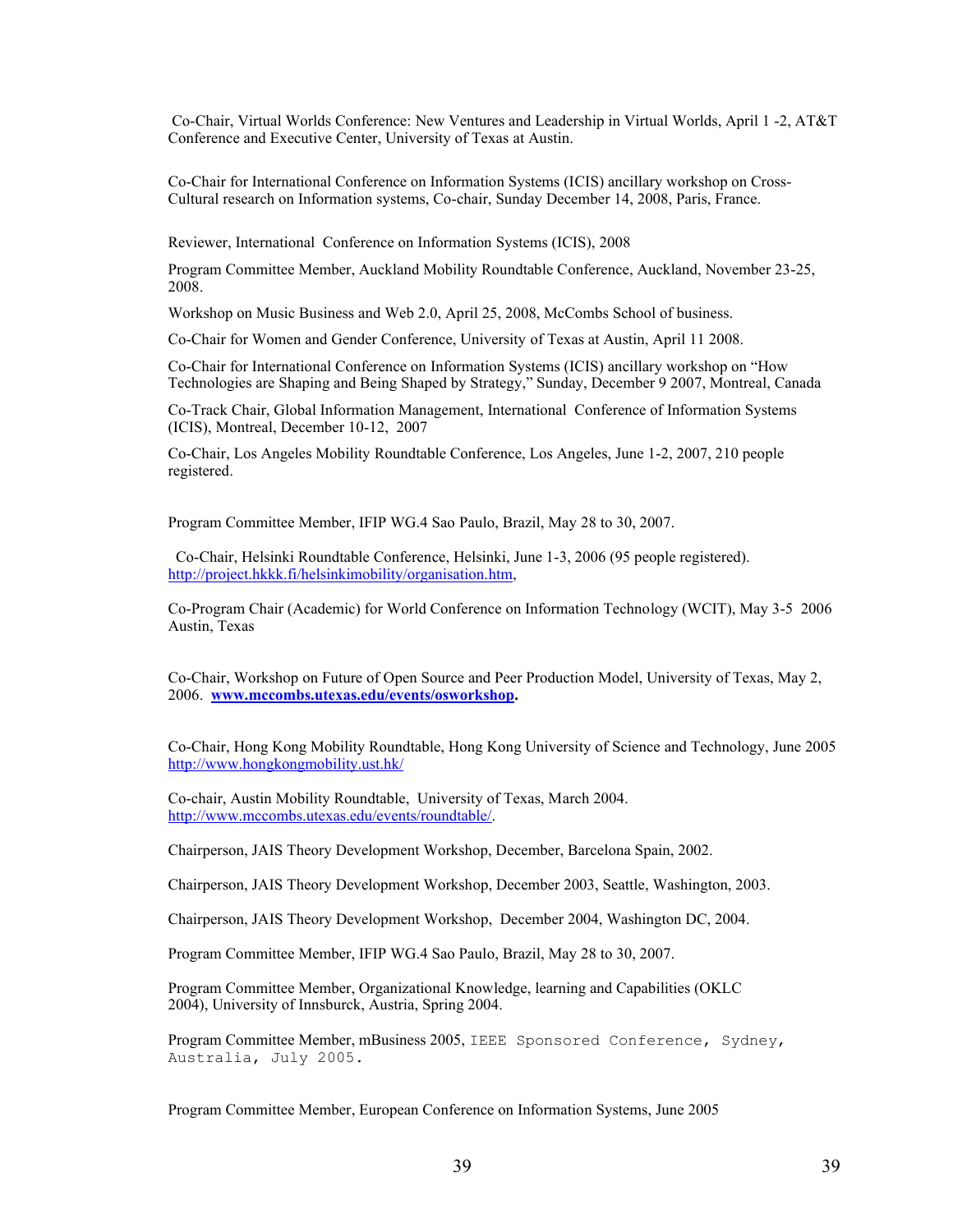Program Committee Member, European Conference on Information Systems, June 2004

Program Committee Member, European Conference on Information Systems, June 2003.

Program Committee Member, IFIP TC 6 eBusiness, October 2002.

Program Committee Member, Organizational Knowledge, learning and Capabilities (OKLC 2004), University of Innsburck, Austria, Spring 2004.

Program Committee, Workshop on Standard Making: A Critical Frontier in Information Systems, Seattle, December 2003.

Co-founding member of the Global Round Table on Mobile Commerce Research: the first conference was held in May 2002 in Tokyo, Japan; the second conference was held in May 2003 in Stockholm.

ICIS Track Chair on Society, Policy, and Regulation, December 2002

ECIS 2000 Program Committee, Vienna, Austria, July 2000.

ECIS 2001 Program Committee, April 2000.

Inaugural AIS Fellows Selection Committee, Fall 1999.

INFORMS Information Technology Track Program Committee Member, Spring 1998.

ICIS'99 Doctoral Dissertation Competition Co-Chair, Summer 1999.

ICIS'98 Doctoral Consortium Co-Chair, Helsinki Finland, December 1998.

ICIS'96 Program Co-Chair, Cleveland Ohio, December 1996.

INFORMS Information Technology Track Program Committee Member, Fall 1995

Faculty Member, Finnish Doctoral Seminar Series, May 1995.

Program Committee member, ICIS1994.

Program Committee member, ICIS1995.

Information Resources Management Association Program Committee, 1994.

Doctoral Consortium Chair of TEXIS 1993.

Planning and Arrangements Chair, ICIS 1992.

Program Committee Member, IFIP WG 8.2, "The Impact of Computer Supported Technologies on Information Systems Development," Minneapolis, Minnesota, June 15-17, 1988.

Program Committee Member, IFIP TC8, "Collaborative Work, Social Communications and Information Systems," August 27-29, 1991.

Program Committee Member IFIP "Women, Work and Computerization," June 1991.

COMMITTEE ROLES:

McCombs Grant Committee 2019-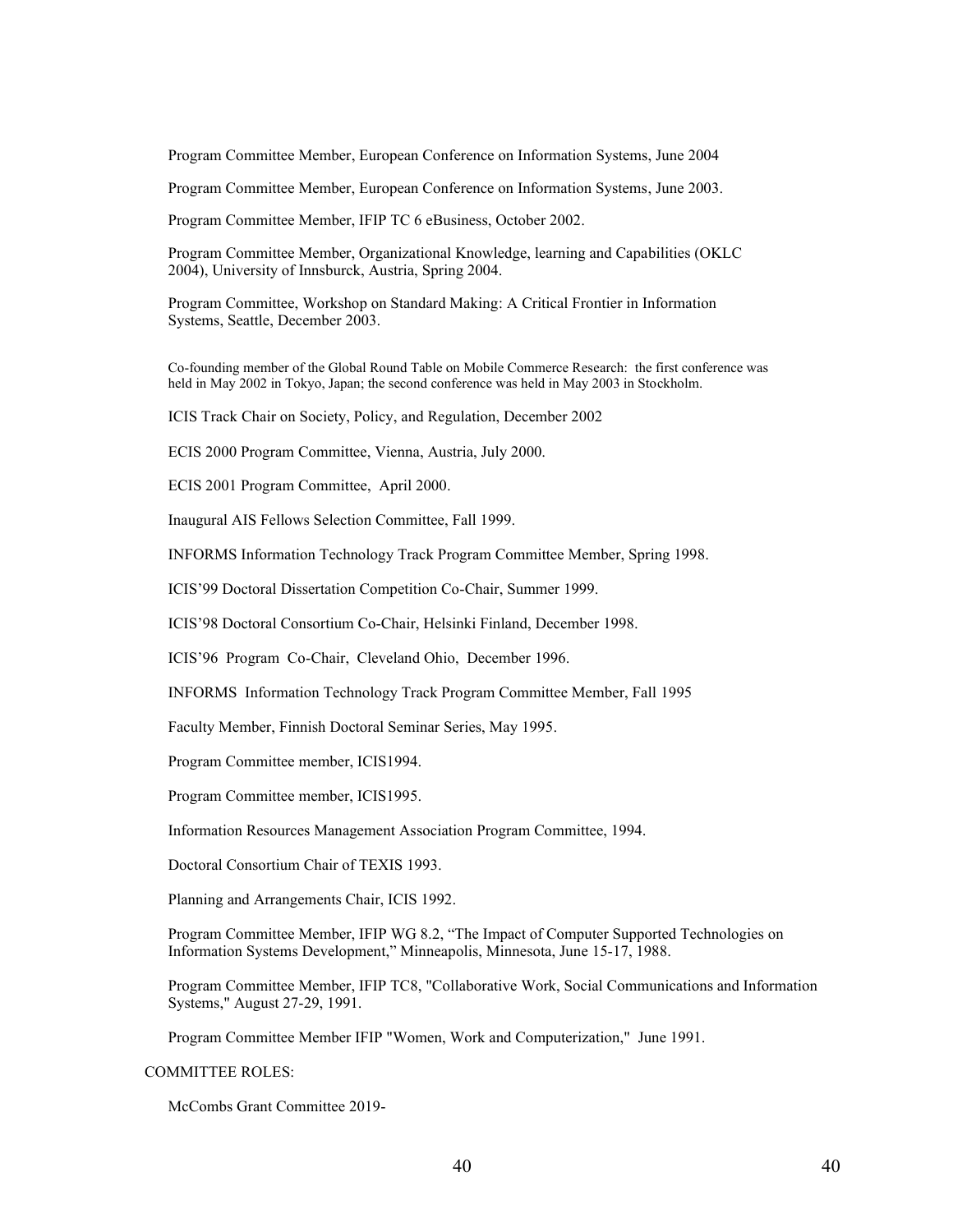Chair, Plan II Honors Thesis of Karina Sandhya Rao, Summer-Fall 2017.

McCombs Promotion and Tenure Committee/member, 2015-2016; 2016-2017; 2017-2018; 2018-2019; 2019-2020 McCombs Research Award Committee, member, Spring 2015; Spring 2016. McCombs Healthcare Cluster Hiring/member, 2015. University of Texas Information Technology Committee, 2014- Endowment Committee, McCombs School of Business, 2014-2015 INFORMS publications committee, 2010-2012 National Science Foundation Panelist, 2009-2013 Steering Group member of Virtual Team Research Group, Ashton University, UK, 2012. Association for Information Systems (AIS) Social Media Task force, Summer 2012 – Winter 2013 Dell social Innovation Competition, Judge, Spring 2011, 2012, 2013

SIM Austin Chapter, Founding Member and Member of Executive Committee, 2012- Steering Committee, Virtual Work and Organization Psychology Program, Helsinki University of Technology, Finland, September 2008-2010

University Co-Operative Society's Robert W. Hamilton Book Awards Review Committee. 2009

Ad Hoc Internet Survey Committee, the Provost Office, 2007-2008. Departmental Institutional Review Board (IRB) Chair, 2008- Member of the Bridging Disciplines Program Committee, 2001-2004 Member of the Faculty Advisory Committee for Swedish Endowment, 2001- 2007 Dissertation Award Committee member of Women's Studies Department, March 2001-Nominating Committee for the Association for Information Systems, June 2000 -2002. Steering Committee member, Women and Gender Studies, April 2000 - 2005. Member of the MBA Policy Committee, 1998-August 2002 Member of the Women in Public Policy, 1999- Monterrey Tech/ UT Ph.D. Program Committee 1991-1994 GSB Behavioral Lab Committee 1987- Coordinator of IS Research Seminar, 1991-1993; 1995-1996 Information Systems Ph.D. Student Advisor, 1989-1996 Coordinator of IS Research Seminar (with M. Mannino), 1989-1990. Member of the MBA Core Council, 1992-1993. Coordinator of the MBA IS Core Module, 1992-1993. Track leader for IM Change Management Track, Spring 1995-August 1996 Apple Laboratory Committee 1986-1987.

Chair or Co-Chair of the following Dissertation Thesis Committees:

|   | Shi Ying Lim           | 2015-2018  |
|---|------------------------|------------|
| ۰ | Gorkem T. Ozer         | 2015-2017  |
|   | Hyerin Kim             | 2013-2016  |
|   | <b>Shannon Provost</b> | 2016-2016  |
|   | Yongsuk Kim            | 2008-2011  |
|   | Tayfun Keskin          | 2006-2010  |
|   | Daniel Lee             | 2004-2005  |
|   | Geng Yang              | 2002-2008  |
|   | Ranjan Dutta           | 2002-2005  |
|   | <b>Brad Crisp</b>      | 1998-2002  |
|   | Larry Seligman         | 1997-2001  |
|   | Kate Stewart           | 1997-2000  |
|   | Rex Pereira            | 1997-1999  |
|   | Thomas Shaw            | 1996-2001  |
|   | Kathy Knoll            | 1995-2000  |
|   | Martha Corrales        | 1994-1997  |
|   | Victoria Erosa         | 1993-1996  |
|   | Beatrix Calixto Cendon | 1992-1996  |
|   | Noam Tractinsky        | 1992- 1994 |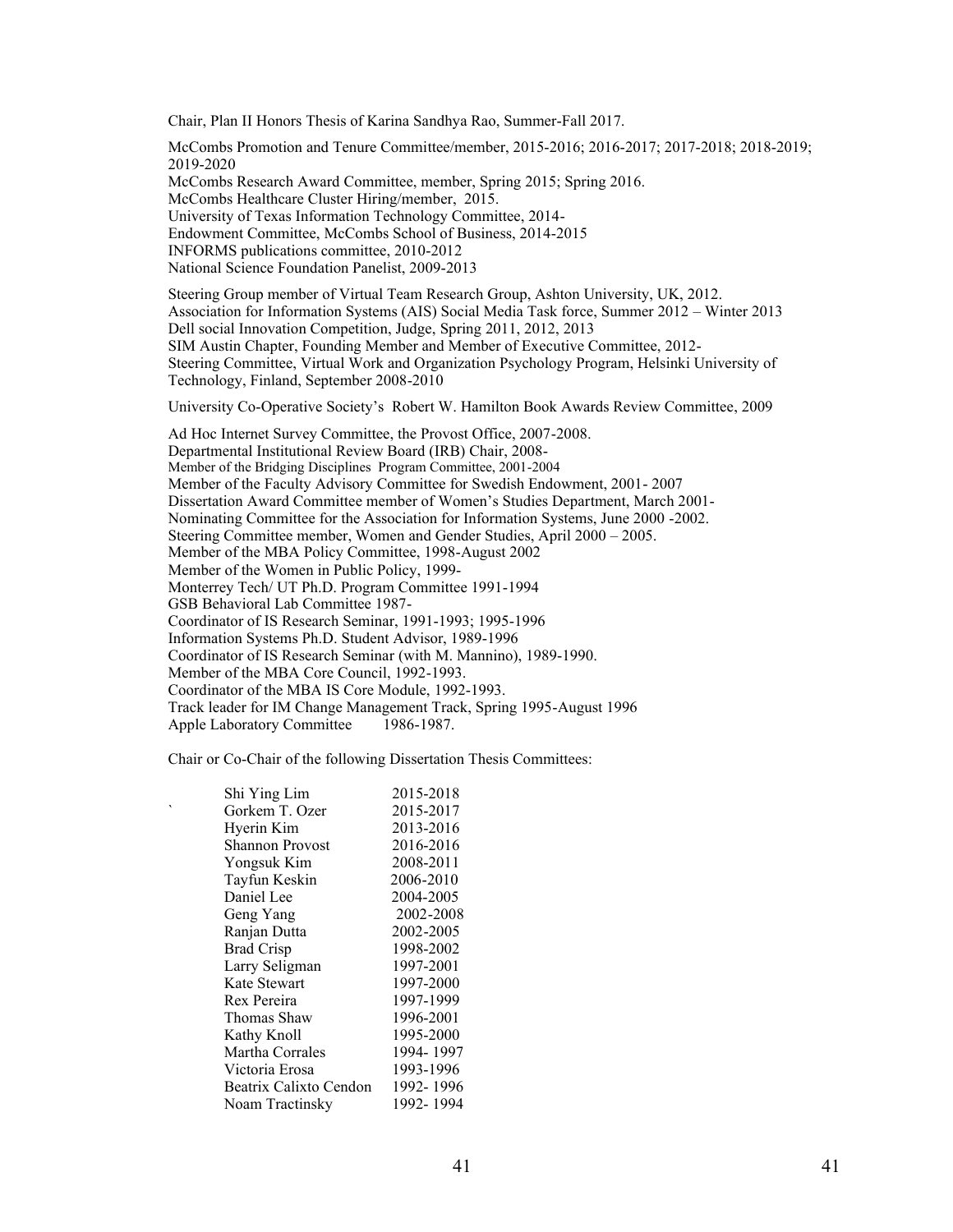| Dorothy Elliott | 1990-1992 |
|-----------------|-----------|
| Chino Rao       | 1988-1990 |
| Kyung Soo Chung | 1988-1990 |

Member of the Dissertation Thesis Committee:

| Jianqing (Frank) Zheng | 2019-     |
|------------------------|-----------|
| Sujin Kim              | 2018-     |
| Willem Standaert       | 2014-2015 |
| Eric Waters            | 2014-2016 |
| Celeste Cantu          | 2014-     |
| Yeolib Kim             | 2013-2014 |
| Kui Du                 | 2012-2013 |
| Holly Lanham           | 2006-2010 |
| Kyeonhee Jang          | 2006-2011 |
| Jarkko Vesa            | 2006-2007 |
| Lisa Kleinman          | 2003-2010 |
| Scott D'urso           | 2003-2004 |
| Sandra Pride-Shaw      | 2003-     |
| Jessica Jourdan        | 2002-2006 |
| Zeynep Cemalcilar      | 2002-2003 |
| David Nino             | 1999-2002 |
| Kevin Rioux            | 2000-2001 |
| James Richie-Dunham    | 2000-2002 |
| Cheryl Martin          | 1999-2001 |
| Saku Salo              | 1999-2000 |
| Erik Timmerman         | 1998-2000 |
| Tony Ammeter           | 1997-2000 |
| Jaana Kuula            | 1996-     |
| David Paul             | 1995-2000 |
| Margaret King          | 1994-1997 |
| Kay Victor             | 1993-1995 |
| Kathy Wohlert          | 1993-1995 |
| Xin Chen               | 1992-1994 |
| Sukumar Rathnam        | 1992-1993 |
| Don Jones              | 1987-1988 |
| Naveed Saleem          | 1986-1989 |
| Pai-Cheng Chu          | 1986-1987 |
|                        |           |

Ph.D. Thesis Examiner for Emma Nordstrom, Aalto University, August 2018.

Ph.D. Thesis Examiner for Ilona Ilvonen, Tampere Teknillinen University, September 2013.

Ph.D. Thesis Examiner for Mikko Valorinta, Aalto School of Science and Technology, "Socio-Cognitive Perspectives on IT-Enabled Change in Organizations," 2011-2012.

Ph.D. Themis Examiner /Opponent for Yong Liu: Solving the Puzzle of Mobile Learning Adoption, Abo Akademi, Turku, Finland, May 19 2011

Oral Ph.D. Thesis Examiner for Elfriede Irene Krauth "Real Time Planning Support: A Task-Technology Fit Perspective," Erasmus University Rotterdam, December 19 2008, Rotterdam, Netherlands.

Oral Ph.D. Thesis Examiner and Opponent for Anna Sell, "Mobile Digital Calendars in Knowledge Work," Abo Akademi University, Turku, Finland, September 19 2008.

External Ph.D. Thesis Examiner/Final Official Opponent for Jarkko Vesa, Helsinki School of Economics, November 30 2007.

External Ph.D. Thesis Examine for Kristiina Karvonen, Helsinki School of Technology, 2006.